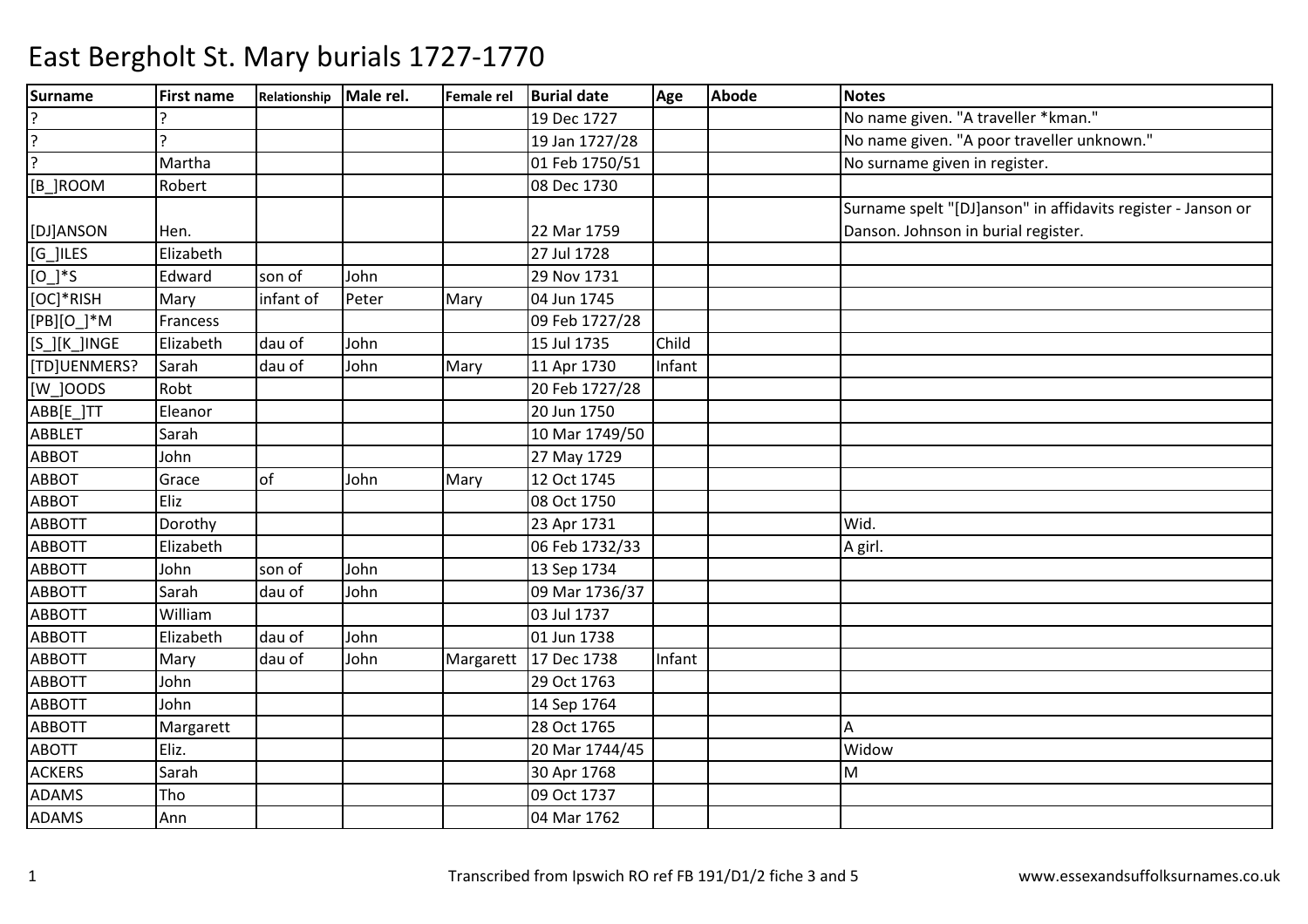| Surname         | <b>First name</b> | Relationship Male rel. |         |      | Female rel Burial date | Age    | <b>Abode</b> | <b>Notes</b>                                                |
|-----------------|-------------------|------------------------|---------|------|------------------------|--------|--------------|-------------------------------------------------------------|
| <b>AKERS</b>    |                   |                        |         |      | 20 Nov 1752            |        |              | No first name given in register.                            |
| <b>AKERS</b>    | Matt.             |                        |         |      | 29 Jan 1755            |        |              |                                                             |
| <b>AKERS</b>    | Eliz.             |                        |         |      | 03 Feb 1755            |        |              |                                                             |
|                 |                   |                        |         |      |                        |        |              | From affidavits register. Date might be date that affidavit |
| <b>AKERS</b>    | Thomas            |                        |         |      | 04 Feb 1755            |        |              | was made rather than date of burial.                        |
|                 |                   |                        |         |      |                        |        |              | From affidavits register. Date might be date that affidavit |
| <b>AKERS</b>    | Susannah          |                        |         |      | 04 Feb 1755            |        |              | was made rather than date of burial.                        |
| <b>ALDRIGE</b>  | Thomas            |                        |         |      | 10 Nov 1741            |        |              |                                                             |
| <b>ALLARD</b>   | Job               |                        |         |      | 12 May 1739            |        |              |                                                             |
| <b>AMES</b>     | Sarah             |                        |         |      | 31 Jul 1759            |        |              |                                                             |
| <b>ARNOLD</b>   | Susanna           |                        |         |      | 05 Dec 1746            |        |              |                                                             |
| <b>ARNOLD</b>   | Jos.              |                        |         |      | 18 Nov 1749            |        |              |                                                             |
| <b>ARNOLD</b>   | Thos              |                        |         |      | 14 Aug 1764            |        |              |                                                             |
| <b>ARNOLD</b>   | Mary              |                        |         |      | 28 Feb 1765            |        |              | A                                                           |
| <b>ARNOLD</b>   | Joseph            |                        |         |      | 05 Mar 1765            |        |              | M                                                           |
| <b>ARNOLD</b>   | Ann               |                        |         |      | 04 Sep 1768            |        |              | A                                                           |
| <b>ARSDON</b>   | <b>Bridget</b>    |                        |         |      | 11 Jun 1750            |        |              |                                                             |
| <b>ASHLEY</b>   | John              |                        |         |      | 16 May 1761            |        |              |                                                             |
| <b>ASKEW</b>    | Mary              | dau of                 | John    |      | 24 Jan 1730/31         |        |              |                                                             |
| <b>ASKEW</b>    | Sarah             |                        |         |      | 25 Jun 1731            |        |              | Widow                                                       |
| <b>ASKEW</b>    | Robert            | son of                 | Robt    | Mary | 10 Apr 1732            |        |              |                                                             |
| <b>ASKEW</b>    | Robt              |                        |         |      | 07 Dec 1752            |        |              |                                                             |
| <b>ASKEW</b>    | Rose              |                        |         |      | 15 Sep 1762            |        |              |                                                             |
| <b>ASTON</b>    | Eliz              |                        |         |      | 05 Jan 1761            |        |              |                                                             |
| <b>ATKINSON</b> | William           |                        |         |      | 10 Jan 1734/35         |        |              |                                                             |
| <b>ATKINSON</b> | Sarah             |                        |         |      | 08 Feb 1747/48         |        |              |                                                             |
| <b>ATKINSON</b> | Ed.               |                        |         |      | 07 Aug 1748            |        |              |                                                             |
| <b>ATKINSON</b> | Willm             |                        |         |      | 01 Feb 1763            |        |              |                                                             |
| <b>BACON</b>    | Robert            |                        |         |      | 18 Sep 1736            | Infant |              |                                                             |
| <b>BACON</b>    | John              | son of                 | Robert  |      | 06 Oct 1736            | Infant |              |                                                             |
| <b>BAKER</b>    | Simon             |                        |         |      | 17 Apr 1730            |        |              |                                                             |
| <b>BAKER</b>    | Simon             | son of                 | William |      | 19 Aug 1735            |        |              |                                                             |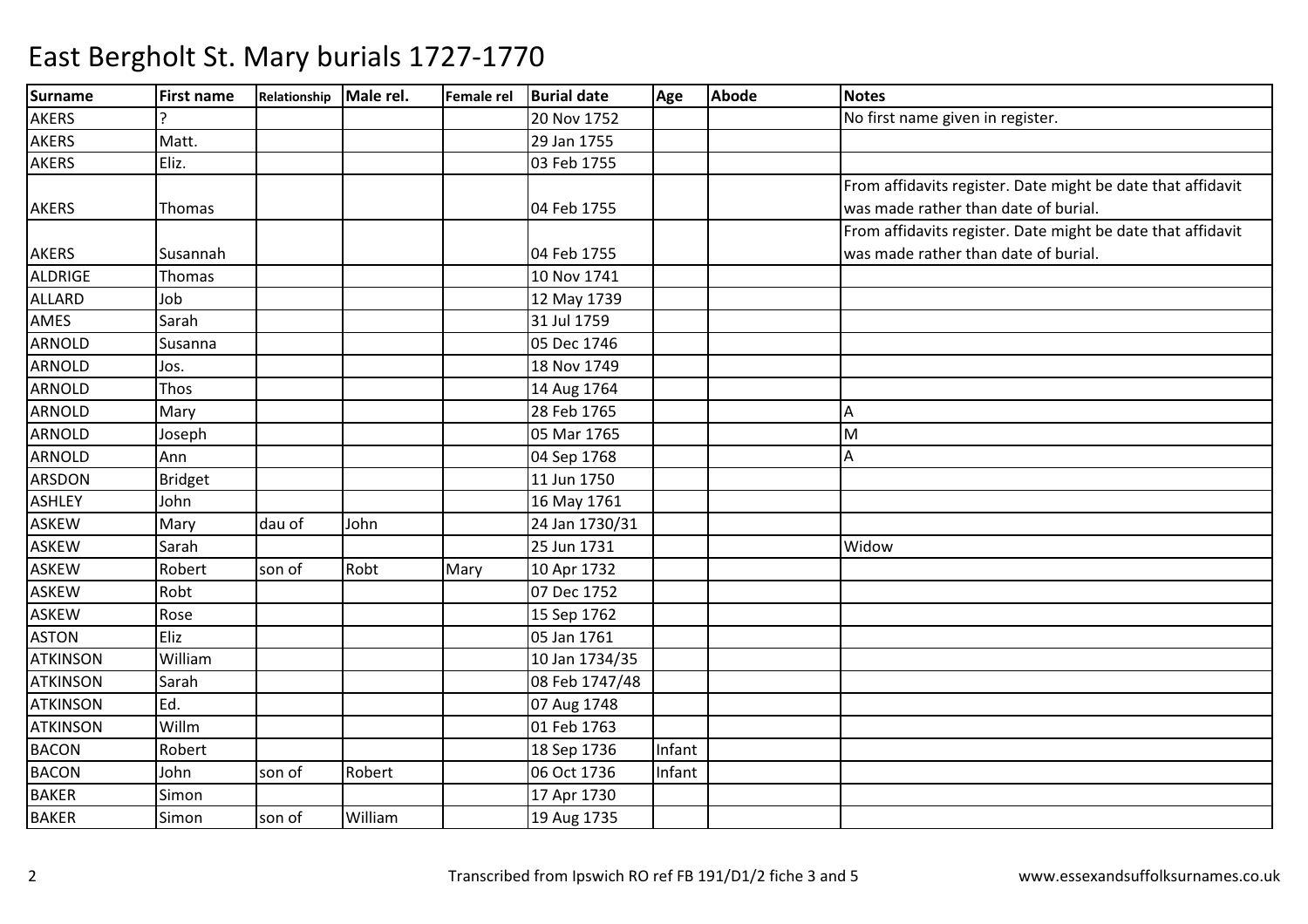| <b>Surname</b>  | <b>First name</b> | Relationship | Male rel. | Female rel | <b>Burial date</b> | Age | <b>Abode</b> | <b>Notes</b>                                     |
|-----------------|-------------------|--------------|-----------|------------|--------------------|-----|--------------|--------------------------------------------------|
| <b>BAKER</b>    | Hannah            | dau of       | Wm        | Hannah     | 14 Feb 1736/37     |     |              |                                                  |
| <b>BAKER</b>    | Hannah            |              |           |            | 07 Apr 1767        |     |              | А                                                |
| <b>BAKER</b>    | Willm             |              |           |            | 22 Sep 1769        |     |              | A                                                |
| <b>BALDRY</b>   | Ann               |              |           |            | 03 Dec 1762        |     |              |                                                  |
| <b>BARKER</b>   | Jno               |              |           |            | 12 May 1749        |     |              |                                                  |
| <b>BARTLETT</b> | Elizabeth         | wife of      | John      |            | 21 Feb 1732/33     |     |              |                                                  |
| <b>BARTLETT</b> | Susan             | wife of      | John      |            | 15 Oct 1734        |     |              |                                                  |
| <b>BARTLETT</b> | Mary              |              |           |            | 13 Nov 1754        |     |              |                                                  |
| <b>BARTLETT</b> | John              |              |           |            | 09 Jan 1761        |     |              |                                                  |
| <b>BASKET</b>   | Rd.               |              |           |            | 25 Jan 1746/47     |     |              |                                                  |
| <b>BASKET</b>   | Martha            |              |           |            | 05 Aug 1749        |     |              |                                                  |
| <b>BASKET</b>   | Mary              |              |           |            | 19 Jun 1752        |     |              |                                                  |
| <b>BASKETT</b>  | Rd.               |              |           |            | 14 Apr 1750        |     |              |                                                  |
| <b>BASKETT</b>  | Eliz              |              |           |            | 31 May 1750        |     |              |                                                  |
| <b>BASKETT</b>  | Rd                |              |           |            | 13 Jun 1752        |     |              |                                                  |
| <b>BASKETT</b>  | Margart.          |              |           |            | 25 Sep 1763        |     |              |                                                  |
| <b>BATTELL</b>  | Edward            |              |           |            | 07 Nov 1737        |     |              |                                                  |
| <b>BEAL</b>     | Timothy           |              |           |            | 10 Sep 1767        |     |              | А                                                |
| <b>BEAL</b>     | Salmon            |              |           |            | 25 Sep 1768        |     |              | Α                                                |
| <b>BEAMMONT</b> | Eliz.             |              |           |            | 26 Mar 1757        |     |              | Surname spelt "Beaumont" in affidavits register. |
| <b>BEAMMONT</b> | Eliz.             |              |           |            | 18 Aug 1758        |     |              |                                                  |
| <b>BEATTON</b>  | Eliz              |              |           |            | 14 Aug 1747        |     |              |                                                  |
| <b>BEAUMONT</b> | John              |              |           |            | 15 Feb 1764        |     |              |                                                  |
| <b>BEAUMONT</b> | Samuel            |              |           |            | 04 Sep 1767        |     |              | M                                                |
| <b>BEAUMONT</b> | Jonath.           |              |           |            | 02 Jun 1768        |     |              | M                                                |
| <b>BEAUMONT</b> | Saml              |              |           |            | 09 Jul 1770        |     |              | M                                                |
| <b>BEDFORD</b>  | Ed                |              |           |            | 17 Oct 1750        |     |              |                                                  |
| <b>BEDFORD</b>  | Sarah             |              |           |            | 18 Dec 1764        |     |              |                                                  |
| <b>BENDALL</b>  | Hope              |              |           |            | 20 Jun 1740        |     |              |                                                  |
| <b>BENNET</b>   | Wm                |              |           |            | 12 Mar 1749/50     |     |              |                                                  |
| <b>BENNETT</b>  | John              | son of       | Thomas    |            | 25 Oct 1734        |     |              |                                                  |
| <b>BENNETT</b>  | John              | son of       | Thomas    |            | 11 Aug 1737        |     |              |                                                  |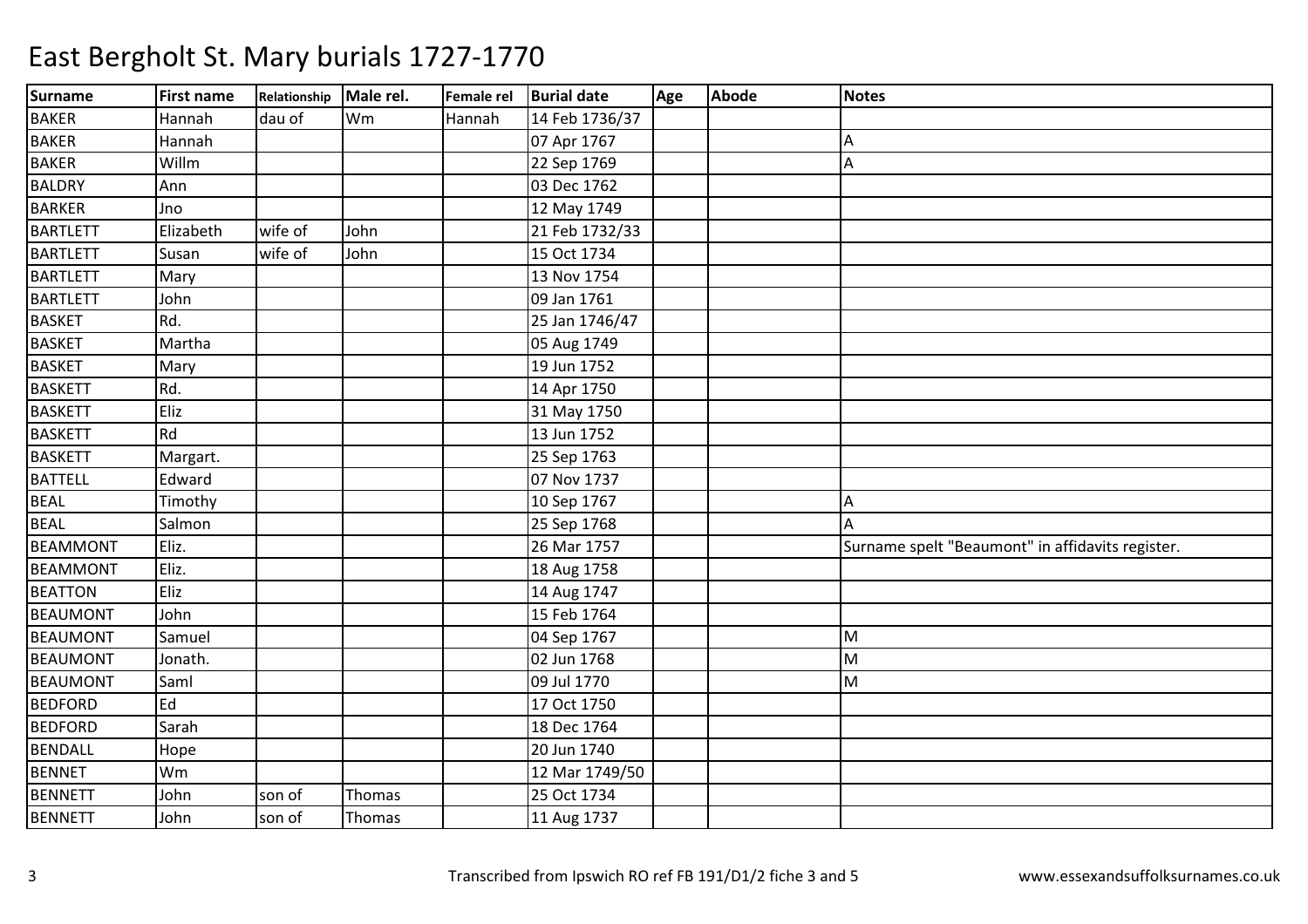| <b>Surname</b>  | <b>First name</b> | Relationship Male rel. |        | Female rel | <b>Burial date</b> | Age | Abode         | <b>Notes</b>                                   |
|-----------------|-------------------|------------------------|--------|------------|--------------------|-----|---------------|------------------------------------------------|
| <b>BENNETT</b>  | Thos              |                        |        |            | 30 Jun 1759        |     |               |                                                |
| <b>BENNETT</b>  | Sarah             |                        |        |            | 04 Sep 1760        |     |               |                                                |
| <b>BENNETT</b>  | Mary              |                        |        |            | 05 Apr 1770        |     |               | A                                              |
| <b>BERRY</b>    | Rose              | wife of                | Joseph |            | 22 Mar 1738/39     |     |               |                                                |
| <b>BERRY</b>    | Joseph            |                        |        |            | 19 Aug 1744        |     |               | Clerk & sexton.                                |
| <b>BIGSBY</b>   | Thomas            | son of                 | Thomas | Susan      | 25 Oct 1732        |     |               |                                                |
| <b>BIGSBY</b>   | Susan.            |                        |        |            | 30 Apr 1752        |     |               |                                                |
| <b>BIGSBY</b>   | Thos              |                        |        |            | 26 Oct 1763        |     |               |                                                |
| <b>BINES</b>    | Ann               | dau of                 | Joseph |            | 23 Sep 1737        |     |               |                                                |
| <b>BINES</b>    | Jos.              |                        |        |            | 01 Mar 1750/51     |     |               |                                                |
| <b>BINES</b>    | Eliz.             |                        |        |            | 19 Oct 1754        |     |               | Surname spelt "Boynes" in affidavits register. |
| <b>BINES</b>    | Robt              |                        |        |            | 28 Sep 1763        |     |               |                                                |
| <b>BINES</b>    | Eliz.             |                        |        |            | 29 Oct 1764        |     |               |                                                |
| <b>BINES</b>    | Mary              |                        |        |            | 02 Jun 1767        |     |               | A                                              |
| <b>BINES</b>    | Joseph            |                        |        |            | 09 Jan 1768        |     |               | M                                              |
| <b>BIRCH</b>    | Eliz              |                        |        |            | 04 Sep 1750        |     |               |                                                |
| <b>BIRD</b>     | Palmer            |                        |        |            | 02 Dec 1729        |     |               | Mr Palmer Bird                                 |
| <b>BIRD</b>     | Sarah             |                        |        |            | 26 Feb 1732/33     |     |               | Mrs Sarah Bird, wid.                           |
| <b>BIRD</b>     | John              |                        |        |            | 17 Sep 1734        |     |               | Mr John Bird                                   |
| <b>BIRD</b>     | Ralph             |                        |        |            | 11 Sep 1735        |     |               | Mr Ralph Bird                                  |
| <b>BIRD</b>     | Susan             |                        |        |            | 26 Sep 1754        |     |               |                                                |
| <b>BIRD</b>     | Mary              |                        |        |            | 31 Jul 1755        |     |               |                                                |
| <b>BIRD</b>     | Sarah             |                        |        |            | 21 Jan 1756        |     |               |                                                |
| <b>BIRD</b>     | Robert            |                        |        |            | 01 Dec 1756        |     |               |                                                |
| <b>BIRD</b>     | Mary              |                        |        |            | 11 Oct 1762        |     |               |                                                |
| <b>BIRD</b>     | Martha            |                        |        |            | 10 Mar 1766        |     |               | A                                              |
| <b>BIRD</b>     | James             |                        |        |            | 30 Mar 1766        |     |               | M                                              |
| <b>BIRD</b>     | Sarah             |                        |        |            | 05 Jul 1769        |     |               | M                                              |
| <b>BLAIN</b>    | John              |                        |        |            | 02 Jun 1733        |     | Mistly, Essex |                                                |
| <b>BLAZEBY</b>  | John              | son of                 | John   |            | 14 Nov 1739        |     |               |                                                |
| <b>BLOSS</b>    | Jonathan          |                        |        |            | 19 Jan 1759        |     |               | Surname spelt "Bloice" in affidavits register. |
| <b>BLUNDELL</b> | Shadrac           |                        |        |            | 18 Sep 1753        |     |               |                                                |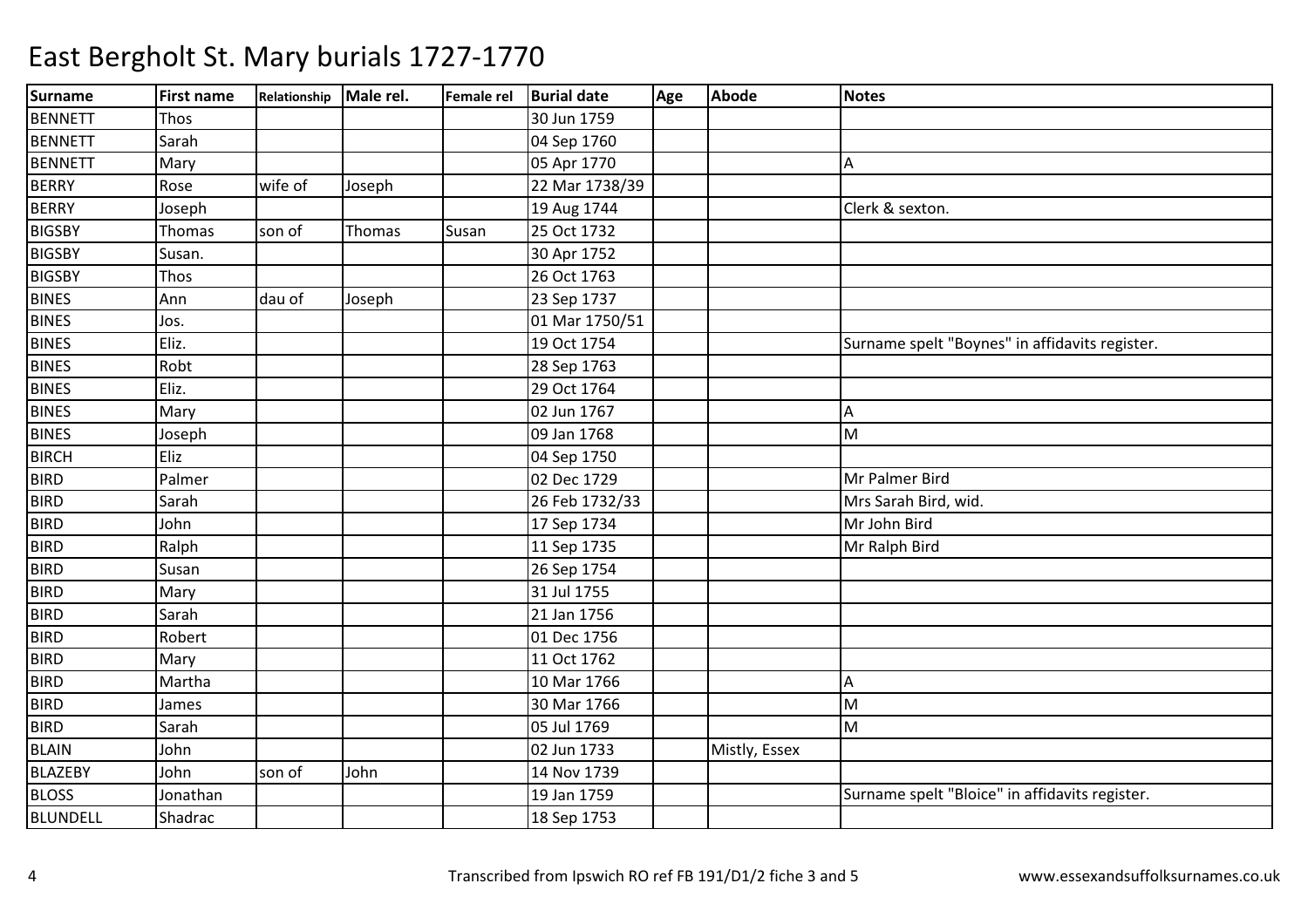| <b>Surname</b>   | <b>First name</b> | Relationship Male rel. |           | Female rel | <b>Burial date</b> | Age    | Abode | Notes     |
|------------------|-------------------|------------------------|-----------|------------|--------------------|--------|-------|-----------|
| <b>BOYCE</b>     | Alice             |                        |           |            | 16 May 1738        |        |       |           |
| <b>BRABY</b>     | Thomas            |                        |           |            | 04 Oct 1767        |        |       | A         |
| <b>BRAMBROOK</b> | Susan             |                        |           |            | 20 Aug 1769        |        |       | A         |
| <b>BRANSON</b>   | Michael           |                        |           |            | 23 May 1729        |        |       |           |
| <b>BRANSON</b>   | James             | son of                 |           | Sarah      | 10 Aug 1731        |        |       |           |
| <b>BRANSON</b>   | Mary              |                        |           |            | 30 Dec 1734        |        |       |           |
| <b>BRANSON</b>   | Mary              |                        |           |            | 10 Aug 1738        |        |       |           |
| <b>BRANSON</b>   | Samuel            |                        |           |            | 25 Jun 1739        |        |       |           |
| <b>BRANSON</b>   | Sarah             |                        |           |            | 17 Dec 1760        |        |       |           |
| <b>BRETT</b>     | Sarah             | dau of                 | Nathaniel |            | 09 Aug 1728        |        |       |           |
| <b>BRETT</b>     | Hannah            |                        |           |            | 06 Dec 1729        |        |       |           |
| <b>BRETT</b>     | John              | son of                 | Richd     |            | 30 Apr 1735        | Infant |       |           |
| <b>BRETT</b>     | Eliz              |                        |           |            | 31 Mar 1759        |        |       |           |
| <b>BROOKS</b>    | Willm             |                        |           |            | 03 Mar 1755        |        |       |           |
| <b>BROOKS</b>    | Mary              |                        |           |            | 02 Jun 1758        |        |       |           |
| <b>BROOKS</b>    | Sarah             |                        |           |            | 09 Oct 1764        |        |       |           |
| <b>BROWN</b>     | Thomas            |                        |           |            | 22 Feb 1740/41     |        |       |           |
| <b>BROWNING</b>  | Mary              |                        |           |            | 28 Oct 1737        |        |       |           |
| <b>BULL</b>      | Margarett         | dau of                 | Usher     |            | 16 Jan 1733/34     |        |       |           |
| <b>BULL</b>      | Eliz.             |                        |           |            | 02 Sep 1752        |        |       |           |
| <b>BUMSTEAD</b>  | Mary              |                        |           |            | 18 Jun 1740        |        |       |           |
| <b>BUNNELL</b>   | Ann               |                        |           |            | 26 Aug 1748        |        |       |           |
| <b>BURROWS</b>   | Ann               |                        |           |            | 10 Aug 1748        |        |       |           |
| <b>BURTON</b>    | Joseph            | son of                 |           | Margarett  | 17 Feb 1731/32     |        |       | Base son. |
| CAGE             | Millesant         | dau of                 | Robt      |            | 19 Jun 1729        |        |       |           |
| CAGE             | Robert            |                        |           |            | 29 Nov 1743        |        |       |           |
| CANHAM           | Priscilla         |                        |           |            | 24 Aug 1730        |        |       |           |
| <b>CARTER</b>    | George            | son of                 | George    |            | 02 Apr 1729        |        |       |           |
| <b>CARTER</b>    | Richard           |                        |           |            | 19 Nov 1730        |        |       |           |
| CARTER           | George            |                        |           |            | 01 Apr 1733        |        |       |           |
| <b>CARTER</b>    | Martha            |                        |           |            | 20 Jul 1734        |        |       | Widow     |
| CARTER           | Robt              |                        |           |            | 21 Sep 1741        |        |       |           |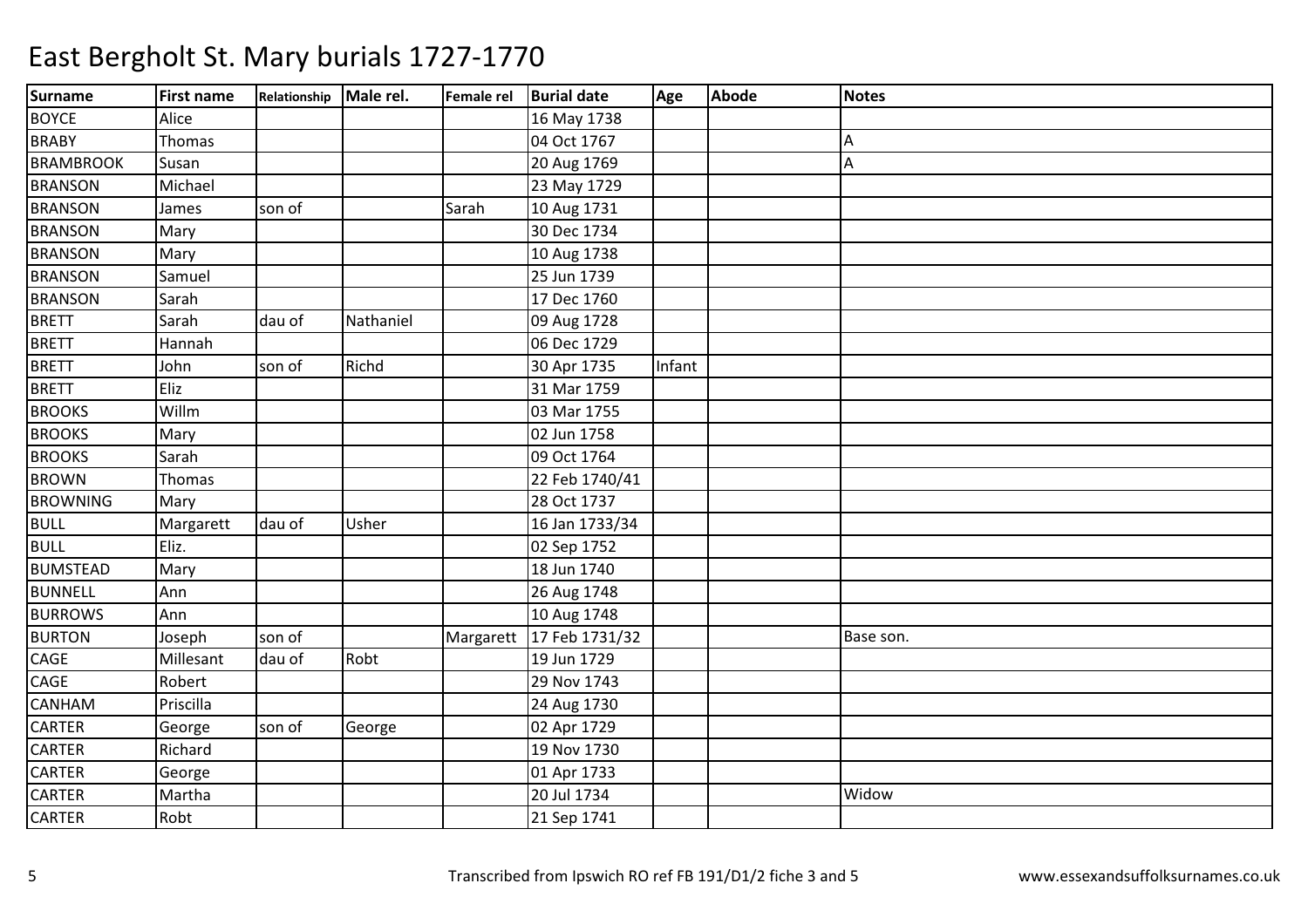| <b>Surname</b>    | <b>First name</b> | Relationship Male rel. |        | Female rel | <b>Burial date</b> | Age    | Abode      | <b>Notes</b>         |
|-------------------|-------------------|------------------------|--------|------------|--------------------|--------|------------|----------------------|
| <b>CARTER</b>     | Martha            | dau of                 | John   | Martha     | 23 Aug 1742        | infant |            |                      |
| <b>CAUCH</b>      | John              |                        |        |            | 13 Jun 1769        |        |            | A                    |
| <b>CHAPLYN</b>    | Joseph            |                        |        |            | 31 Oct 1728        |        |            | Esqr.                |
| CHEE[K_]          | Sarah             |                        |        |            | 14 Aug 1728        |        |            |                      |
| CHEE[KS]          | Mary              |                        |        |            | 14 Oct 1728        |        |            |                      |
| <b>CHEESE</b>     | Edward            |                        |        |            | 06 Apr 1741        |        |            |                      |
| <b>CHISNAL</b>    | Henry             | son of                 | Henry  |            | 04 Feb 1731/32     | Child  | Witnesham? |                      |
| <b>CHISNALL</b>   | Henry             |                        |        |            | 22 Apr 1728        |        |            | Henry Chisnall senr. |
| <b>CHISNALL</b>   | Willm             |                        |        |            | 28 Sep 1759        |        |            |                      |
| <b>CHISNALL</b>   | Alice             |                        |        |            | 13 Jul 1760        |        |            |                      |
| <b>CHISNALL</b>   | Alice             |                        |        |            | 02 Mar 1770        |        |            | A                    |
| <b>CHISNEALL</b>  | Willm             |                        |        |            | 09 Mar 1736/37     |        |            | A young man          |
| <b>CHISNELL</b>   | Thomas            | son of                 | Richd  |            | 29 Nov 1738        | Child  |            |                      |
| <b>CHISNELL</b>   | Henry             |                        |        |            | 06 Apr 1744        |        | Witnesham  |                      |
| <b>CHURCH</b>     | John              | infant of              | Robt   |            | 16 Mar 1742/43     |        |            |                      |
| <b>CHURCH</b>     | Robert            |                        |        |            | 22 Dec 1757        |        |            |                      |
| <b>CLARK</b>      |                   | dau of                 | Thomas |            | 30 Nov 1728        |        |            | No first name given. |
| <b>CLARK</b>      | Thomas            |                        |        |            | 26 Jun 1737        |        | Dedham     |                      |
| <b>CLARK</b>      | Martha            |                        |        |            | 27 Jul 1746        |        |            |                      |
| <b>CLARK</b>      | Sarah             |                        |        |            | 04 May 1751        |        |            |                      |
| <b>CLARK</b>      | Martha            |                        |        |            | 15 Mar 1759        |        |            |                      |
| <b>CLARK</b>      | Thomas            |                        |        |            | 05 Sep 1763        |        |            |                      |
| <b>CLARKE</b>     | Mary              |                        |        |            | 19 Apr 1769        |        |            | Α                    |
| CO[CO]K           | Sarah             |                        |        |            | 15 Mar 1732/33     |        |            | Widow                |
| CO[LT]TON         | Tho               |                        |        |            | 17 Aug 1747        |        |            |                      |
| <b>COCKERELL</b>  | Mary              |                        |        |            | 01 Feb 1760        |        |            |                      |
| <b>COCKRELL</b>   | Mary              |                        |        |            | 20 Nov 1727        |        |            |                      |
| <b>COLCHESTER</b> | Mary              | infant of              | Wm     |            | 11 Jan 1736/37     |        |            |                      |
| <b>COLCHESTER</b> | William           |                        |        |            | 20 Feb 1740/41     |        |            |                      |
| COLE              | Edward            | son of                 | Edwd   |            | 11 Jul 1732        | Infant |            |                      |
| <b>COLE</b>       | Edwd              | son of                 | Edward |            | 26 Oct 1735        | Infant |            |                      |
| <b>COLE</b>       | Edward            | son of                 | Edwd   |            | 22 Dec 1736        | Infant |            |                      |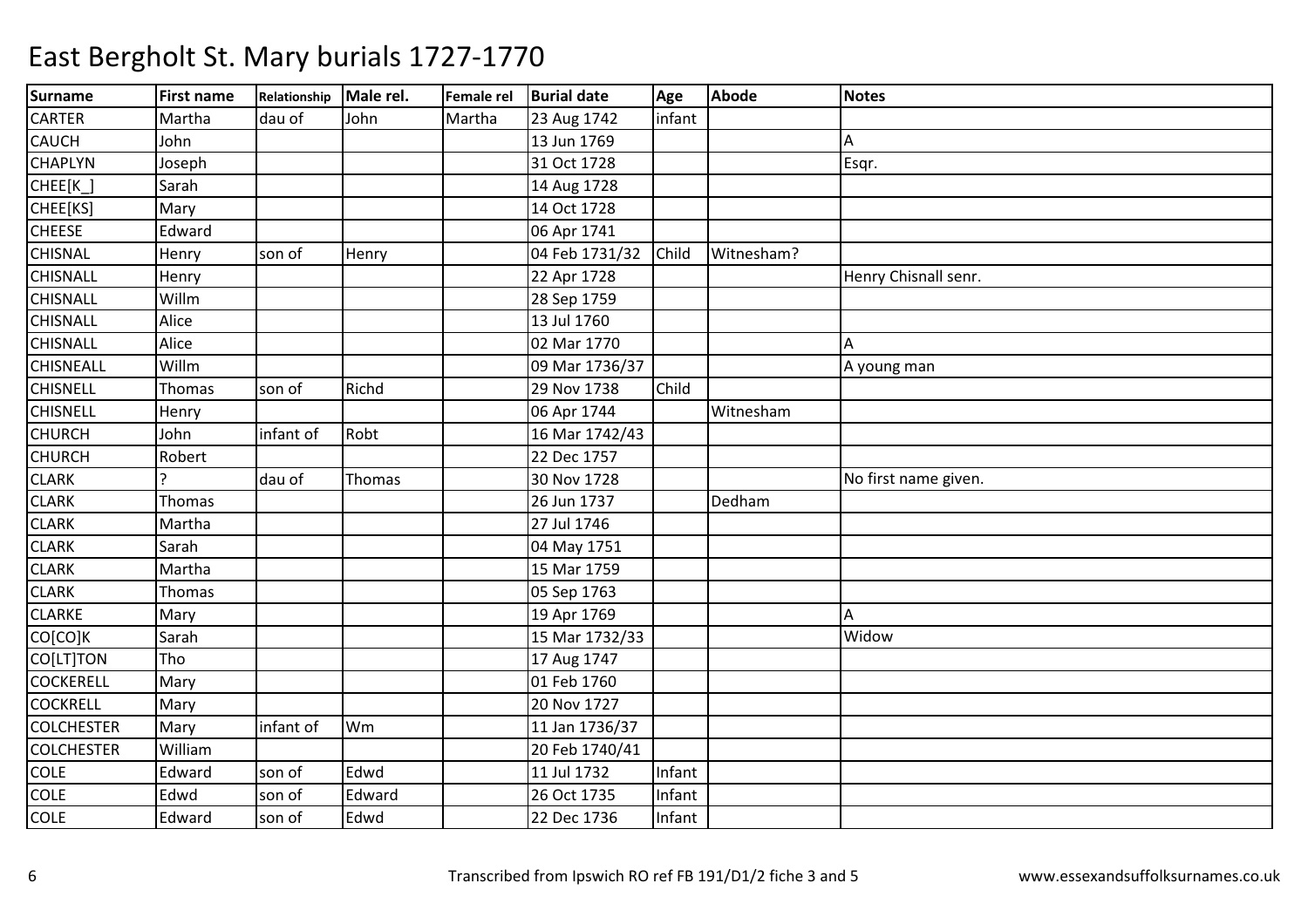| <b>Surname</b>   | <b>First name</b> | Relationship Male rel. |         |       | Female rel Burial date | Age    | <b>Abode</b> | <b>Notes</b>                                                     |
|------------------|-------------------|------------------------|---------|-------|------------------------|--------|--------------|------------------------------------------------------------------|
| <b>COLE</b>      | Edward            |                        |         |       | 23 Jul 1743            |        |              |                                                                  |
| <b>COLE</b>      | Sarah             |                        |         |       | 08 May 1754            |        |              |                                                                  |
| <b>COLEMAN</b>   | Eliz.             |                        |         |       | 10 Mar 1747/48         |        |              |                                                                  |
| COLEMAN          | Sarah             |                        |         |       | 07 Apr 1750            |        |              |                                                                  |
| <b>COLEMAN</b>   | Joseph            |                        |         |       | 26 Apr 1763            |        |              |                                                                  |
| <b>COLEMAN</b>   | Saml              |                        |         |       | 24 Nov 1767            |        |              | А                                                                |
| <b>COLEMAN</b>   | Joseph            |                        |         |       | 14 May 1769            |        |              | M                                                                |
| <b>COLEMAN</b>   | Joseph            |                        |         |       | 20 Feb 1770            |        |              | Α                                                                |
| <b>CONSTABLE</b> | Abraham           |                        |         |       | 15 Jul 1764            |        |              |                                                                  |
|                  |                   |                        |         |       |                        |        |              | A. First name is "Isabell" in burials register and "Isabella" in |
| <b>CONSTABLE</b> | Isabell           |                        |         |       | 19 Jun 1768            |        |              | affidavits register.                                             |
| COOK             | Martha            | dau of                 | William | Sarah | 11 Jun 1731            | Infant |              |                                                                  |
| <b>COOK</b>      | Philip            |                        |         |       | 04 Mar 1731/32         |        |              |                                                                  |
| <b>COOK</b>      | Mary              | wife of                | John    |       | 05 Sep 1732            |        | Stratford    |                                                                  |
| <b>COOK</b>      | William           |                        |         |       | 06 May 1733            |        |              | A poor labourer                                                  |
| COOK             | Elizabeth         |                        |         |       | 09 Jan 1738/39         |        |              | Widow                                                            |
| COOK             | Thomas            | twin of                |         | Mary  | 28 Mar 1742            |        |              | Twins base born of Mary Cook.                                    |
| <b>COOK</b>      | Mary              | twin of                |         | Mary  | 28 Mar 1742            |        |              | Twins base born of Mary Cook.                                    |
| <b>COOK</b>      | Mary              |                        |         |       | 10 Oct 1746            |        |              |                                                                  |
| <b>COOK</b>      | Dorothy           |                        |         |       | 15 Feb 1748/49         |        |              |                                                                  |
| <b>COOK</b>      | Avis              |                        |         |       | 01 Aug 1749            |        |              |                                                                  |
| COOK             | Mary              |                        |         |       | 21 May 1750            |        |              |                                                                  |
| <b>COOK</b>      | John              |                        |         |       | 23 Feb 1757            |        |              |                                                                  |
| <b>COOK</b>      | <b>Nicholas</b>   |                        |         |       | 06 Dec 1757            |        |              |                                                                  |
| <b>COOK</b>      | Mary              |                        |         |       | 22 Feb 1759            |        |              |                                                                  |
| <b>COOK</b>      | Willm             |                        |         |       | 17 Jul 1760            |        |              |                                                                  |
| COOK             | Mary              |                        |         |       | 21 Sep 1760            |        |              |                                                                  |
| <b>COOK</b>      | John              |                        |         |       | 14 Jan 1763            |        |              |                                                                  |
| <b>COOPER</b>    | James             | son of                 | Robt    |       | 10 May 1729            | Infant |              |                                                                  |
| <b>COOPER</b>    | Sarah             | wife of                | Samuel  |       | 27 Apr 1731            |        |              |                                                                  |
| <b>COOPER</b>    | Elizabeth         |                        |         |       | 12 May 1732            | Child  |              |                                                                  |
| <b>COOPER</b>    | Abram.            |                        |         |       | 11 Aug 1754            |        |              |                                                                  |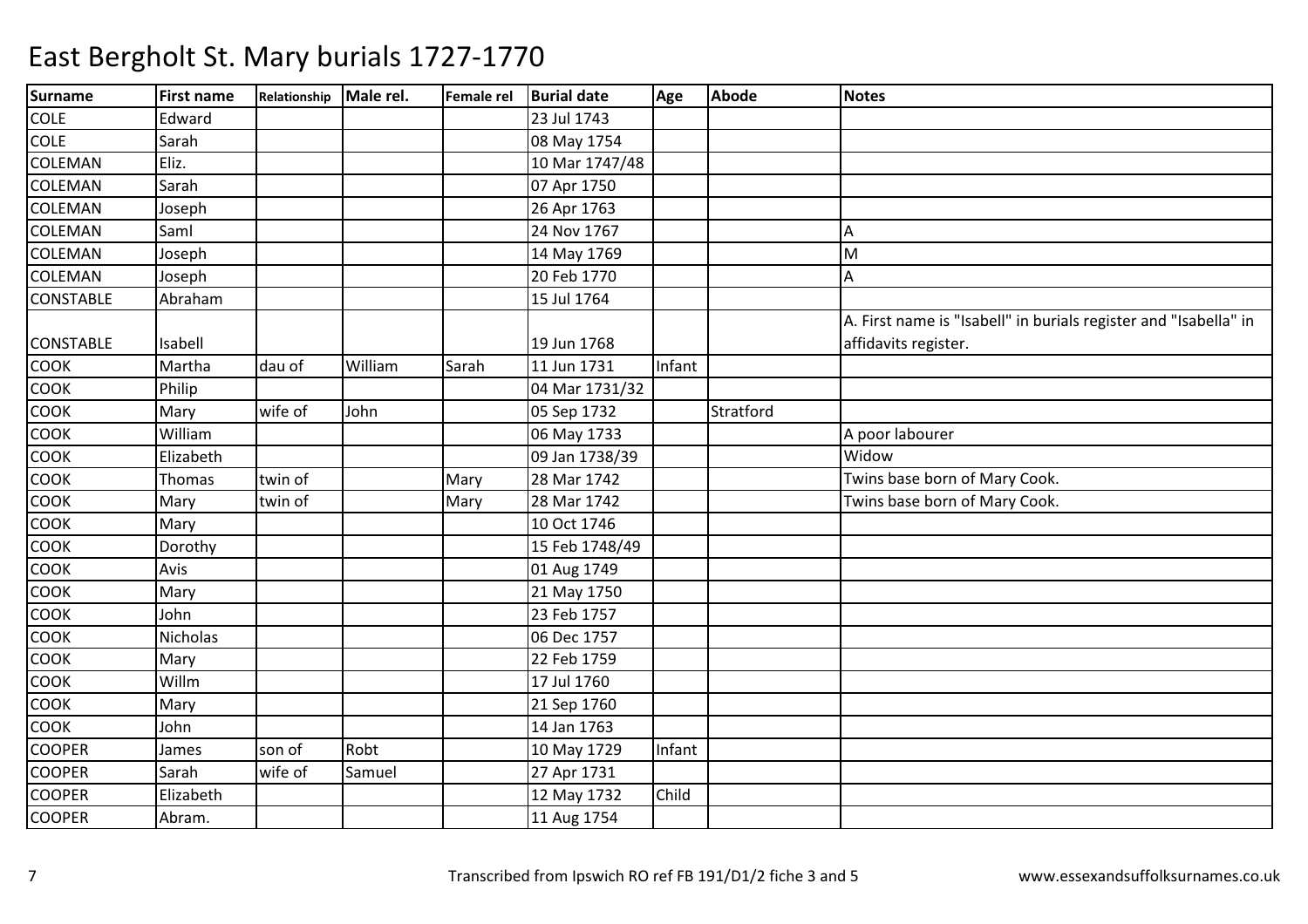| <b>Surname</b>   | <b>First name</b> | Relationship | Male rel.     | Female rel | <b>Burial date</b> | Age    | Abode | <b>Notes</b>                                   |
|------------------|-------------------|--------------|---------------|------------|--------------------|--------|-------|------------------------------------------------|
| <b>COOPER</b>    | Sarah             |              |               |            | 30 Jan 1761        |        |       |                                                |
| <b>COOPER</b>    | Thos              |              |               |            | 24 Jul 1766        |        |       | M                                              |
| <b>COTTON</b>    | Elizabeth         |              |               |            | 27 Jan 1727/28     |        |       |                                                |
| COTTON           | Thomas            | son of       | Thomas        |            | 17 May 1729        | Child  |       |                                                |
| <b>COTTON</b>    | Mary              | dau of       | Thomas        |            | 24 Apr 1730        | Infant |       |                                                |
| <b>COTTON</b>    | Mary              | wife of      | Tho           |            | * Mar 1730/1       |        |       |                                                |
| <b>COTTON</b>    | Mary              | dau of       | Thomas        |            | 25 Nov 1732        |        |       |                                                |
| <b>COTTON</b>    | Mary              | dau of       | Thomas        |            | 05 Dec 1735        |        |       |                                                |
| <b>COTTON</b>    | Willm             | son of       | Thomas        |            | 04 Feb 1738/39     | Infant |       |                                                |
| <b>COTTON</b>    | Mary              | wife of      | John          |            | 03 Feb 1743/44     |        |       |                                                |
| <b>COTTON</b>    | John              |              |               |            | 03 Apr 1745        |        |       | Old John Cotton".                              |
| COUCH            | Mason             |              |               |            | 04 Nov 1766        |        |       | M                                              |
| CRACKNALL        | Mary              | dau of       | Jos           | Mary       | 23 Jul 1741        |        |       |                                                |
| <b>CRACKNALL</b> | Sarah             |              |               |            | 18 Nov 1748        |        |       |                                                |
| CRACKNALL        | Wm                |              |               |            | 13 Oct 1752        |        |       |                                                |
| CRACKNALL        | Wm                |              |               |            | 25 Feb 1755        |        |       |                                                |
| CRACKNALL        | Jos.              |              |               |            | 27 Jan 1766        |        |       | A                                              |
| CRANE            | Art.              |              |               |            | 01 Apr 1759        |        |       |                                                |
| <b>CREAMER</b>   | Rose              |              |               |            | 01 Oct 1741        |        |       | Widow                                          |
| <b>CUTHBERT</b>  | Elizabeth         |              |               |            | 04 Dec 1753        |        |       |                                                |
| <b>CUTHBERT</b>  | John              |              |               |            | 29 Dec 1753        |        |       |                                                |
| <b>DAINES</b>    | John              |              |               |            | 10 Dec 1758        |        |       |                                                |
| <b>DAINES</b>    | John              |              |               |            | 24 Jun 1765        |        |       | M                                              |
| <b>DALTON</b>    | Daniel            |              |               |            | 19 Oct 1754        |        |       | Surname spelt "Darton" in affidavits register. |
| <b>DARTON</b>    | Thos              |              |               |            | 19 Jun 1751        |        |       |                                                |
| <b>DAVIS</b>     | Martha            | dau of       | John          |            | 15 Aug 1736        |        |       |                                                |
| <b>DAVY</b>      | Deborah           | dau of       | John          |            | 22 Nov 1727        |        |       | Daughter of John Davy junr.                    |
| <b>DAVY</b>      | John              |              |               |            | 28 Aug 1733        |        |       | John Davy, senr.                               |
| <b>DAVY</b>      | John              |              |               |            | 28 Jan 1734/35     |        |       |                                                |
| <b>DAVY</b>      | Ann               | wife of      | $\mathcal{P}$ |            | 30 Oct 1741        |        |       | Husband's first name not in register.          |
| <b>DAVY</b>      | Jno               |              |               |            | 11 Feb 1745/46     |        |       |                                                |
| <b>DAVY</b>      | Jno               |              |               |            | 28 Sep 1746        |        |       |                                                |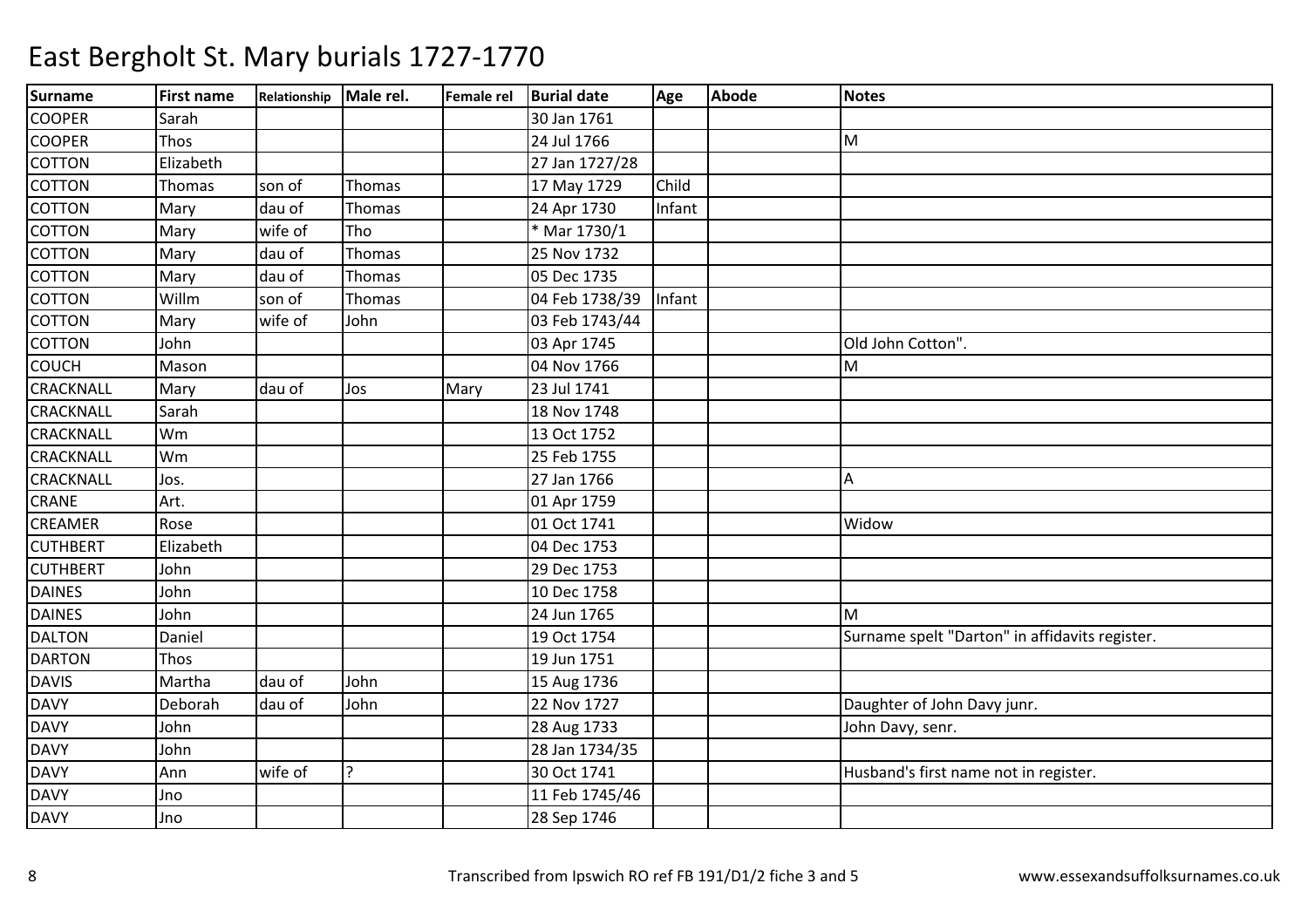| <b>Surname</b>   | <b>First name</b> | Relationship | Male rel. | Female rel | <b>Burial date</b> | Age    | <b>Abode</b> | <b>Notes</b>                            |
|------------------|-------------------|--------------|-----------|------------|--------------------|--------|--------------|-----------------------------------------|
| <b>DAVY</b>      | Susan.            |              |           |            | 28 Nov 1749        |        |              |                                         |
| <b>DAVY</b>      | Deborah           |              |           |            | 17 Oct 1753        |        |              |                                         |
| <b>DAVY</b>      | Sarah             |              |           |            | 08 Jun 1768        |        |              | А                                       |
| <b>DAVY</b>      | Daniel            |              |           |            | 19 May 1770        |        |              | A                                       |
| <b>DAY</b>       | Mary              | wife of      | John      |            | 25 Nov 1732        |        |              |                                         |
| DE*ES            | John              |              |           |            | 23 Feb 1742/43     |        |              | The surname looks like Deeves or Dewes. |
| <b>DEARSLEY</b>  | Ar.               |              |           |            | 09 May 1751        |        |              |                                         |
| <b>DEARSLY</b>   | Ann               |              |           |            | 28 Jun 1758        |        |              |                                         |
| <b>DEARSLY</b>   | Arthur            |              |           |            | 05 Mar 1770        |        |              | M                                       |
| <b>DEEVES</b>    | Abel              | son of       | John      |            | 03 Mar 1733/34     |        |              |                                         |
| <b>DEEVES</b>    | Martha            | wife of      | John      |            | 10 Mar 1733/34     |        |              |                                         |
| <b>DIGGENS</b>   | Lucy              |              |           |            | 15 Oct 1767        |        |              | M                                       |
| <b>DILLICK</b>   | William           |              |           |            | 10 Feb 1730/31     |        |              |                                         |
| <b>DILLOCK</b>   | Eliz.             |              |           |            | 25 Apr 1754        |        |              |                                         |
| <b>DOWNING</b>   | Margarett         | wife of      | Jonathan  |            | 01 Nov 1728        |        |              |                                         |
| <b>DOWNING</b>   | John              |              |           |            | 27 Dec 1738        |        |              |                                         |
| <b>DOWNING</b>   | Eliz.             |              |           |            | 05 Apr 1754        |        |              |                                         |
| <b>DRAKE</b>     | Lydia             |              |           |            | 11 Dec 1757        |        |              |                                         |
| <b>DRIFFIELD</b> | Joseph            | son of       | Joseph    | Mary       | 19 Sep 1740        | Infant |              | Date of birth: 18 Sep 1740              |
| <b>DRIFFIELD</b> | Jos.              |              |           |            | 09 Dec 1749        |        |              |                                         |
| <b>DRIFFIELD</b> | Wm                |              |           |            | 31 Oct 1751        |        |              |                                         |
| <b>DRIFFIELD</b> | Jos               |              |           |            | 08 Feb 1751/52     |        |              |                                         |
| <b>DRIFFIELD</b> | Joseph            |              |           |            | 21 Jan 1753        |        |              |                                         |
| <b>DRIVER</b>    | Francis           |              |           |            | 27 Jun 1728        |        |              |                                         |
| <b>DRIVER</b>    | Elizabeth         | child of     | John      | Elizabeth  | 20 Mar 1730/31     |        |              | A twin                                  |
| <b>DRIVER</b>    | Mary              | child of     | John      | Elizabeth  | 20 Mar 1730/31     |        |              | A twin                                  |
| <b>DRIVER</b>    | Elizabeth         | wife of      | John      |            | 14 Apr 1731        |        |              |                                         |
| <b>DRIVER</b>    | William           |              |           |            | 16 Mar 1753        |        |              |                                         |
| <b>DRIVER</b>    | John              |              |           |            | 28 Mar 1763        |        |              |                                         |
|                  | Elizabeth         |              |           |            |                    |        |              |                                         |
| <b>DUFFIELD</b>  | Caroline          | dau of       | Jo        | Mary       | 13 Jan 1743/44     | Infant |              | Daughter of Mr Jo.                      |
| <b>DUNCOMB</b>   | John              |              |           |            | 28 Jan 1736/37     |        |              |                                         |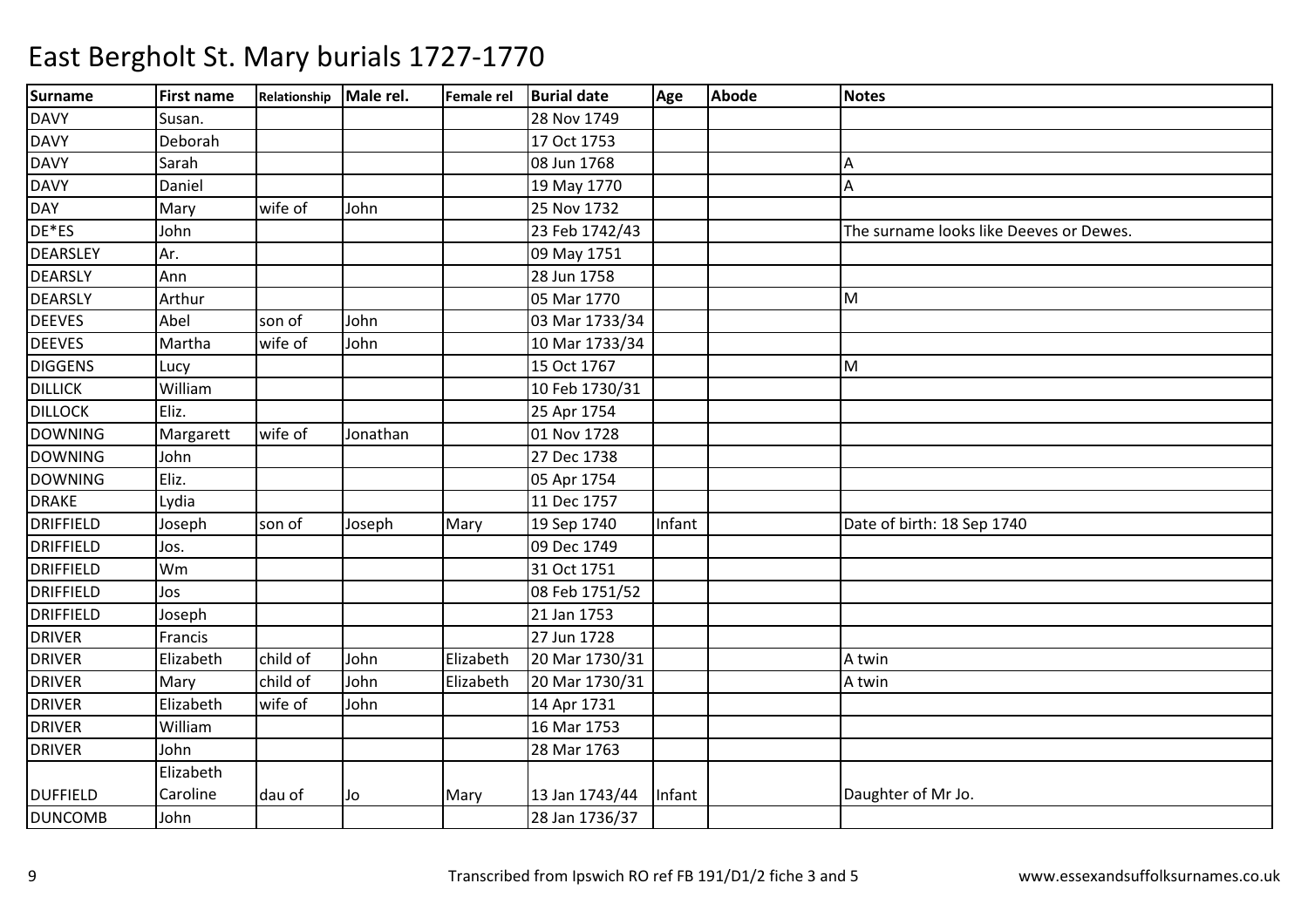| <b>Surname</b>        | <b>First name</b> | Relationship Male rel. |         |           | Female rel Burial date | Age    | Abode | <b>Notes</b>             |
|-----------------------|-------------------|------------------------|---------|-----------|------------------------|--------|-------|--------------------------|
| <b>DUNCOMB</b>        | Elizabeth         | dau of                 |         | Mary      | 11 Sep 1737            |        |       | A base born child.       |
| <b>DUNCOMB</b>        | Eliz              |                        |         |           | 11 Jun 1754            |        |       |                          |
| <b>DURRANT</b>        | Sarah             | dau of                 | John    |           | 07 Nov 1735            | Infant |       |                          |
| <b>DURRANT</b>        | John              |                        |         |           | 15 Nov 1741            |        |       |                          |
| <b>DURRANT</b>        | Abrahm.           |                        |         |           | 09 Apr 1748            |        |       |                          |
| <b>DURRANT</b>        | Mary              |                        |         |           | 08 Jun 1758            |        |       |                          |
| <b>DURRANT</b>        | Mary              |                        |         |           | 28 Oct 1761            |        |       |                          |
| <b>DURRANT</b>        | John              |                        |         |           | 04 Apr 1762            |        |       |                          |
| <b>DURRANT</b>        | Thos              |                        |         |           | 11 Feb 1768            |        |       | A                        |
| <b>DYAR</b>           | Samuel            | son of                 | Samuel  |           | 29 Jan 1731/32         |        |       |                          |
| EA[SR][LT]            | Susan             | dau of                 | Thomas  |           | 15 Apr 1728            | Infant |       | Daughter of Thomas junr. |
| EARL                  | Thomas            | son of                 | Thomas  |           | 03 Mar 1729/30         | Infant |       |                          |
| EARL                  | Thomas            | son of                 | Thomas  | Sus.      | 04 Feb 1731/32         | Infant |       |                          |
| EARL                  | Mary              |                        |         |           | 22 May 1754            |        |       |                          |
| EARL                  | Susan             |                        |         |           | 07 Feb 1755            |        |       |                          |
| EARL                  | Stephen           |                        |         |           | 22 Apr 1756            |        |       |                          |
| EARL                  | Jos.              |                        |         |           | 07 Apr 1761            |        |       |                          |
| EARL                  | Willm             |                        |         |           | 10 Dec 1766            |        |       | M                        |
| EARL                  | John              |                        |         |           | 09 Oct 1767            |        |       | M                        |
| EARL                  | Elizth.           |                        |         |           | 18 Apr 1769            |        |       | M                        |
| EARL                  | Stephen           |                        |         |           | 12 Aug 1769            |        |       | M                        |
| <b>EARL</b>           | Lucy              |                        |         |           | 19 Aug 1769            |        |       | M                        |
| EARL                  | Stephen           |                        |         |           | 21 Sep 1769            |        |       | Α                        |
| EARLE                 | Thomas            |                        |         |           | 04 Feb 1741/42         |        |       |                          |
| <b>EASTERSON</b>      | Susan             |                        |         |           | 21 Jan 1755            |        |       |                          |
| EASTW[AI][RC][HKWill. |                   | son of                 | Will.   | Elizabeth | 23 Dec 1744            | infant |       |                          |
| <b>EASTWICK</b>       | Eliz              |                        |         |           | 05 Oct 1750            |        |       |                          |
| <b>EATON</b>          | John              |                        |         |           | 02 Aug 1753            |        |       |                          |
| <b>EATON</b>          | Eliz.             |                        |         |           | 07 Mar 1755            |        |       |                          |
| <b>EDMUNDS</b>        | Elizabeth         | wife of                | Tho.    |           | 15 Feb 1728/29         |        |       |                          |
| <b>EDMUNDS</b>        | Thomas            |                        |         |           | 01 Dec 1737            |        |       |                          |
| <b>ELISTON</b>        | Willm             | son of                 | William | Mary      | 29 Jul 1731            |        |       |                          |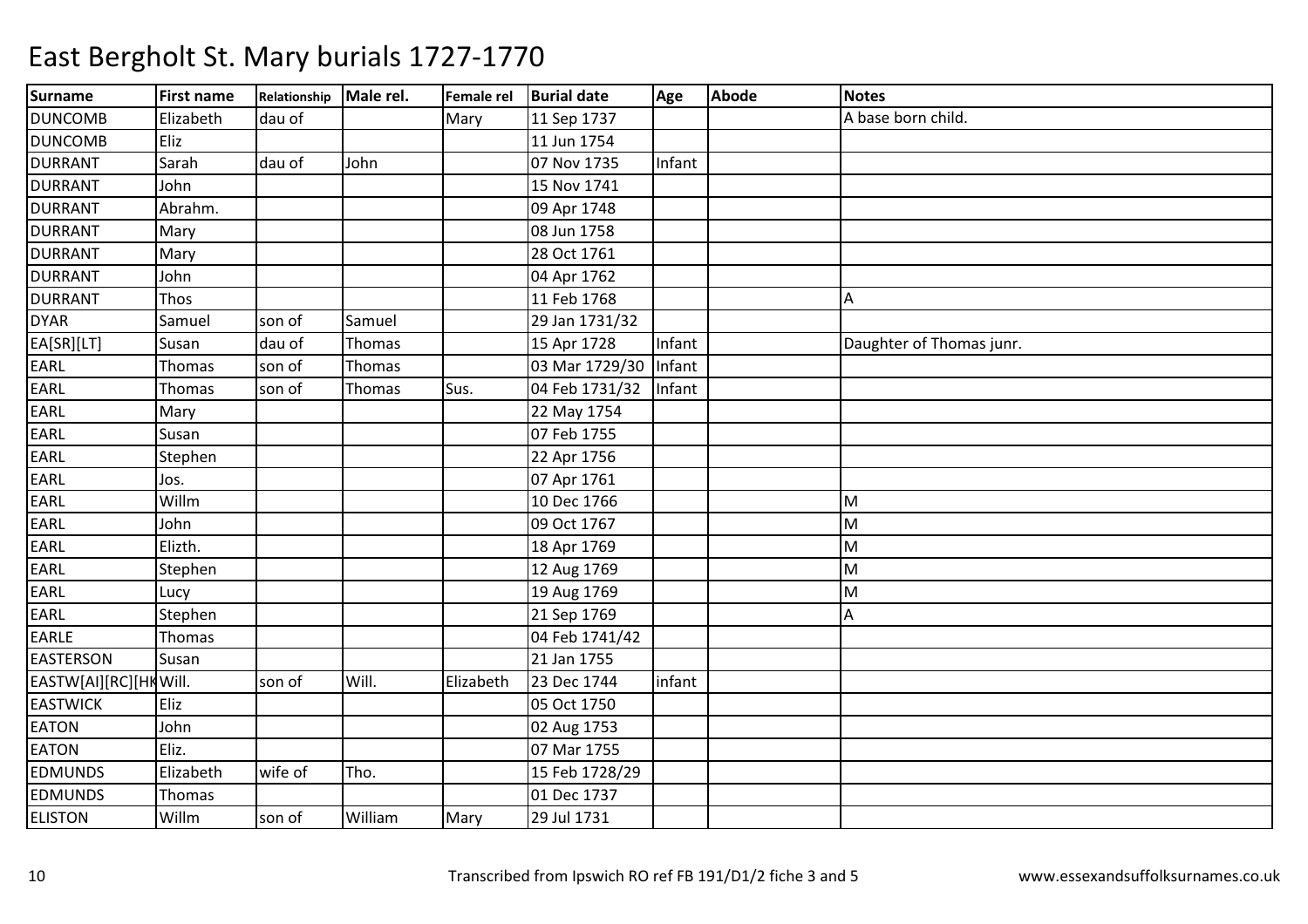| <b>Surname</b>    | <b>First name</b> | Relationship Male rel. |        |       | Female rel Burial date | Age    | <b>Abode</b> | <b>Notes</b>                                                                         |
|-------------------|-------------------|------------------------|--------|-------|------------------------|--------|--------------|--------------------------------------------------------------------------------------|
| <b>ELLISTON</b>   | Mary              | dau of                 | Edward | Ann   | 22 Jul 1733            |        |              |                                                                                      |
| <b>ELLISTON</b>   | Edward            |                        |        |       | 27 Mar 1737            |        |              |                                                                                      |
| <b>ESTWICK</b>    | Daniel            |                        |        |       | 22 Jan 1758            |        |              |                                                                                      |
| <b>EVANS</b>      | Eliz              |                        |        |       | 12 Aug 1750            |        |              |                                                                                      |
| <b>EVANS</b>      | Thos              |                        |        |       | 27 Nov 1752            |        |              |                                                                                      |
| FARTHING          | Hannah            |                        |        |       | 15 Aug 1764            |        |              |                                                                                      |
| FASNALL?          | John              | son of                 | John   |       | 23 Apr 1728            | Infant |              |                                                                                      |
| FI[R_]LETON       | Mary              |                        |        |       | 14 Apr 1728            |        |              |                                                                                      |
| <b>FIDGET</b>     | Rose              |                        |        |       | 02 Apr 1751            |        |              |                                                                                      |
| <b>FIDGETT</b>    | John              |                        |        |       | 03 Aug 1730            |        |              |                                                                                      |
| <b>FIELDING</b>   | Thomas            |                        |        |       | 19 Dec 1738            |        |              |                                                                                      |
| <b>FINCH</b>      | William           |                        |        |       | 24 Feb 1753            |        |              |                                                                                      |
| <b>FIRMIN</b>     | Mary              |                        |        |       | 01 Aug 1735            |        | Dedham       | Mrs Mary Firmin                                                                      |
| <b>FISHER</b>     | Susan             |                        |        |       | 11 Aug 1754            |        |              |                                                                                      |
| <b>FISHER</b>     | Wm                |                        |        |       | 16 Jan 1763            |        |              |                                                                                      |
| <b>FISHER</b>     | Mary              |                        |        |       | 29 Sep 1769            |        |              | M                                                                                    |
| <b>FOLKARD</b>    | Robt              |                        |        |       | 17 Oct 1749            |        |              |                                                                                      |
| <b>FOLKARD</b>    | Thos              |                        |        |       | 08 Oct 1754            |        |              |                                                                                      |
| <b>FOLKARD</b>    | Eliz.             |                        |        |       | 29 Oct 1754            |        |              |                                                                                      |
| <b>FOLKARD</b>    | Saml              |                        |        |       | 02 Jan 1755            |        |              |                                                                                      |
| FOLKARD           | Lydia             |                        |        |       | 14 May 1762            |        |              |                                                                                      |
| <b>FOLKS</b>      | William           |                        |        |       | 19 May 1733            |        |              | A boy                                                                                |
| <b>FORDHAM</b>    | Alice             |                        |        |       | 10 Apr 1746            |        |              |                                                                                      |
| <b>FORDUM</b>     | Eliz              |                        |        |       | 10 Aug 1746            |        |              |                                                                                      |
| <b>FORSTER</b>    | Susan             |                        |        |       | 11 Mar 1754            |        |              |                                                                                      |
| <b>FOSDIKE</b>    | Esther            |                        |        |       | 28 Mar 1764            |        |              | Surname spelt "Fosdike" in burial register and "Forsgett" in<br>affidavits register. |
| <b>FOSGETT</b>    | Esther            |                        |        |       | 28 Mar 1764            |        |              | Surname spelt "Fosdike" in burial register and "Forsgett" in<br>affidavits register. |
| <b>FROST</b>      | Henry             |                        |        |       | 12 Dec 1730            |        |              |                                                                                      |
| G[A_]*[SF][E_][R_ | Mary              | dau of                 | Walter | Sarah | 12 Jun 1730            |        |              | Mr Walter                                                                            |
| <b>GARNHAM</b>    | Langly            | son of                 | Robt   |       | 23 Feb 1728/29         |        |              |                                                                                      |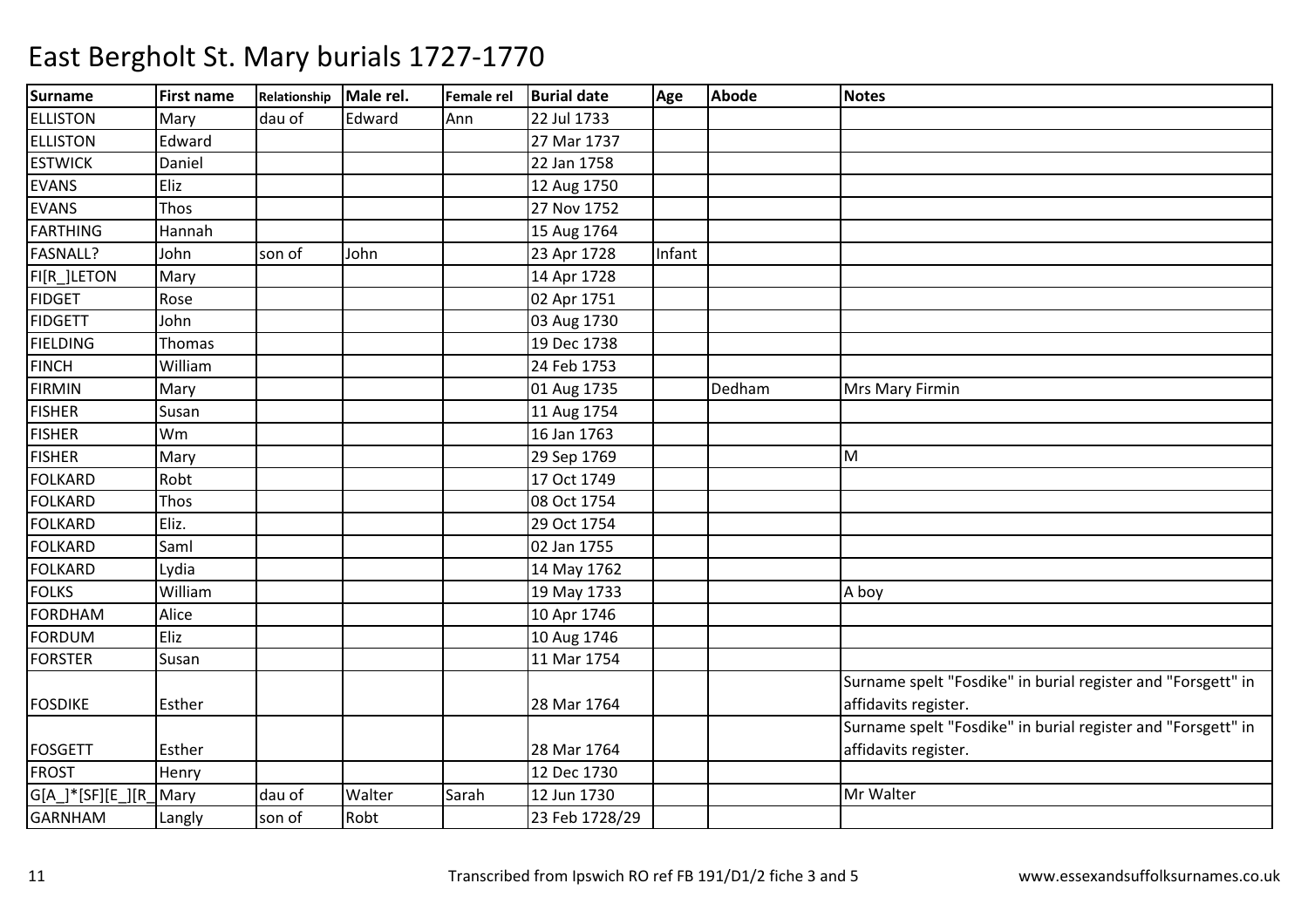| <b>Surname</b>    | <b>First name</b> | Relationship | Male rel. | Female rel | <b>Burial date</b> | Age    | Abode | <b>Notes</b>                                             |
|-------------------|-------------------|--------------|-----------|------------|--------------------|--------|-------|----------------------------------------------------------|
| <b>GARNHAM</b>    | Sarah             | dau of       | Robt      |            | 12 Mar 1736/37     |        |       |                                                          |
| <b>GARNHAM</b>    | Grace             | wife of      | Jn.       |            | 27 Sep 1737        |        |       |                                                          |
| <b>GARNHAM</b>    | Robert            | son of       | John      |            | 19 May 1740        |        |       |                                                          |
| <b>GARNHAM</b>    | John              |              |           |            | 06 Jan 1741/42     |        |       |                                                          |
| <b>GARNHAM</b>    | Mary              |              |           |            | 24 May 1756        |        |       |                                                          |
| <b>GARNHAM</b>    | Robert            |              |           |            | 10 Apr 1759        |        |       |                                                          |
| <b>GARNHAM</b>    | Eliz.             |              |           |            | 13 Nov 1761        |        |       |                                                          |
| <b>GARNHAM</b>    | Elizth            |              |           |            | 23 Dec 1767        |        |       | А                                                        |
| <b>GARROOD</b>    | Elizabeth         | dau of       | Richd     |            | 02 Jan 1728/29     |        |       |                                                          |
| <b>GARROOD</b>    | Richd             |              |           |            | 31 Mar 1729        |        |       |                                                          |
| <b>GARROOD</b>    | John              |              |           |            | 01 Jun 1729        |        |       |                                                          |
| <b>GARWOOD</b>    | Judith            |              |           |            | 06 Jul 1747        |        |       |                                                          |
| <b>GARWOOD</b>    | Martha            |              |           |            | 15 Feb 1748/49     |        |       |                                                          |
| <b>GARWOOD</b>    | Judith            |              |           |            | 02 May 1750        |        |       |                                                          |
| <b>GARWOOD</b>    | Martha            |              |           |            | 18 May 1757        |        |       | Surname spelt "Garrood" in affidavits register.          |
| <b>GARWOOD</b>    | Martha            |              |           |            | 14 Feb 1760        |        |       |                                                          |
| <b>GARWOOD</b>    | Willm             |              |           |            | 18 Apr 1764        |        |       |                                                          |
| <b>GARWOOD</b>    | Susan             |              |           |            | 28 Nov 1764        |        |       |                                                          |
| <b>GESSINGHAM</b> | Mary              | dau of       | John      |            | 01 Jul 1731        | Infant |       |                                                          |
| GI[S_]LINGHAM     | Thomas            | son of       | John      | Sarah      | 20 Apr 1735        |        |       |                                                          |
| <b>GILES</b>      | Sarah             | dau of       | Willm     |            | 08 May 1729        | Child  |       |                                                          |
| <b>GILES</b>      | Wm                |              |           |            | 24 Jan 1736/37     |        |       | A poor man                                               |
| <b>GILLETT</b>    | Mary              |              |           |            | 30 Jan 1761        |        |       |                                                          |
| <b>GISLEGUM</b>   | Sarah             |              |           |            | 09 Feb 1745/46     |        |       |                                                          |
| <b>GISLINGHAM</b> | Saml              | son of       | John      |            | 25 Jun 1735        | Infant |       |                                                          |
| <b>GISLINGHAM</b> | John              |              |           |            | 29 Feb 1743/44     |        |       |                                                          |
| <b>GISLINGHAM</b> | Willm             |              |           |            | 24 Aug 1764        |        |       |                                                          |
| <b>GIZLINGHAM</b> | John              |              |           |            | 19 Jan 1761        |        |       |                                                          |
| <b>GLADDEN</b>    | Abraham           |              |           |            | 25 May 1731        |        |       | Blacksmith                                               |
|                   |                   |              |           |            |                    |        |       | A. Surname spelt "Glade" in burial register and "Gly" in |
| <b>GLADE</b>      | Ann               |              |           |            | 02 Jan 1767        |        |       | affidavits register.                                     |
| <b>GLADWIN</b>    | Wm                |              |           |            | 04 Mar 1750/51     |        |       |                                                          |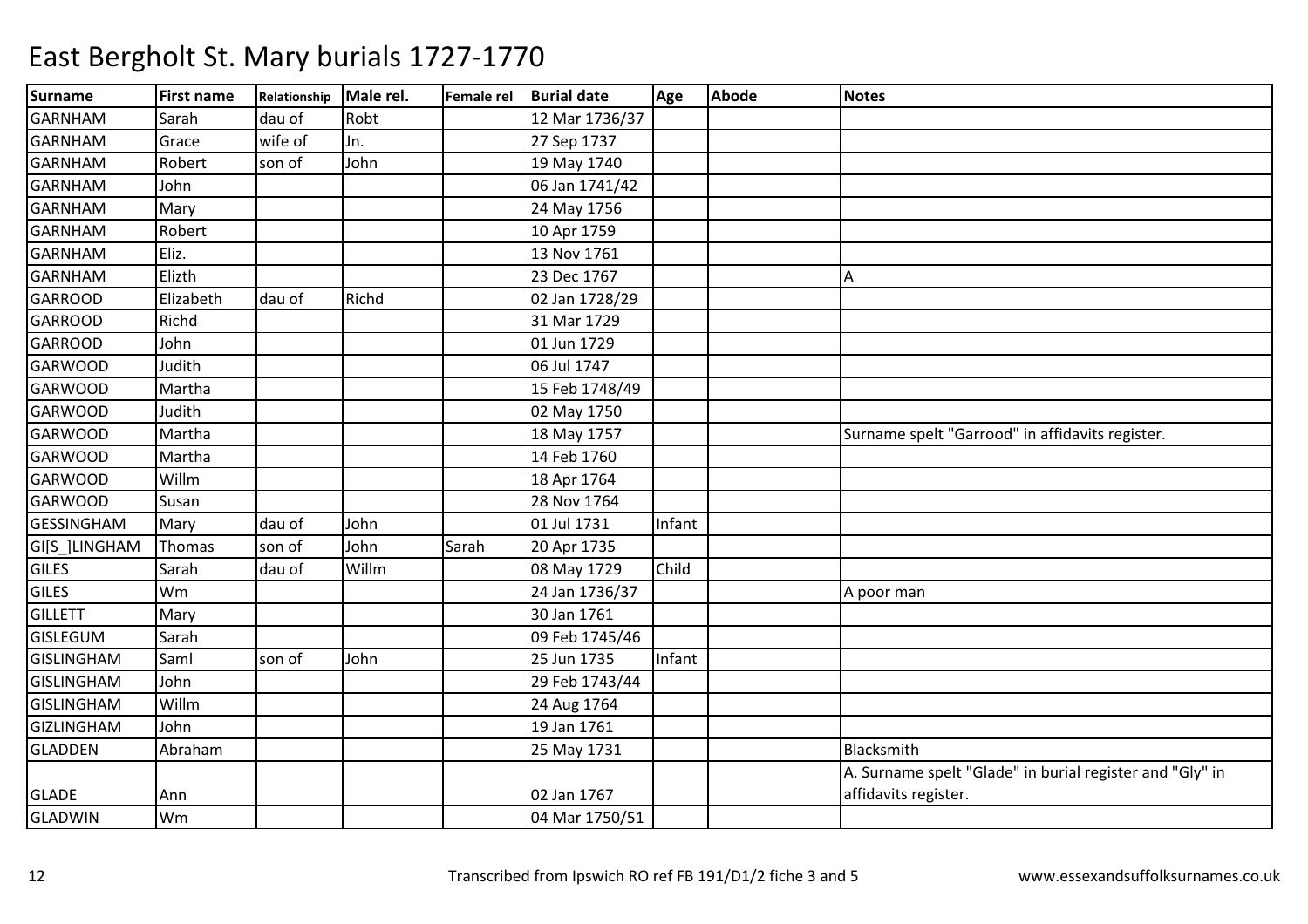| <b>Surname</b>    | <b>First name</b> | Relationship Male rel. |         | Female rel | <b>Burial date</b> | Age    | <b>Abode</b> | <b>Notes</b>                                             |
|-------------------|-------------------|------------------------|---------|------------|--------------------|--------|--------------|----------------------------------------------------------|
| <b>GLADWIN</b>    | Sarah             |                        |         |            | 25 Jul 1758        |        |              | Surname spelt "Gladding" in affidavits register.         |
| <b>GLADWIN</b>    | Joseph            |                        |         |            | 27 May 1762        |        |              |                                                          |
| <b>GLADWIN</b>    | Thos              |                        |         |            | 28 Nov 1765        |        |              | A. Surname spelt "Gladding" in affidavits register.      |
| GLANDFIELD        | James             | son of                 | Francis |            | 31 Aug 1729        |        |              |                                                          |
| <b>GLANDFIELD</b> | Frances           | dau of                 | Francis | Mary       | 04 Mar 1730/31     |        |              |                                                          |
| <b>GLANDFIELD</b> | John              | son of                 | Francis | Mary       | 18 Apr 1732        |        |              |                                                          |
| GLANDFIELD        | Mary              | dau of                 | Francis |            | 05 Dec 1732        |        |              |                                                          |
| <b>GLANDFIELD</b> | Mary              | wife of                | Francis |            | 08 Apr 1733        |        |              |                                                          |
| <b>GLANDFIELD</b> | James             | son of                 | Francis |            | 08 Apr 1733        |        |              |                                                          |
| <b>GLANDFIELD</b> | Francis           | son of                 | Francis |            | 04 Apr 1735        | Infant |              |                                                          |
| GLANDFIELD        | Francis           |                        |         |            | 09 Jul 1743        |        |              | Francis Glandfield, senr.                                |
| GLANDFIELD        | Mary              |                        |         |            | 17 Jul 1767        |        |              |                                                          |
| <b>GLIDE</b>      | John              | son of                 | John    | Ann        | 22 Oct 1739        |        |              |                                                          |
|                   |                   |                        |         |            |                    |        |              | A. Surname spelt "Glade" in burial register and "Gly" in |
| <b>GLY</b>        | Ann               |                        |         |            | 02 Jan 1767        |        |              | affidavits register.                                     |
| <b>GODFREY</b>    | Mary              |                        |         |            | 02 Jun 1752        |        |              |                                                          |
| <b>GOODRICH</b>   | Willm             |                        |         |            | 07 Jun 1767        |        |              | M                                                        |
| <b>GOODRICH</b>   | Mary              |                        |         |            | 17 Jun 1767        |        |              | M                                                        |
| GOSS              | John              | servant of             | George  |            | 21 Aug 1735        |        |              | John Goss, servant of George Sawer                       |
| <b>GOYMER</b>     | Edward            |                        |         |            | 23 Dec 1739        |        |              |                                                          |
| <b>GOYMER</b>     | John              |                        |         |            | 08 Jul 1755        |        |              |                                                          |
| <b>GRAY</b>       | Thos              |                        |         |            | 31 Mar 1761        |        |              |                                                          |
| GREEN             | Thomas            |                        |         |            | 09 Aug 1729        |        |              | A farmer                                                 |
| <b>GREEN</b>      | John              | son of                 | John    | Mary       | 25 May 1737        | Infant |              |                                                          |
| <b>GREEN</b>      | Mary              | wife of                | John    |            | 23 Jan 1737/38     |        |              |                                                          |
| <b>GREEN</b>      |                   | son of                 | John    |            | 15 May 1740        | Child  |              |                                                          |
| <b>GREEN</b>      | Mary              | wife of                | John    |            | 05 Oct 1743        |        |              |                                                          |
| <b>GREEN</b>      | Mary              |                        |         |            | 25 Sep 1747        |        |              |                                                          |
| <b>GREEN</b>      | Martha            |                        |         |            | 27 May 1756        |        |              |                                                          |
| <b>GREEN</b>      | Philip            |                        |         |            | 12 Apr 1763        |        |              |                                                          |
| GREENE            | Mary              | dau of                 | John    |            | 21 Oct 1743        |        |              |                                                          |
| <b>GRIGSON</b>    | Mary              | wife of                | John    |            | 25 May 1735        |        |              |                                                          |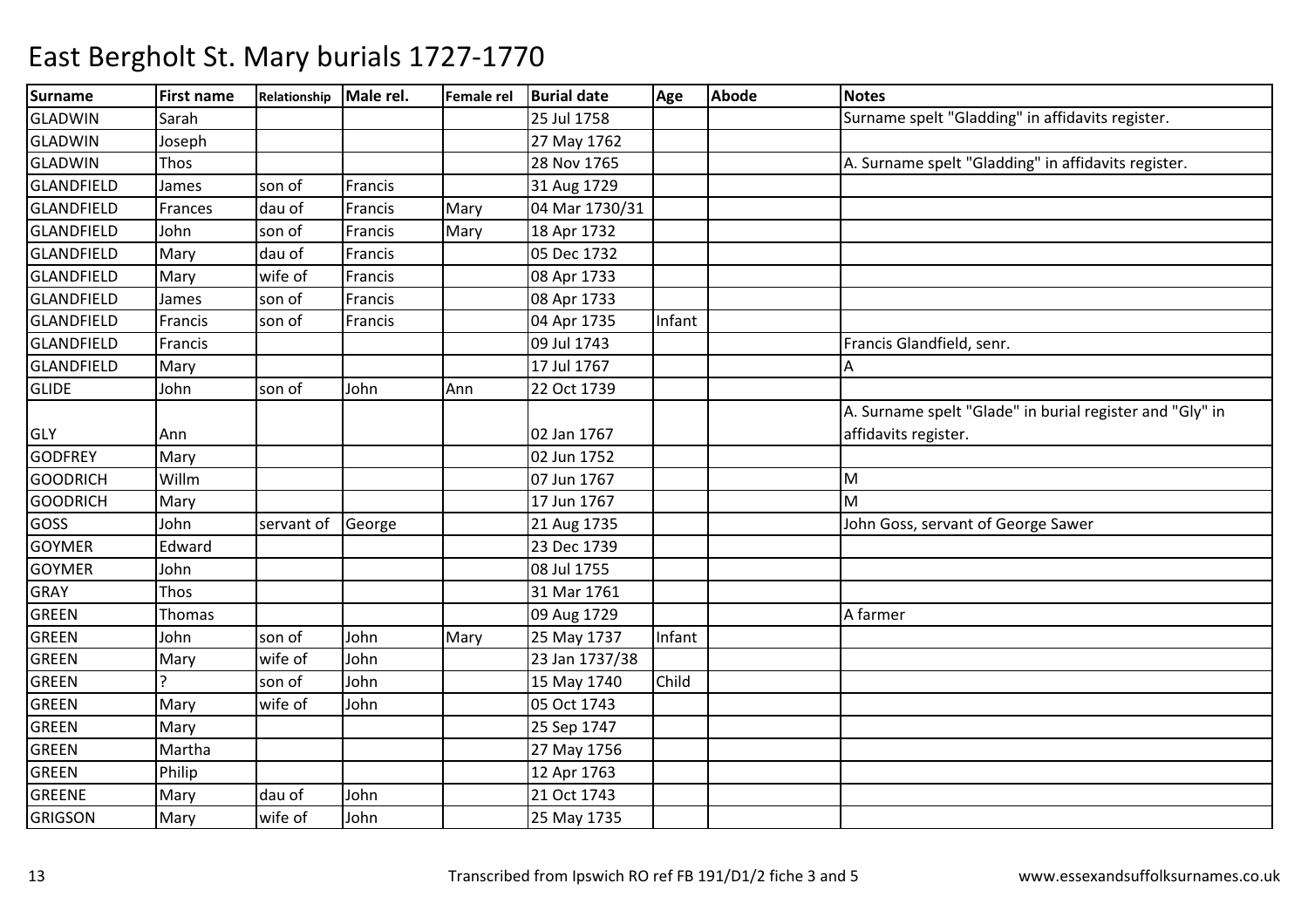| <b>Surname</b> | <b>First name</b> | Relationship Male rel. |         | Female rel | <b>Burial date</b> | Age    | Abode | <b>Notes</b>                                      |
|----------------|-------------------|------------------------|---------|------------|--------------------|--------|-------|---------------------------------------------------|
| <b>GRIGSON</b> | Eliz.             | $\overline{of}$        | Robert  | Eliz.      | 09 Aug 1745        | infant |       |                                                   |
| <b>GRIGSON</b> | Eliz              |                        |         |            | 26 Apr 1746        |        |       |                                                   |
| <b>GRIMES</b>  | Willm             | son of                 | John    |            | 28 May 1733        | Infant |       |                                                   |
| <b>GRIMES</b>  | Willm             | son of                 | Willm   |            | 09 Jul 1735        | Infant |       |                                                   |
| <b>GRIMES</b>  | William           |                        |         |            | 08 Aug 1737        |        |       |                                                   |
| <b>GRIMES</b>  | Millisent         | wife of                | John    |            | 08 Mar 1737/38     |        |       |                                                   |
| <b>GRIMES</b>  | William           | son of                 | John    |            | 04 Oct 1740        | Infant |       |                                                   |
| <b>GRIMES</b>  |                   |                        |         |            | 26 Sep 1741        |        |       | First name not given. Entry reads "Widow Grimes." |
| <b>GRIMES</b>  | Catharin          |                        |         |            | 25 Oct 1742        |        |       |                                                   |
| <b>GRIMES</b>  | Abrm.             | son of                 | John    | Mary       | 29 Mar 1745        | infant |       |                                                   |
| <b>GRIMES</b>  | Willm             |                        |         |            | 07 May 1759        |        |       |                                                   |
| <b>GRIMES</b>  | Elizth            |                        |         |            | 07 Jan 1763        |        |       |                                                   |
| <b>GRIMES</b>  | John              |                        |         |            | 23 Sep 1768        |        |       | Α                                                 |
| <b>GRIMSEY</b> | John              |                        |         |            | 19 Feb 1727/28     |        |       |                                                   |
| <b>GRIMSEY</b> | Robert            |                        |         |            | 08 Dec 1728        |        |       |                                                   |
| <b>GRIMSEY</b> | Thomas            |                        |         |            | 16 Nov 1729        |        |       |                                                   |
| <b>GRIMSEY</b> | Elizabeth         |                        |         |            | 25 Nov 1729        |        |       | Vid.                                              |
| <b>GRIMSEY</b> | Hannah            |                        |         |            | 24 Feb 1729/30     |        |       | Widow                                             |
| <b>GRIMSEY</b> | Mary              | dau of                 | Stephen |            | 25 Nov 1732        |        |       |                                                   |
| <b>GRIMSEY</b> | Stephen           | son of                 | Stephen |            | 02 Dec 1732        |        |       |                                                   |
| <b>GRIMSEY</b> | Mary              | dau of                 | Stephen |            | 09 Mar 1736/37     |        |       |                                                   |
| <b>GRIMSEY</b> | John              | son of                 | John    |            | 15 Mar 1736/37     |        |       |                                                   |
| <b>GRIMSEY</b> | Mary              | wife of                | Stephen |            | 22 Feb 1737/38     |        |       |                                                   |
| <b>GRIMSEY</b> | Sarah             |                        |         |            | 02 Jun 1750        |        |       |                                                   |
| <b>GRIMSEY</b> | Eliz.             |                        |         |            | 08 Nov 1752        |        |       |                                                   |
| <b>GRIMSEY</b> | Sarah             |                        |         |            | 02 Sep 1753        |        |       |                                                   |
| <b>GRIMSEY</b> | Isaac             |                        |         |            | 01 Jan 1754        |        |       |                                                   |
| <b>GRIMSEY</b> | Joseph            |                        |         |            | 24 Mar 1764        |        |       |                                                   |
| <b>GRIMSEY</b> | Sarah             |                        |         |            | 21 Jun 1765        |        |       | M                                                 |
| <b>GRIMSEY</b> | Elizth            |                        |         |            | 12 Oct 1766        |        |       | M                                                 |
| <b>GRIMSEY</b> | Saml              |                        |         |            | 25 Oct 1766        |        |       | А                                                 |
| <b>GRIMSEY</b> | Ann               |                        |         |            | 01 Aug 1767        |        |       | А                                                 |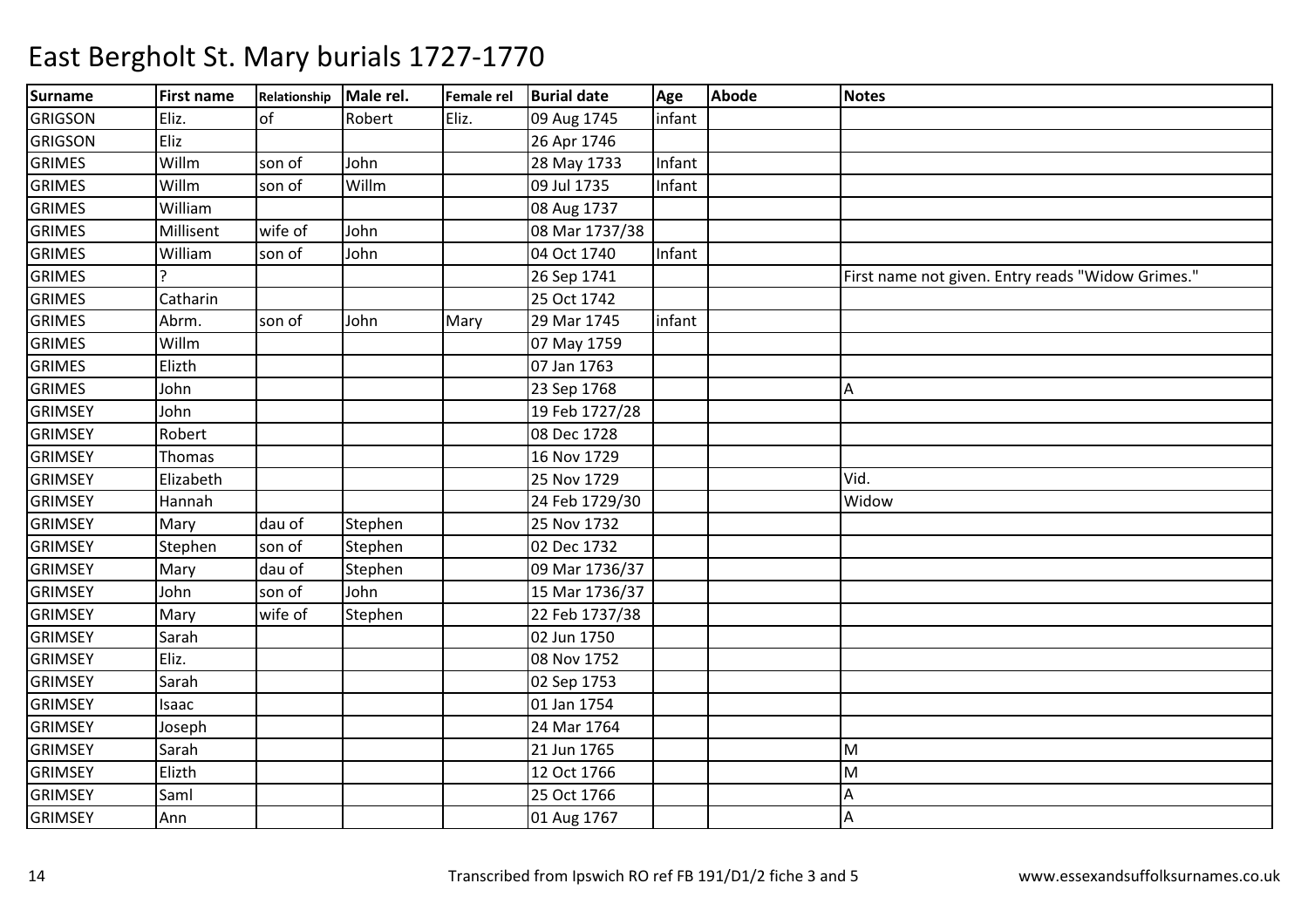| <b>Surname</b>   | <b>First name</b> | Relationship Male rel. |        |       | Female rel Burial date | Age   | Abode        | <b>Notes</b>                                    |
|------------------|-------------------|------------------------|--------|-------|------------------------|-------|--------------|-------------------------------------------------|
| <b>GRIMSEY</b>   | Elizth            |                        |        |       | 19 May 1770            |       |              | M                                               |
| <b>GRIMSEY</b>   | James             |                        |        |       | 22 Oct 1770            |       |              | M                                               |
| <b>GROSS</b>     | Thomas            | son of                 | Thomas | Alice | 30 Sep 1732            |       |              |                                                 |
| <b>GROSS</b>     | Alice             | dau of                 | Thomas |       | 26 Dec 1735            | Child |              |                                                 |
| GUGSON?          | Rebecca           |                        |        |       | 09 May 1729            |       |              | Vid.                                            |
| <b>GULLIFER</b>  | Walter            |                        |        |       | 10 Nov 1749            |       |              | Gent.                                           |
| <b>GULLIFER</b>  | Sarah             |                        |        |       | 19 Sep 1764            |       |              |                                                 |
| <b>GUNN</b>      | James             |                        |        |       | 09 Feb 1758            |       |              |                                                 |
| <b>GUSTERSON</b> | Francis           |                        |        |       | 21 Apr 1761            |       |              |                                                 |
| <b>GUSTERSON</b> | Francis           |                        |        |       | 28 Jul 1766            |       |              | M                                               |
| HAM              | Isaac             | child of               |        | Mary  | 20 Jul 1728            | Child | Dedham       | Base born child                                 |
| <b>HANKEY</b>    | Mercy             |                        |        |       | 23 Jun 1752            |       |              |                                                 |
| <b>HARDWICK</b>  | Mary              |                        |        |       | 10 Jan 1755            |       |              | Surname spelt "Hadwick" in affidavits register. |
| <b>HARDY</b>     | Frances           |                        |        |       | 05 May 1740            |       | Thorp, Essex |                                                 |
| <b>HARSOM</b>    | John              |                        |        |       | 26 Jun 1768            |       |              | M                                               |
| <b>HART</b>      | Mary              |                        |        |       | 01 May 1760            |       |              |                                                 |
| <b>HART</b>      | Sarah             |                        |        |       | 13 Jan 1761            |       |              |                                                 |
| <b>HART</b>      | Phil.             |                        |        |       | 15 Jan 1762            |       |              |                                                 |
| <b>HART</b>      | Judith            |                        |        |       | 23 Jun 1762            |       |              |                                                 |
| <b>HART</b>      | Susan             |                        |        |       | 14 Nov 1762            |       |              |                                                 |
| <b>HART</b>      | Jacobus           |                        |        |       | 23 Feb 1763            |       |              |                                                 |
| <b>HART</b>      | George            |                        |        |       | 20 Apr 1763            |       |              |                                                 |
| <b>HART</b>      | Philip            |                        |        |       | 17 Sep 1763            |       |              |                                                 |
| <b>HART</b>      | Sarah             |                        |        |       | 08 Feb 1765            |       |              | M                                               |
| <b>HART</b>      | Willm             |                        |        |       | 01 Jun 1766            |       |              | M                                               |
| <b>HART</b>      | Thos              |                        |        |       | 30 Aug 1766            |       |              | M                                               |
| <b>HART</b>      | Elizth            |                        |        |       | 08 Mar 1767            |       |              | A                                               |
| <b>HART</b>      | John              |                        |        |       | 31 Oct 1768            |       |              | Α                                               |
| <b>HARVEY</b>    | Alice             |                        |        |       | 13 Nov 1729            |       |              |                                                 |
| <b>HARVEY</b>    | Edwd              |                        |        |       | 23 Dec 1762            |       |              |                                                 |
| <b>HARVY</b>     | Susan             | dau of                 | John   |       | 31 Aug 1735            |       |              |                                                 |
| <b>HAWARD</b>    | Eliz              |                        |        |       | 12 Mar 1748/49         |       |              |                                                 |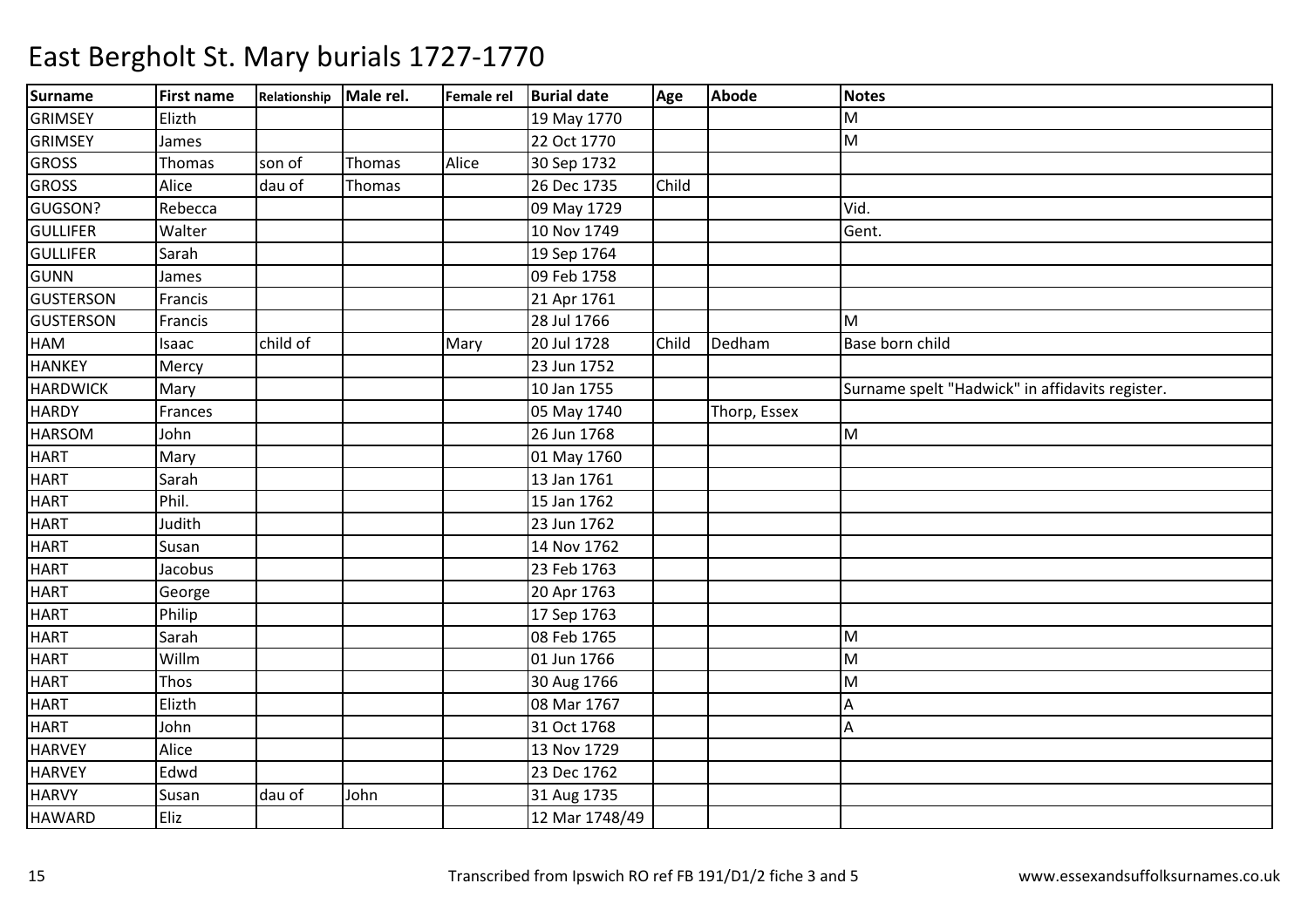| <b>Surname</b>    | <b>First name</b> | Relationship | Male rel. | Female rel | <b>Burial date</b>    | Age    | <b>Abode</b> | <b>Notes</b>                                    |
|-------------------|-------------------|--------------|-----------|------------|-----------------------|--------|--------------|-------------------------------------------------|
| <b>HAWS</b>       | Grace             |              |           |            | 19 Oct 1750           |        |              |                                                 |
| <b>HAYWARD</b>    | Mary              | wife of      | James     |            | 30 Jan 1729/30        |        |              |                                                 |
| <b>HAYWARD</b>    | Martha            | dau of       | Thomas    |            | 21 Feb 1736/37        |        |              |                                                 |
| <b>HAYWARD</b>    | Martha            | dau of       | Thomas    |            | 09 Dec 1740           | Infant |              |                                                 |
| <b>HAYWARD</b>    | Mary              | wife of      | Thomas    |            | 02 Jan 1742/43        |        |              |                                                 |
| <b>HAYWARD</b>    | Mary              |              |           |            | 06 May 1746           |        |              |                                                 |
| <b>HAZARD</b>     | Margarett         |              |           |            | 24 Feb 1759           |        |              | Surname spelt "Hayzard" in affidavits register. |
| <b>HAZELTON</b>   | John              | son of       | Joseph    |            | 24 Sep 1728           |        |              |                                                 |
| <b>HAZELTON</b>   | Philip            | son of       | John      |            | 10 Mar 1736/37        |        |              |                                                 |
| <b>HAZELTON</b>   | Jno.              |              |           |            | 13 Mar 1749/50        |        |              |                                                 |
| <b>HAZELTON</b>   | Mary              |              |           |            | 30 Jun 1753           |        |              |                                                 |
| <b>HAZELTON</b>   | Mary              |              |           |            | 25 Mar 1760           |        |              |                                                 |
| <b>HEARD</b>      | Mary              |              |           |            | 10 Apr 1751           |        |              |                                                 |
| <b>HEARD</b>      | Eliz.             |              |           |            | 06 Jun 1758           |        |              |                                                 |
| <b>HEARSOM</b>    | George            |              |           |            | 25 Oct 1766           |        |              | M                                               |
| <b>HEMMINGTON</b> | Nath.             |              |           |            | 10 Mar 1760           |        |              |                                                 |
| <b>HILL</b>       | Ann               | dau of       | Richd     |            | 07 Mar 1735/36 Infant |        |              |                                                 |
| <b>HILL</b>       | Robert            |              |           |            | 06 Aug 1768           |        |              | M                                               |
| HILL              | Francis           |              |           |            | 02 Oct 1770           |        |              | M                                               |
| <b>HILLS</b>      | Francis           | dau of       | Richd     | Mary       | 09 Jan 1744/45        |        |              |                                                 |
| <b>HILLS</b>      | Sarah             |              |           |            | 29 Jul 1760           |        |              |                                                 |
| <b>HILLS</b>      | Richd             |              |           |            | 05 Aug 1764           |        |              |                                                 |
| <b>HILLS</b>      | Richd             |              |           |            | 19 Nov 1769           |        |              | A                                               |
| HO[0]             | Alice             | wife of      | Thomas    |            | 04 May 1740           |        |              |                                                 |
| <b>HOLMDEN</b>    | Wm                |              |           |            | 01 Mar 1749/50        |        |              |                                                 |
| HOW               | Margarett         | wife of      | Tho       |            | 18 Feb 1732/33        |        |              |                                                 |
| HOW               | Eliz              |              |           |            | 19 Apr 1746           |        |              |                                                 |
| HOW               | Thos              |              |           |            | 17 Mar 1746/47        |        |              |                                                 |
| HOW               | Thos              |              |           |            | 12 Feb 1747/48        |        |              |                                                 |
| HOW               | Thos              |              |           |            | 21 Feb 1748/49        |        |              |                                                 |
| HOW               | Tho               |              |           |            | 15 May 1750           |        |              |                                                 |
| HOW               | Thos              |              |           |            | 04 May 1751           |        |              |                                                 |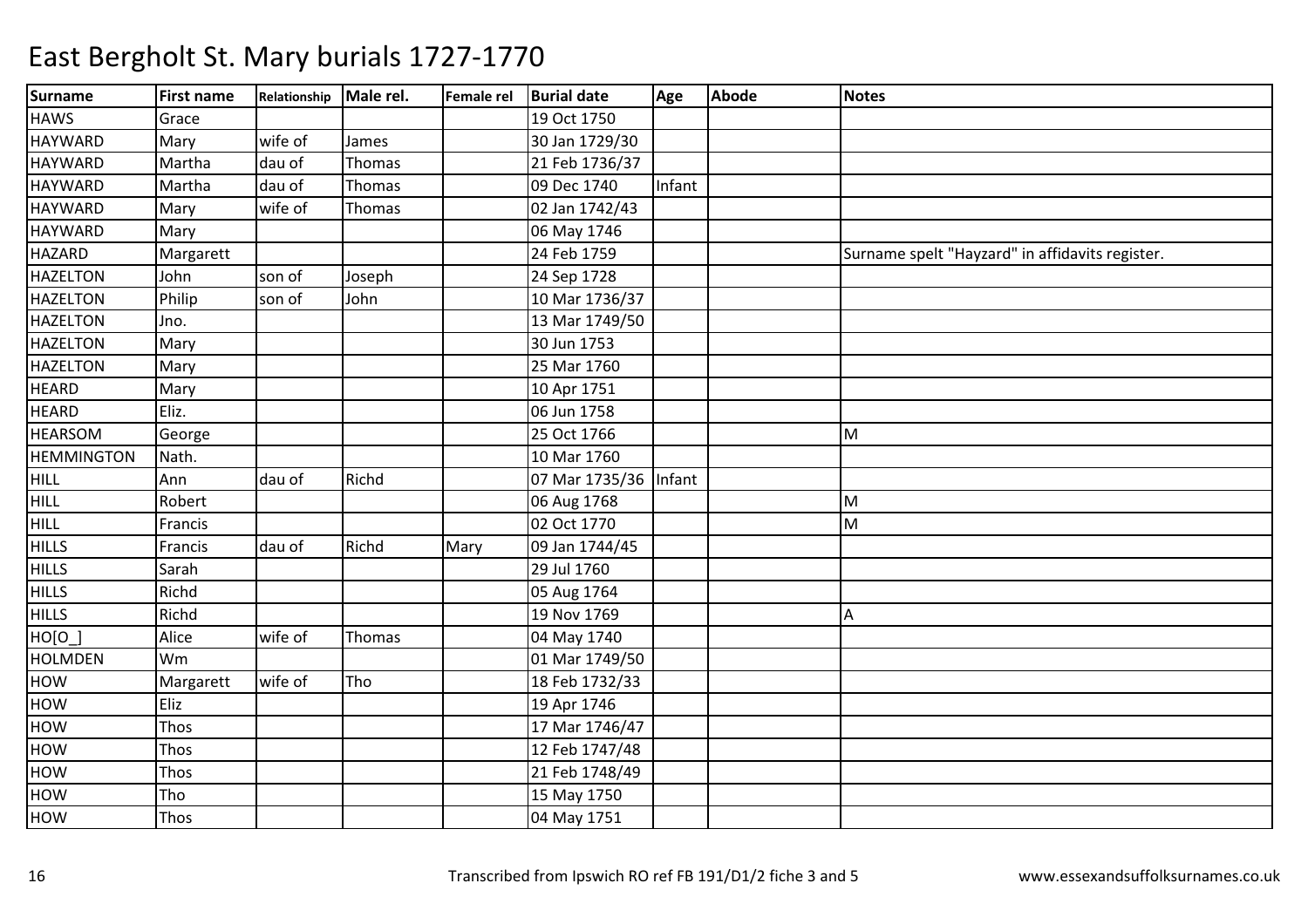| <b>Surname</b>   | <b>First name</b> | Relationship Male rel. |        | Female rel | <b>Burial date</b> | Age | <b>Abode</b> | <b>Notes</b>                                                 |
|------------------|-------------------|------------------------|--------|------------|--------------------|-----|--------------|--------------------------------------------------------------|
| <b>HOW</b>       | Eliz.             |                        |        |            | 19 Mar 1754        |     |              |                                                              |
| HOW              | Edwd              |                        |        |            | 19 Jan 1759        |     |              |                                                              |
| <b>HOW</b>       | Thos              |                        |        |            | 07 Sep 1759        |     |              |                                                              |
| HOW[JS]EGO       | Christian         |                        |        |            | 09 Feb 1745/46     |     |              |                                                              |
| <b>HOWARD</b>    | James             |                        |        |            | 03 Apr 1754        |     |              |                                                              |
| <b>HOWJEGO</b>   | Mary              |                        |        |            | 20 Aug 1747        |     |              |                                                              |
| <b>HOWJEGO</b>   | Thos              |                        |        |            | 05 Oct 1750        |     |              |                                                              |
| <b>HOWSEGO</b>   | John              |                        |        |            | 02 Dec 1743        |     |              |                                                              |
| <b>HOWZEGO</b>   | Sarah             |                        |        |            | 11 Oct 1760        |     |              |                                                              |
| <b>HUMFRIES</b>  | Thos              |                        |        |            | 20 Jun 1751        |     |              |                                                              |
| <b>HUNNABLE</b>  | Elizth            |                        |        |            | 28 Jan 1768        |     |              | А                                                            |
| <b>HUNNIBAL</b>  | Mary              |                        |        |            | 26 Jun 1728        |     |              |                                                              |
| <b>HUNNIBAL</b>  | Rebecca           |                        |        |            | 21 Mar 1736/37     |     |              | A poor girl                                                  |
| <b>HUNT</b>      | Frances           |                        |        |            | 19 Apr 1731        |     |              | Widow                                                        |
| <b>HUNT</b>      | Mary              |                        |        |            | 09 Feb 1760        |     |              |                                                              |
| <b>HUNT</b>      | John              |                        |        |            | 30 Mar 1763        |     |              |                                                              |
|                  |                   |                        |        |            |                    |     |              | A. Surname spelt "Ide" in burial register and "Hyde" in      |
| <b>HYDE</b>      | John              |                        |        |            | 05 Jan 1766        |     |              | affidavits register.                                         |
|                  |                   |                        |        |            |                    |     |              | A. Surname spelt "Ide" in burial register and "Hyde" in      |
| <b>IDE</b>       | John              |                        |        |            | 05 Jan 1766        |     |              | affidavits register.                                         |
| <b>JEFFERY</b>   | Benjamin          |                        |        |            | 11 Jan 1766        |     |              | A. Surname spelt "Jefferies" in affidavits register.         |
| <b>JEFFERYS</b>  | Ann               |                        |        |            | 16 May 1760        |     |              |                                                              |
|                  |                   |                        |        |            |                    |     |              | Surname spelt "[DJ]anson" in affidavits register - Janson or |
| <b>JOHNSON</b>   | Hen.              |                        |        |            | 22 Mar 1759        |     |              | Danson. Johnson in burial register.                          |
| KAY?             | Elizabeth         |                        |        |            | 20 Aug 1728        |     |              |                                                              |
| KER[RS]Y         | Alice             | wife of                | James  |            | 20 Feb 1728/29     |     |              |                                                              |
| <b>KERRIDGE</b>  | Samuel            |                        |        |            | 10 Nov 1727        |     |              |                                                              |
| <b>KING</b>      | Ann               |                        |        |            | 09 Jan 1736/37     |     |              | A poor girl                                                  |
| <b>KING</b>      | Elizabeth         | dau of                 | John   |            | 16 Oct 1737        |     |              |                                                              |
| <b>KING</b>      | John              |                        |        |            | 13 Oct 1743        |     |              |                                                              |
| <b>KING</b>      | Sam.              | of                     | Daniel | Judith     | 13 Oct 1745        |     |              |                                                              |
| <b>KINGSBURY</b> | James             |                        |        |            | 10 May 1741        |     |              |                                                              |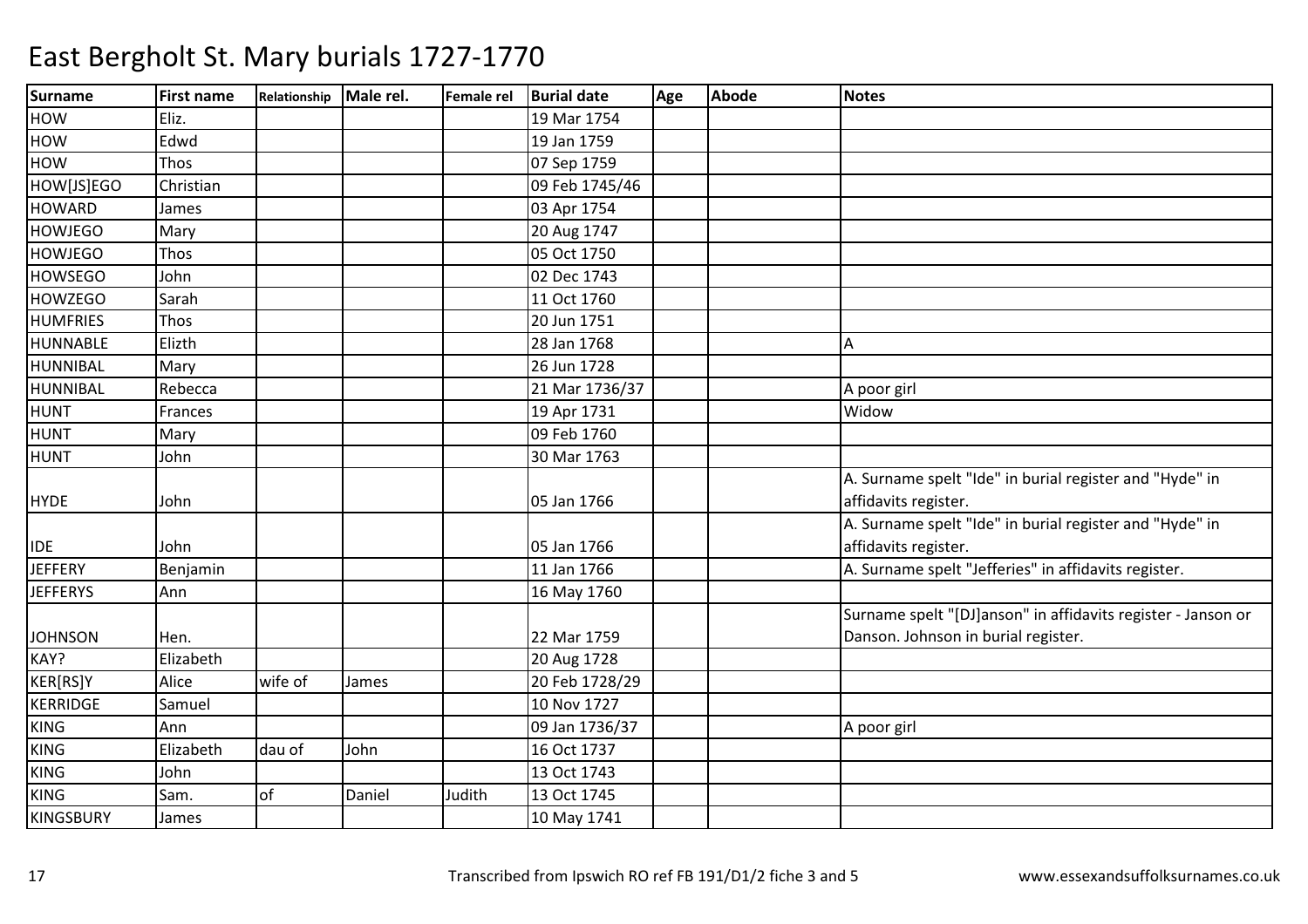| <b>Surname</b> | <b>First name</b>        | Relationship Male rel. |         | Female rel Burial date | Age    | <b>Abode</b> | <b>Notes</b>            |
|----------------|--------------------------|------------------------|---------|------------------------|--------|--------------|-------------------------|
| <b>KNAPP</b>   | Edmd.                    |                        |         | 13 Mar 1728/29         |        |              | Mr Edmd. Knapp          |
| <b>KNAPP</b>   | Ann                      | wife of                | Thomas  | 09 Jul 1735            |        |              | Wife of Mr Thomas Knapp |
| <b>KNAPP</b>   | Thos                     |                        |         | 10 Apr 1750            |        |              |                         |
| $LA[N_$ JDS    | Eliz                     |                        |         | 03 Jan 1756            |        |              |                         |
| <b>LAFORD</b>  | $\overline{\phantom{a}}$ | child of               | Ralph   | 03 Jun 1731            |        |              | An unbaptised child     |
| <b>LAFORD</b>  | Ralph                    |                        |         | 01 Jul 1737            |        |              |                         |
| LAMB           | Susanna                  | dau of                 | Samuel  | 21 May 1729            | Infant |              |                         |
| <b>LAMBERT</b> | Dinah                    |                        |         | 21 Jul 1769            |        |              | А                       |
| LARRATT        | $Jon[a_j[s_j]$           |                        |         | 05 Oct 1743            |        |              |                         |
| LARRET         | Martha                   |                        |         | 15 Jun 1748            |        |              |                         |
| LARRETT        | Elizabeth                | dau of                 | Jonas   | 31 Aug 1735            |        |              |                         |
| <b>LAWFORD</b> | Ralph                    |                        |         | 02 Sep 1748            |        |              |                         |
| LAWFORD        | Mary                     |                        |         | 06 Mar 1749/50         |        |              |                         |
| LAWFORD        | Martha                   |                        |         | 18 Feb 1753            |        |              |                         |
| LAWFORD        | John                     |                        |         | 27 Sep 1753            |        |              |                         |
| LE[WV]IS       | Sarah                    |                        |         | 14 Aug 1741            |        |              |                         |
| <b>LEE</b>     | Roger                    |                        |         | 27 Feb 1732/33         |        | Elmsett      |                         |
| <b>LEECH</b>   | William                  |                        |         | 08 Jun 1734            |        | Manningtree  |                         |
| <b>LEECH</b>   | John                     |                        |         | 23 Jun 1737            |        |              | Mr John Leech           |
| <b>LEECH</b>   | John                     |                        |         | 12 Jul 1759            |        |              |                         |
| LEMAN          | Thomas                   |                        |         | 15 May 1743            |        |              |                         |
| <b>LETCH</b>   | Mary                     | dau of                 | Francis | 3_Sep 1735             |        |              | Date says 31st.         |
| <b>LETCH</b>   | Ann                      |                        |         | 17 Dec 1745            |        |              |                         |
| <b>LETCH</b>   | Francis                  |                        |         | 04 Oct 1749            |        |              |                         |
| <b>LETCH</b>   | Francis                  |                        |         | 28 Jan 1749/50         |        |              |                         |
| <b>LETCH</b>   | Ann                      |                        |         | 29 Apr 1757            |        |              |                         |
| <b>LEWES</b>   | John                     |                        |         | 09 Nov 1729            |        |              |                         |
| <b>LEWES</b>   | <b>Bridget</b>           |                        |         | 26 Nov 1729            |        |              | Wid.                    |
| <b>LEWES</b>   | Elizabeth                | wife of                | John    | 31 Oct 1730            |        |              |                         |
| <b>LEWES</b>   | Samuel                   | son of                 | Samuel  | 17 Jan 1730/31         | Infant |              |                         |
| <b>LEWES</b>   | James                    | son of                 | John    | 06 Sep 1734            | Infant |              |                         |
| <b>LEWES</b>   | Elizabeth                |                        |         | 04 Jul 1735            |        |              |                         |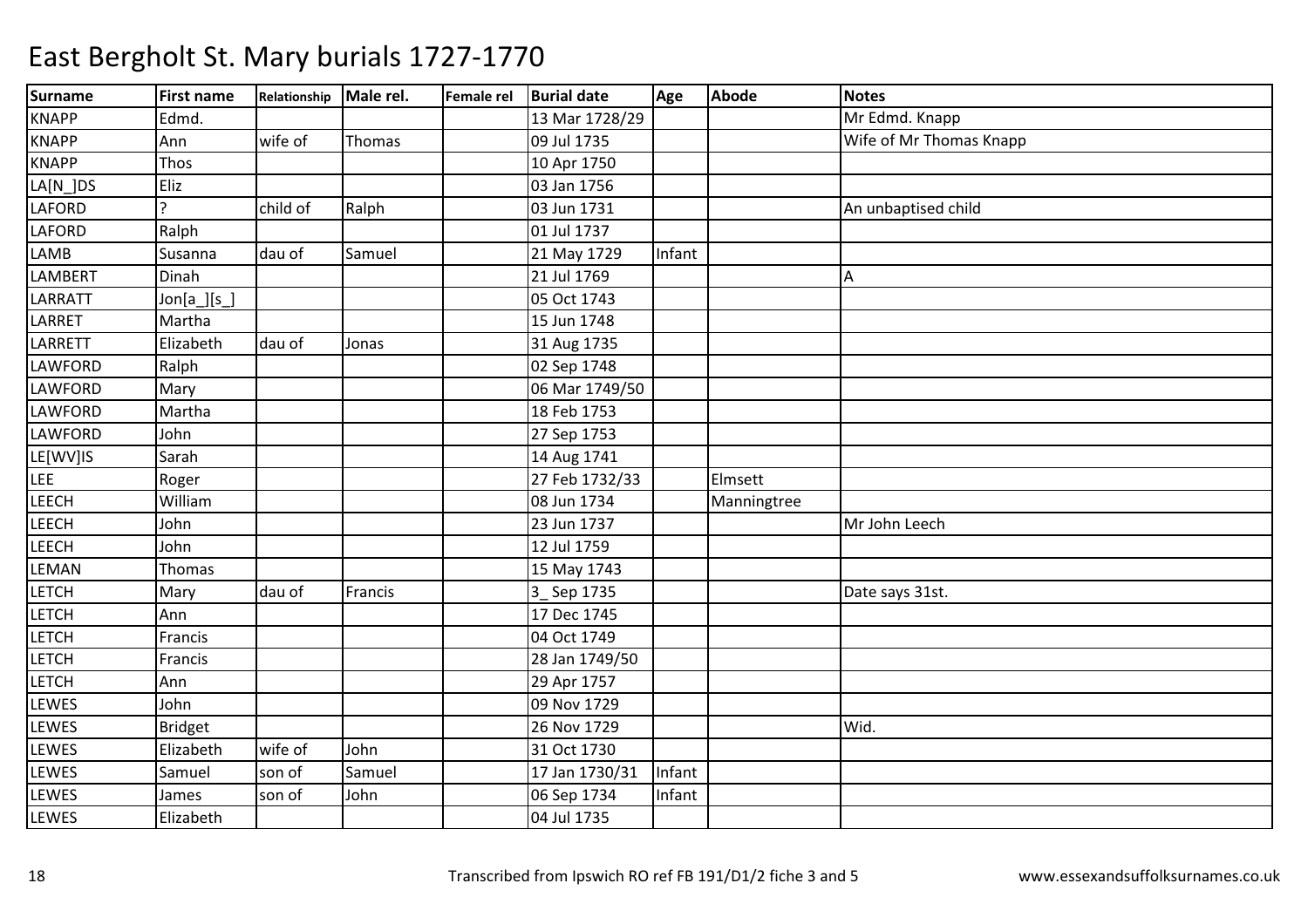| <b>Surname</b> | <b>First name</b> | Relationship Male rel. |           | Female rel | <b>Burial date</b> | Age    | <b>Abode</b> | <b>Notes</b>              |
|----------------|-------------------|------------------------|-----------|------------|--------------------|--------|--------------|---------------------------|
| LEWES          | Elizabeth         | dau of                 | Anthony   |            | 25 Aug 1735        |        |              |                           |
| LEWIS          | Nathaniel         |                        |           |            | 16 Feb 1730/31     |        |              |                           |
| LEWIS          | John              | son of                 | Nathaniel | Susan      | 16 Jun 1732        |        |              |                           |
| LEWIS          | Thomas            | son of                 | Nathaniel | Susan      | 29 Aug 1732        |        |              |                           |
| LEWIS          | Edward            |                        |           |            | 25 Oct 1733        |        | Thorpe       |                           |
| LEWIS          | Nathaniel         |                        |           |            | 16 Feb 1733/34     |        |              | Mr Nathaniel Lewis        |
| LEWIS          | Sarah             | dau of                 | Saml      |            | 08 Mar 1736/37     |        |              |                           |
| LEWIS          | James             | son of                 | Samuel    |            | 27 Mar 1738        | Child  |              |                           |
| LEWIS          | Susan             |                        |           |            | 11 Jun 1739        |        |              |                           |
| LEWIS          | Elizabeth         | child of               | Anthony   |            | 26 Mar 1741        |        |              |                           |
| LEWIS          | Elizabeth         | dau of                 | Samuel    | Sarah      | 09 Jun 1741        | Infant |              |                           |
| LEWIS          | John              | son of                 | Samuel    | Sarah      | 27 Sep 1743        |        |              | A boy                     |
| LEWIS          | Samuel            |                        |           |            | 19 Sep 1744        |        |              |                           |
| LEWIS          | Tho               | of                     | Sam.      | Sarah      | 15 Aug 1745        |        |              |                           |
| LEWIS          | Susanna           |                        |           |            | 15 Feb 1747/48     |        |              |                           |
| LEWIS          | Rebecca           |                        |           |            | 09 Jun 1752        |        |              |                           |
| LEWIS          | John              |                        |           |            | 21 Oct 1754        |        |              |                           |
| LEWIS          | Stephen           |                        |           |            | 05 Aug 1757        |        |              |                           |
| LEWIS          | Ann               |                        |           |            | 10 Sep 1762        |        |              |                           |
| LEWIS          | Thomasin          |                        |           |            | 28 Nov 1764        |        |              |                           |
| LEWIS          | John              |                        |           |            | 10 Dec 1766        |        |              | A                         |
| LEWIS          | Samuel            |                        |           |            | 09 Jan 1769        |        |              | A                         |
| LEWIS?         | Susan             | dau of                 | Nathanl.  | Susan      | 09 Jun 1728        |        |              | Daughter of Nathanl. Junr |
| <b>LINCH</b>   | Willm             |                        |           |            | 05 Dec 1735        |        |              | A poor man                |
| LOTT           | Joseph            | son of                 | Joseph    |            | 02 Jun 1728        |        |              |                           |
| LOTT           | Ann               | wife of                | Joseph    |            | 14 Mar 1736/37     |        |              |                           |
| LOTT           | Lucy              | dau of                 | Joseph    |            | 17 Mar 1736/37     |        |              |                           |
| LOTT           | Mary              |                        |           |            | 01 Apr 1761        |        |              |                           |
| <b>LOTT</b>    | Joseph            |                        |           |            | 04 Jan 1762        |        |              |                           |
| LOTT           | English           |                        |           |            | 11 May 1762        |        |              |                           |
| LOTT           | Eliz              |                        |           |            | 24 Jan 1763        |        |              |                           |
| LOTT           | Mary              |                        |           |            | 19 Apr 1764        |        |              |                           |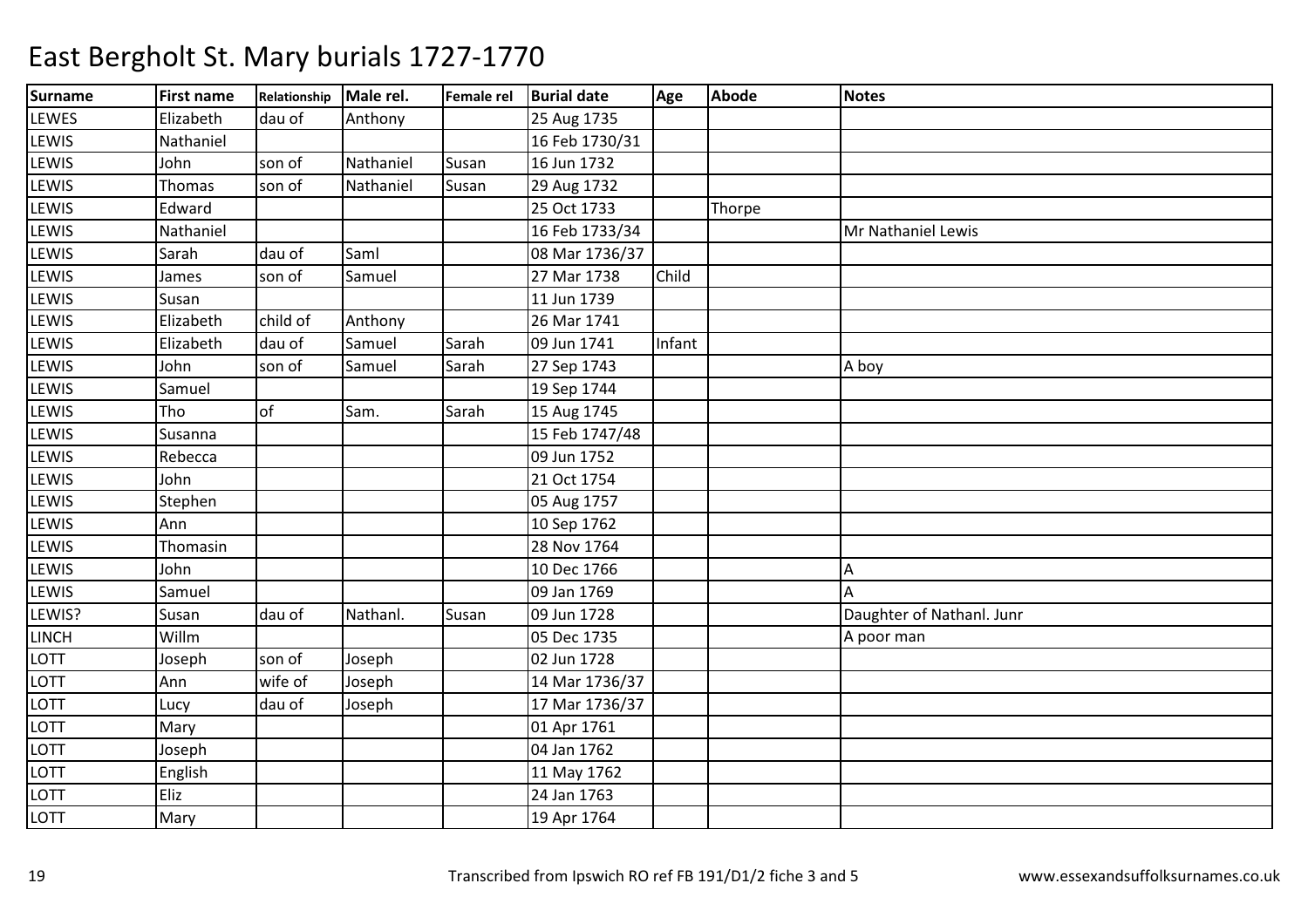| <b>Surname</b>  | <b>First name</b> | Relationship | Male rel. | <b>Female rel</b> | <b>Burial date</b> | Age   | <b>Abode</b> | <b>Notes</b>                                                |
|-----------------|-------------------|--------------|-----------|-------------------|--------------------|-------|--------------|-------------------------------------------------------------|
| <b>LUCAS</b>    | Mary              |              |           |                   | 25 Apr 1742        |       |              | Widow                                                       |
| <b>LUFF</b>     |                   |              |           |                   | 14 Aug 1745        |       |              | No first name. Entry reads "Widow Luff".                    |
| M[A_][S_]LIDS?  | Mary              |              |           |                   | 06 Feb 1727/28     |       |              |                                                             |
| <b>MANHOOD</b>  | Ann               |              |           |                   | 26 Jun 1749        |       |              |                                                             |
| <b>MANN</b>     | Elizabeth         |              |           |                   | 05 Feb 1728/29     |       | Wikes, Essex |                                                             |
| <b>MANN</b>     | Daniel            |              |           |                   | 15 Jul 1767        |       |              | А                                                           |
| <b>MANNING</b>  | Thos              |              |           |                   | 01 Jun 1752        |       |              |                                                             |
| <b>MANNING</b>  | Elizabeth         |              |           |                   | 03 Jul 1753        |       |              |                                                             |
| <b>MANNING</b>  | Joseph            |              |           |                   | 29 Mar 1754        |       |              |                                                             |
|                 |                   |              |           |                   |                    |       |              | From affidavits register. Date might be date that affidavit |
| <b>MANNING</b>  | Ann               |              |           |                   | 24 Jan 1759        |       |              | was made rather than date of burial.                        |
| <b>MANWOOD</b>  | John              |              |           |                   | 17 Aug 1756        |       |              |                                                             |
| <b>MANWOOD</b>  | Sarah             |              |           |                   | 10 Dec 1762        |       |              |                                                             |
| <b>MARKHAM</b>  | Elizabeth         | dau of       | Samuel    | Ann               | 27 May 1732        | Child |              |                                                             |
| <b>MARKHAM</b>  | Saml              |              |           |                   | 04 Jun 1754        |       |              |                                                             |
| <b>MARKHAM</b>  | Ann               |              |           |                   | 13 Jan 1758        |       |              |                                                             |
| <b>MARKS</b>    | Jonath.           |              |           |                   | 06 Jan 1749/50     |       |              |                                                             |
| MARL[EO]        | Mary              | wife of      | Thomas    |                   | 15 Feb 1729/30     |       |              |                                                             |
| <b>MARLOW</b>   | Thomas            |              |           |                   | 05 Jun 1743        |       |              |                                                             |
| <b>MARLOW</b>   | Mary              |              |           |                   | 02 May 1750        |       |              |                                                             |
| <b>MARSHALL</b> | John              |              |           |                   | 28 Feb 1737/38     |       |              | A farmer                                                    |
| <b>MARSHALL</b> | P.                |              |           |                   | 11 Apr 1743        |       |              | First name not in register. Entry reads "Widow Marshall."   |
| <b>MARTIN</b>   | c l               |              |           |                   | 24 Dec 1727        |       |              | No first name given.                                        |
| <b>MARTIN</b>   | Jonas             |              |           |                   | 01 Apr 1729        |       |              |                                                             |
| <b>MARTIN</b>   | Bridgt.           |              |           |                   | 12 Jan 1749/50     |       |              |                                                             |
| <b>MARTIN</b>   | Margarett         |              |           |                   | 15 Jun 1754        |       |              |                                                             |
| <b>MARTIN</b>   | John              |              |           |                   | 03 Apr 1757        |       |              |                                                             |
| <b>MARTIN</b>   | Jon.              |              |           |                   | 22 May 1760        |       |              |                                                             |
| <b>MARTYN</b>   | Thomas            |              |           |                   | 05 Nov 1727        |       |              |                                                             |
| <b>MARTYN</b>   | <b>Bridget</b>    | dau of       | Jonathan  |                   | 04 Jan 1734/35     |       |              |                                                             |
| <b>MAY</b>      | William           | son of       | Wm        |                   | 15 May 1741        | Child |              |                                                             |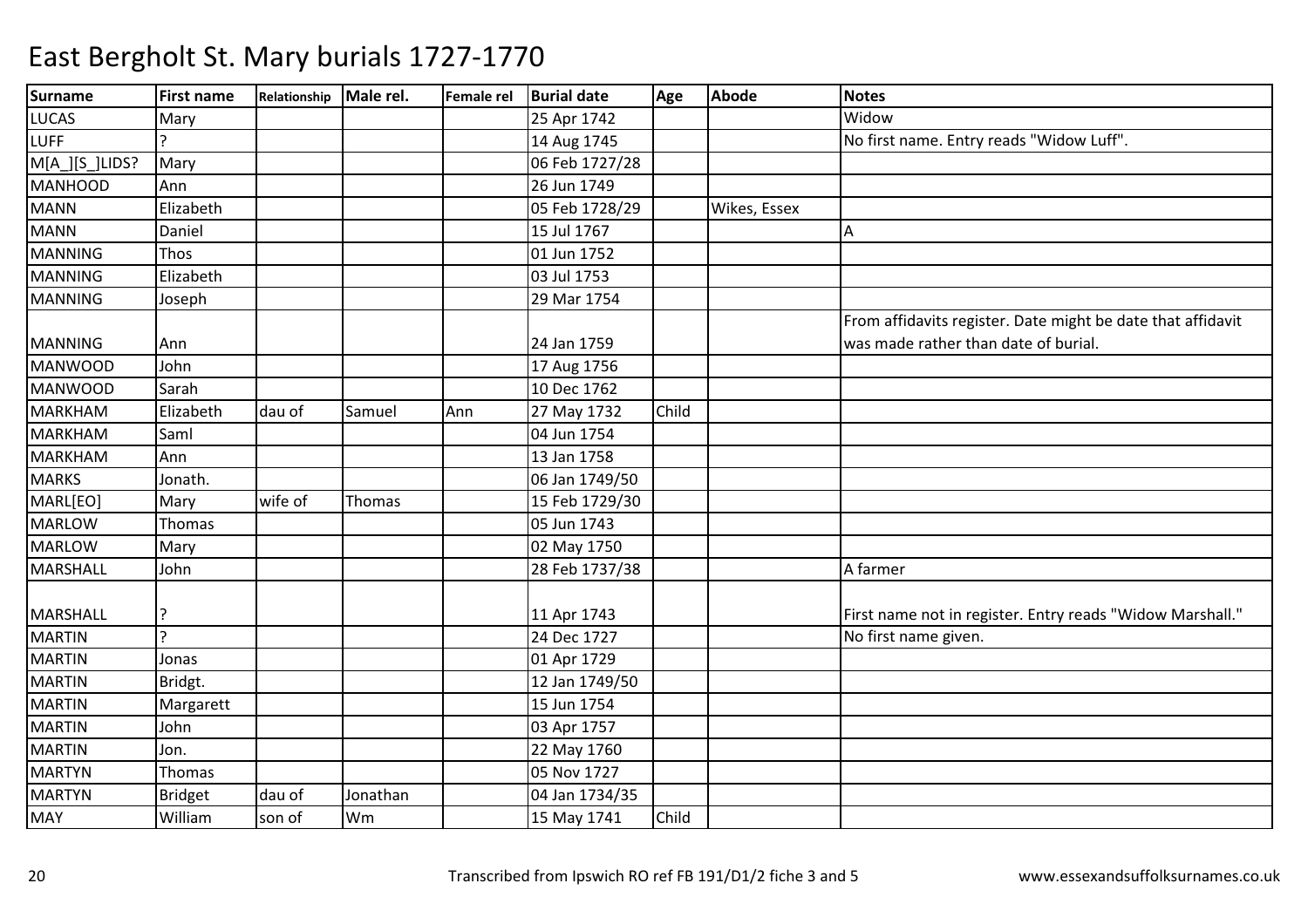| <b>Surname</b>    | <b>First name</b> | Relationship Male rel. |         | Female rel | <b>Burial date</b> | Age    | <b>Abode</b> | <b>Notes</b>                                     |
|-------------------|-------------------|------------------------|---------|------------|--------------------|--------|--------------|--------------------------------------------------|
| <b>MAY</b>        | George            |                        |         |            | 01 Apr 1756        |        |              |                                                  |
| MAY               | Willm             |                        |         |            | 23 Dec 1762        |        |              |                                                  |
| <b>MAYOR</b>      | Jno               |                        |         |            | 25 Aug 1749        |        |              |                                                  |
| <b>MICHEL</b>     | Deborah           |                        |         |            | 06 Nov 1733        |        |              |                                                  |
| <b>MICHELL</b>    | James             |                        |         |            | 17 Nov 1729        |        |              | Mr James Michell                                 |
| <b>MICHELL</b>    | James             |                        |         |            | 15 May 1756        |        |              | Surname spelt "Mitchell" in affidavits register. |
| <b>MICHELL</b>    | Eliz.             |                        |         |            | 07 Nov 1760        |        |              |                                                  |
| <b>MIDDLETON</b>  | George            | son of                 | Thomas  |            | 10 Apr 1741        | Infant |              |                                                  |
| MILLINGTON        | Thos.             |                        |         |            | 09 Nov 1747        |        |              |                                                  |
| MILLINGTON        | Martha            |                        |         |            | 23 Sep 1751        |        |              |                                                  |
| <b>MILLINGTON</b> | Ann               |                        |         |            | 13 Jun 1752        |        |              |                                                  |
| <b>MINTER</b>     | John              | son of                 | William |            | 21 Jul 1732        | Infant |              |                                                  |
| <b>MINTER</b>     | Stephen           | son of                 | Willm   |            | 25 Jun 1739        | Child  |              |                                                  |
| <b>MINTER</b>     | William           |                        |         |            | 29 Dec 1743        |        |              |                                                  |
| <b>MINTER</b>     | Dorcas            |                        |         |            | 13 Mar 1756        |        |              |                                                  |
| <b>MINTER</b>     | John              |                        |         |            | 28 Mar 1764        |        |              |                                                  |
| <b>MINTER</b>     | Mary              |                        |         |            | 11 Aug 1764        |        |              |                                                  |
| <b>MINTER</b>     | John              |                        |         |            | 30 Aug 1766        |        |              | M                                                |
| <b>MOOR</b>       | Hannah            |                        |         |            | 07 Mar 1727/28     |        |              |                                                  |
| <b>MOOR</b>       | Daniel            | son of                 | Daniel  |            | 11 Oct 1728        |        |              |                                                  |
| <b>MOOR</b>       | Daniel            | son of                 | Daniel  | Mary       | 04 Feb 1728/29     |        |              |                                                  |
| <b>MOOR</b>       | Amy               |                        |         |            | 15 Jun 1735        |        |              |                                                  |
| <b>MOOR</b>       | Mary              | wife of                | Daniel  |            | 25 Nov 1743        |        |              |                                                  |
| <b>MOOR</b>       | Wm                |                        |         |            | 16 Apr 1746        |        |              |                                                  |
| <b>MOOR</b>       | Sarah             |                        |         |            | 27 May 1756        |        |              |                                                  |
| <b>MOOR</b>       | Eliz.             |                        |         |            | 12 Aug 1762        |        |              |                                                  |
| <b>MOOR</b>       | Eliz              |                        |         |            | 25 Jan 1763        |        |              |                                                  |
| <b>MOOR</b>       | Charles           |                        |         |            | 15 Feb 1769        |        |              | M                                                |
| <b>MOOR</b>       | Daniel            |                        |         |            | 27 Feb 1769        |        |              | Α                                                |
| <b>MORGAN</b>     | Susan             |                        |         |            | 21 May 1728        |        |              |                                                  |
| <b>MORGAN</b>     | Catharin          | wife of                | George  |            | 28 Mar 1731        |        |              |                                                  |
| <b>MORGAN</b>     | George            |                        |         |            | 08 Jul 1731        |        |              |                                                  |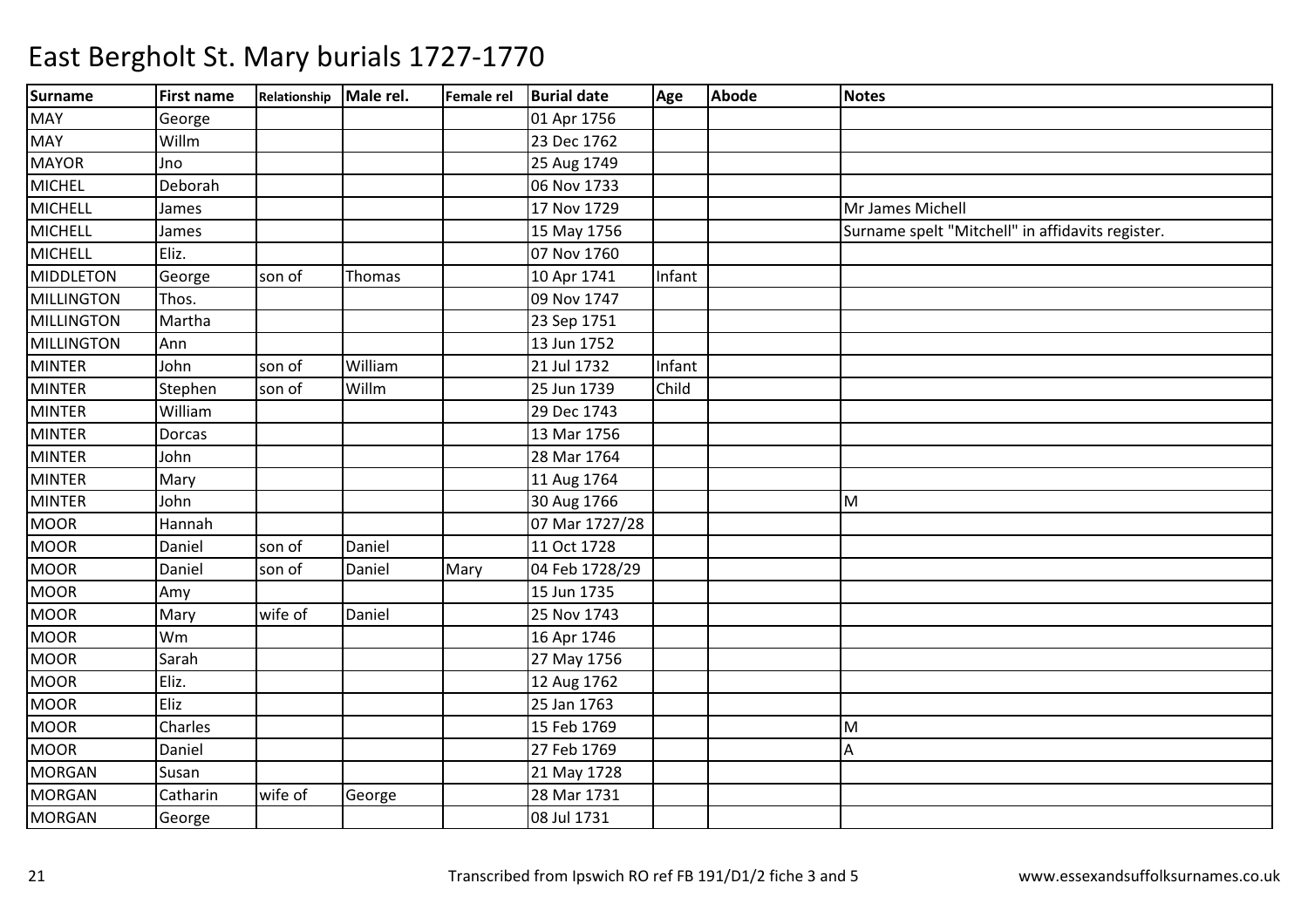| Surname         | <b>First name</b> | Relationship Male rel. |        | Female rel Burial date | Age | <b>Abode</b> | <b>Notes</b>                              |
|-----------------|-------------------|------------------------|--------|------------------------|-----|--------------|-------------------------------------------|
| <b>MORGAN</b>   | Eliz              |                        |        | 22 Apr 1750            |     |              |                                           |
| <b>MORGAN</b>   | Elizth            |                        |        | 21 Jan 1767            |     |              | M                                         |
| <b>MORTIMER</b> | William           |                        |        | 07 Jul 1745            |     |              |                                           |
| <b>MORTIMER</b> | Mary              |                        |        | 20 Jul 1745            |     |              |                                           |
| <b>MORTIMER</b> | Elizabeth         |                        |        | 20 Jul 1745            |     |              |                                           |
| <b>MOTT</b>     | Mary              |                        |        | 05 Apr 1756            |     |              |                                           |
| <b>MOTT</b>     | Sarah             |                        |        | 25 Jun 1757            |     |              |                                           |
| <b>MUNSON</b>   | Jno               |                        |        | 31 May 1752            |     |              |                                           |
| <b>MURGAN</b>   | Susan             |                        |        | 26 Jan 1749/50         |     |              |                                           |
| <b>MYNNS</b>    | Willm             | son of                 |        | 21 Aug 1744            |     |              | Willm Mynns son of John Wilkinson's wife. |
| <b>NEWMAN</b>   | William           |                        |        | 09 Apr 1728            |     |              |                                           |
| <b>NEWMAN</b>   | Elizabeth         |                        |        | 12 Feb 1729/30         |     |              | Wid.                                      |
| <b>NEWMAN</b>   | Sarah             | wife of                | Thomas | 19 Oct 1734            |     |              |                                           |
| <b>NEWMAN</b>   | Alice             |                        |        | 22 Aug 1735            |     |              |                                           |
| <b>NEWMAN</b>   | Susan             |                        |        | 12 Dec 1740            |     |              | Widow                                     |
| <b>NEWMAN</b>   | Sarah             | wife of                | Thomas | 30 Nov 1743            |     |              |                                           |
| <b>NEWMAN</b>   | Alice             | dau of                 | Tho    | 04 Jan 1743/44         |     |              |                                           |
| <b>NEWMAN</b>   | Jno               |                        |        | 29 Dec 1747            |     |              |                                           |
| <b>NEWMAN</b>   | Jno.              |                        |        | 15 Apr 1750            |     |              |                                           |
| <b>NEWMAN</b>   | Ann               |                        |        | 22 Apr 1750            |     |              |                                           |
| <b>NEWMAN</b>   | Mary              |                        |        | 19 Jul 1750            |     |              |                                           |
| <b>NEWMAN</b>   | Thomas            |                        |        | 29 Dec 1753            |     |              |                                           |
| <b>NEWMAN</b>   | Sarah             |                        |        | 01 Jan 1755            |     |              |                                           |
| <b>NEWMAN</b>   | Alice             |                        |        | 21 Jan 1756            |     |              |                                           |
| <b>NEWMAN</b>   | John              |                        |        | 17 Aug 1757            |     |              |                                           |
| <b>NEWMAN</b>   | Willm             |                        |        | 05 Oct 1757            |     |              |                                           |
| <b>NEWMAN</b>   | Mary              |                        |        | 22 Mar 1762            |     |              |                                           |
| <b>NEWMAN</b>   | Thos              |                        |        | 02 Jan 1765            |     |              | M                                         |
| <b>NEWMAN</b>   | Elizth            |                        |        | 16 Jun 1768            |     |              | M                                         |
| <b>NEWMAN</b>   | Sarah             |                        |        | 25 Mar 1770            |     |              | M                                         |
| <b>NEWMAN</b>   | Thos              |                        |        | 24 Jul 1770            |     |              | А                                         |
| <b>NICHOLLS</b> | John              | son of                 | John   | 27 Sep 1728            |     |              |                                           |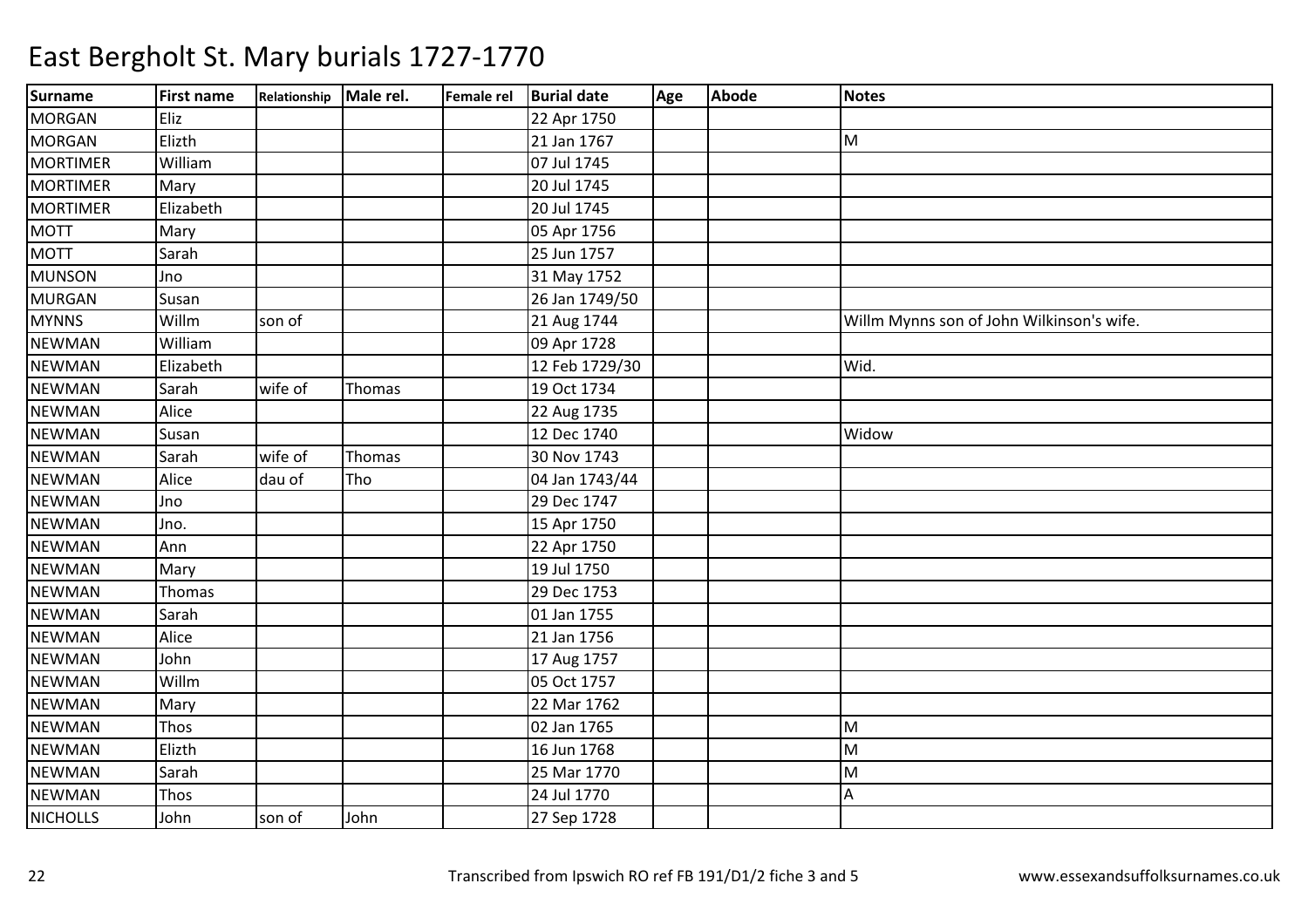| <b>Surname</b>  | <b>First name</b> | Relationship Male rel. |        | Female rel Burial date | Age    | <b>Abode</b>    | <b>Notes</b>                                   |
|-----------------|-------------------|------------------------|--------|------------------------|--------|-----------------|------------------------------------------------|
| <b>NICHOLLS</b> | Sarah             | dau of                 | John   | 02 Oct 1728            |        |                 |                                                |
| <b>NICHOLLS</b> | Susan             | wife of                | John   | 20 Feb 1732/33         |        |                 |                                                |
| <b>NICHOLLS</b> | Susan             | dau of                 | John   | 02 Mar 1735/36         |        |                 |                                                |
| <b>NICHOLLS</b> | Ann               |                        |        | 18 Jul 1740            |        |                 |                                                |
| <b>NICHOLLS</b> | John              |                        |        | 12 Feb 1770            |        |                 | M                                              |
| <b>NICHOLLS</b> | George            |                        |        | 26 Feb 1770            |        |                 | M                                              |
| <b>NICHOLLS</b> | John              |                        |        | 07 Dec 1770            |        |                 | M                                              |
| <b>NOOTH</b>    | John              | son of                 | John   | 23 Jun 1731            | Infant |                 |                                                |
| <b>NOOTH</b>    | Susan             | dau of                 | John   | 27 Oct 1734            | Infant |                 |                                                |
| <b>NORMAN</b>   | Eliz              |                        |        | 03 Jul 1750            |        |                 |                                                |
| <b>NORMAN</b>   | Eliz              |                        |        | 20 Jan 1751/52         |        |                 |                                                |
| <b>NORMAN</b>   | Jacob             |                        |        | 23 Feb 1751/52         |        |                 |                                                |
| <b>NORMAN</b>   | Jacob             |                        |        | 26 Jan 1755            |        |                 |                                                |
| <b>NORMAN</b>   | Sarah             |                        |        | 24 Jan 1759            |        |                 |                                                |
| <b>NORMAN</b>   | John              |                        |        | 13 Nov 1761            |        |                 |                                                |
| <b>NORMAN</b>   | Richd             |                        |        | 06 Mar 1765            |        |                 | Α                                              |
| <b>NORMAN</b>   | Martha            |                        |        | 13 Feb 1770            |        |                 | M                                              |
| <b>NORMAN</b>   | John              |                        |        | 18 Oct 1770            |        |                 | Α                                              |
| ORBELL          | Mary              | wife of                | Samuel | 23 Feb 1729/30         |        | Elmstead, Essex |                                                |
| ORMAN?          | Amy               | dau of                 | Samuel | 24 May 1730            | Child  |                 |                                                |
| <b>ORMS</b>     | Edward            | son of                 | John   | 10 Nov 1734            | Child  |                 |                                                |
| ORMS            | John              |                        |        | 22 Nov 1741            |        |                 |                                                |
| ORMS            | William           |                        |        | 25 May 1756            |        |                 | Surname spelt "Orm" in affidavits register.    |
| <b>ORRICE</b>   | Thomas            |                        |        | 11 Sep 1760            |        |                 |                                                |
| <b>ORTON</b>    | Sarah             |                        |        | 18 Apr 1729            |        |                 | Wid.                                           |
| <b>ORVIS</b>    | Lydia             |                        |        | 16 Jun 1743            |        |                 |                                                |
| <b>ORVISS</b>   | Lydia             |                        |        | 13 Dec 1761            |        |                 | Surname spelt "Orvice" in affidavits register. |
| ORWESS          | Jno.              |                        |        | 01 May 1746            |        |                 |                                                |
| PAGE            | Thomas            |                        |        | 17 Jan 1731/32         |        |                 |                                                |
| PAGE            | Jno               |                        |        | 18 Jan 1751/52         |        |                 |                                                |
| PAGE            | Susan             |                        |        | 31 Jan 1757            |        |                 |                                                |
| <b>PAGE</b>     | Willm             |                        |        | 01 Jun 1766            |        |                 | А                                              |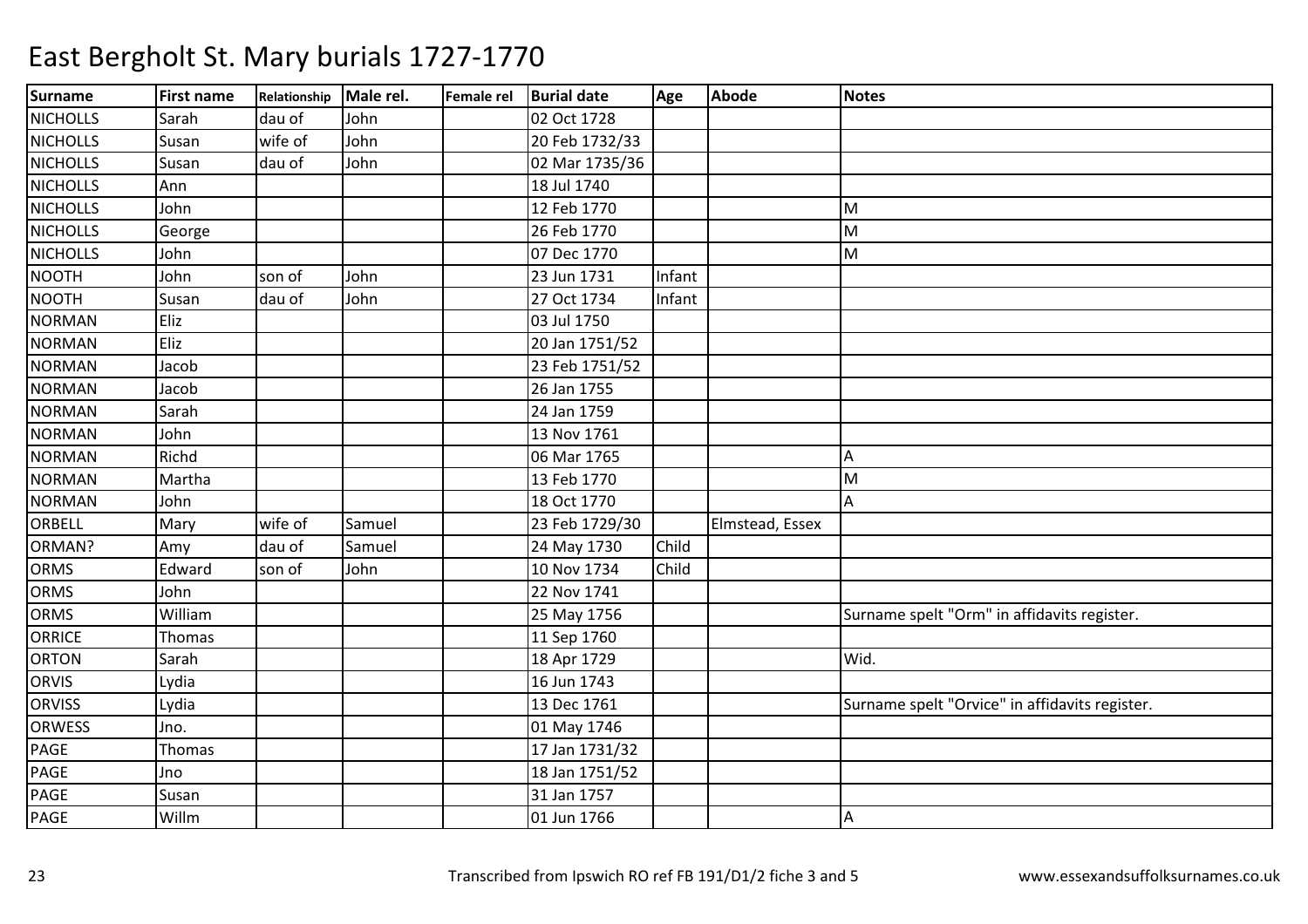| <b>Surname</b>  | <b>First name</b> | Relationship Male rel. |        | Female rel Burial date |                | Age   | <b>Abode</b> | <b>Notes</b>                                     |
|-----------------|-------------------|------------------------|--------|------------------------|----------------|-------|--------------|--------------------------------------------------|
| <b>PANNAFY</b>  | Sarah             | wife of                | Joseph |                        | 04 Jan 1741/42 |       |              |                                                  |
| PANNAFY?        | Sarah             | dau of                 | Joseph | Sarah                  | 01 Oct 1739    |       |              |                                                  |
| PANNIFE[ER]     | Jno               |                        |        |                        | 25 May 1748    |       |              |                                                  |
| <b>PARKER</b>   | Philip            |                        |        |                        | 29 Mar 1728    |       |              |                                                  |
| <b>PARKER</b>   | Spnartha?         |                        |        |                        | 28 Dec 1728    |       |              |                                                  |
| <b>PARKER</b>   | Thomas            |                        |        |                        | 07 Jun 1729    |       |              |                                                  |
| <b>PARKER</b>   | William           |                        |        |                        | 26 Nov 1753    |       |              |                                                  |
| PARKER          | Mary              |                        |        |                        | 15 Aug 1763    |       |              |                                                  |
| <b>PARKER</b>   | Willm             |                        |        |                        | 07 May 1765    |       |              | M                                                |
| <b>PARKER</b>   | Geo.              |                        |        |                        | 15 Feb 1766    |       |              | A                                                |
| <b>PARKER</b>   | Mary              |                        |        |                        | 18 Jul 1766    |       |              | M                                                |
| PARTRIDGE       | Richard           |                        |        |                        | 11 Jun 1742    |       |              |                                                  |
| PASCALL         | Elizabeth         | wife of                | John   |                        | 10 Mar 1739/40 |       |              |                                                  |
| <b>PASCHALL</b> | Mary              |                        |        |                        | 03 Jan 1728/29 |       |              |                                                  |
| <b>PASCHALL</b> | John              | son of                 | John   |                        | 30 Nov 1729    |       |              |                                                  |
| <b>PASKALL</b>  | John              |                        |        |                        | 08 Mar 1731/32 |       |              |                                                  |
| PASKALL         | Sarah             |                        |        |                        | 23 Mar 1737/38 |       |              | Widow                                            |
| PASKALL         |                   | child of               | John   |                        | 07 Apr 1738    |       |              | Child's first name not in register.              |
| PASKALL         | Robt              | son of                 | John   |                        | 01 Apr 1741    | Child |              |                                                  |
| PASKALL         | Holley            |                        |        |                        | 13 May 1757    |       |              |                                                  |
| <b>PASKALL</b>  | John              |                        |        |                        | 30 May 1757    |       |              | Surname spelt "Paschall" in affidavits register. |
| <b>PASKALL</b>  | Eliz.             |                        |        |                        | 25 Sep 1763    |       |              |                                                  |
| PATRIDGE        | John              |                        |        |                        | 21 Jan 1729/30 |       |              |                                                  |
| <b>PATRIDGE</b> | Elizabeth         |                        |        |                        | 18 Jan 1732/33 |       |              |                                                  |
| <b>PATRIDGE</b> | Elizabeth         |                        |        |                        | 26 Jul 1739    |       |              |                                                  |
| PATRIDGE        | Elizabeth         |                        |        |                        | 25 Jan 1742/43 |       |              | Widow                                            |
| <b>PECK</b>     | Thomas            |                        |        |                        | 29 Jan 1738/39 |       |              |                                                  |
| <b>PECK</b>     | Sarah             |                        |        |                        | 01 Jan 1754    |       |              |                                                  |
| <b>PEEK</b>     | Thomasin          |                        |        |                        | 23 Jan 1727/28 |       |              | Wid.                                             |
| PEG             | Sarah             |                        |        |                        | 26 Sep 1741    |       |              |                                                  |
| PEMBERTON       | Elizabeth         |                        |        |                        | 03 May 1736    |       |              |                                                  |
| <b>PEMBERTS</b> | Margarett         | wife of                | John   |                        | 13 Mar 1727/28 |       |              |                                                  |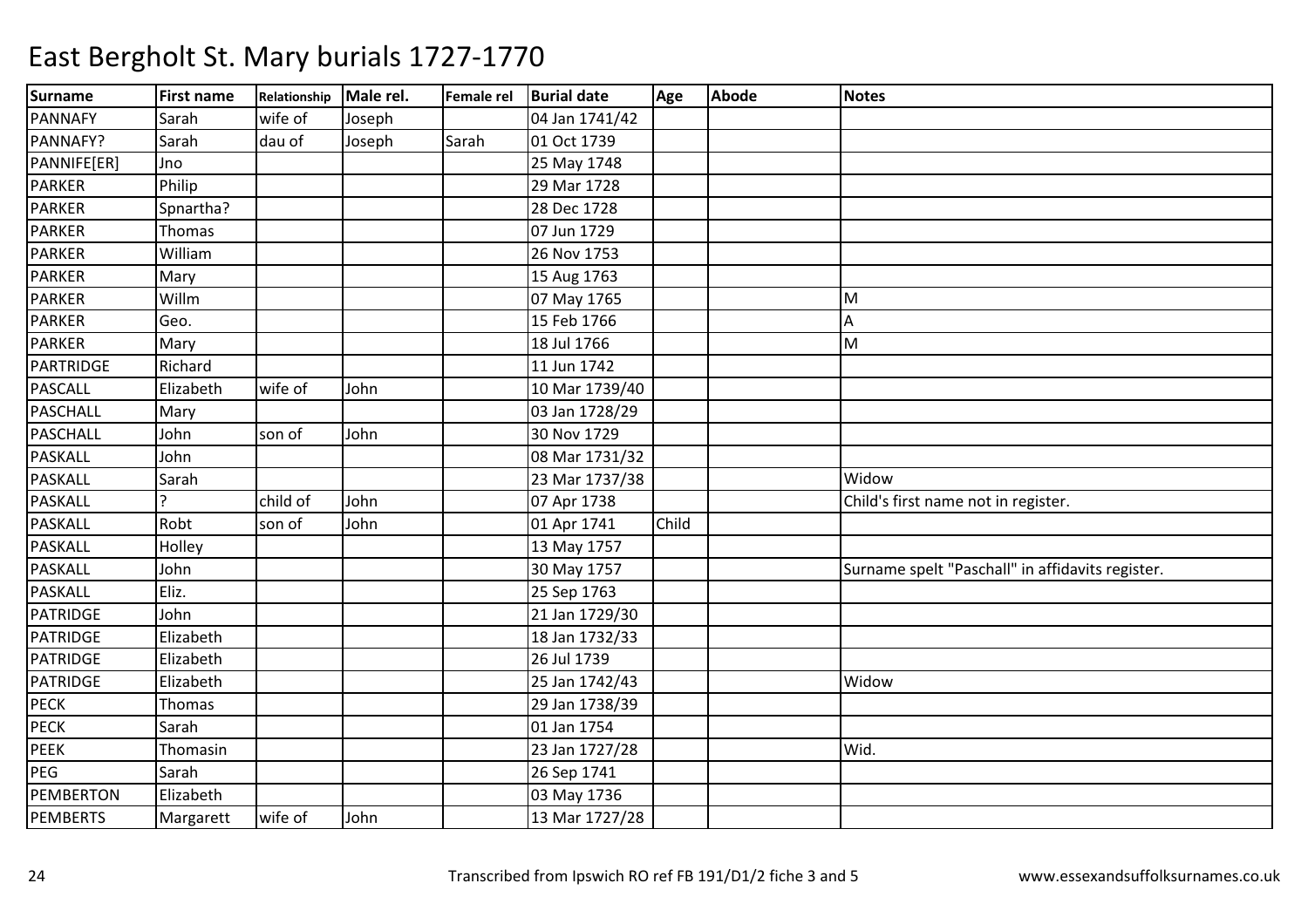| <b>Surname</b> | <b>First name</b> | Relationship Male rel. |         | Female rel Burial date | Age    | Abode | <b>Notes</b> |
|----------------|-------------------|------------------------|---------|------------------------|--------|-------|--------------|
| <b>PENNOCK</b> | Mary              |                        |         | 27 Dec 1758            |        |       |              |
| <b>PENNOCK</b> | Willm             |                        |         | 09 Jun 1763            |        |       |              |
| <b>PENNOCK</b> | Cathere.          |                        |         | 14 Apr 1769            |        |       | A            |
| PERIMAN        | Henry             | son of                 | Samuel  | 04 Apr 1745            |        |       |              |
| PERRIMAN       | Elizabeth         | wife of                | John    | 27 Mar 1741            |        |       |              |
| PERRIMAN       | Saml              |                        |         | 05 May 1748            |        |       |              |
| PERRIMAN       | Jno               |                        |         | 15 Jun 1750            |        |       |              |
| PERRIMAN       | Francis           |                        |         | 11 Dec 1750            |        |       |              |
| PERRIMAN       | Saml              |                        |         | 24 Apr 1754            |        |       |              |
| PERRIMAN       | John              |                        |         | 06 Mar 1765            |        |       | A            |
| PERRIMAN       | Isaac             |                        |         | 14 Oct 1770            |        |       | M            |
| PERRYMAN       | Thomas            |                        |         | 25 Jan 1732/33         |        |       |              |
| <b>PHIPS</b>   | Thos              | son of                 | John    | 16 Jan 1730/31         | Infant |       |              |
| PICCARD        | Thos              |                        |         | 06 Mar 1746/47         |        |       |              |
| <b>PILBROW</b> | John              |                        |         | 23 Jan 1763            |        |       |              |
| PIMMERTON      | Mary              |                        |         | 03 Apr 1728            |        |       |              |
| PIMMERTON      | John              |                        |         | 03 Feb 1730/31         |        |       |              |
| PIRAMIN        | Peter             |                        |         | 22 Oct 1743            |        |       |              |
| PIT            | Hannah            | dau of                 | Robt    | 25 Oct 1741            | Infant |       |              |
| PITT           | Sarah             | dau of                 | Wm      | 05 Dec 1727            | Infant |       |              |
| PITT           | John              | son of                 | Willm   | 02 Jul 1728            | Child  |       |              |
| PITT           | Samuel            | son of                 | William | 23 Apr 1729            | Infant |       |              |
| <b>PITT</b>    | Hester            | wife of                | Willm   | 27 Feb 1730/31         |        |       |              |
| <b>PITT</b>    | Samuel            | son of                 | Robt    | 01 Dec 1735            | Child  |       |              |
| <b>PITT</b>    | Sarah             |                        |         | 25 Apr 1747            |        |       |              |
| <b>PITT</b>    | Robt.             |                        |         | 02 Sep 1748            |        |       |              |
| <b>PITT</b>    | Martha            |                        |         | 08 Jul 1749            |        |       |              |
| PITT           | Robt              |                        |         | 22 Jan 1756            |        |       |              |
| <b>PITT</b>    | Judith            |                        |         | 23 May 1763            |        |       |              |
| <b>PITT</b>    | Eliz.             |                        |         | 15 Mar 1764            |        |       |              |
| <b>PITT</b>    | Ann               |                        |         | 21 Nov 1764            |        |       |              |
| PITT           | Martha            |                        |         | 21 Jan 1767            |        |       | M            |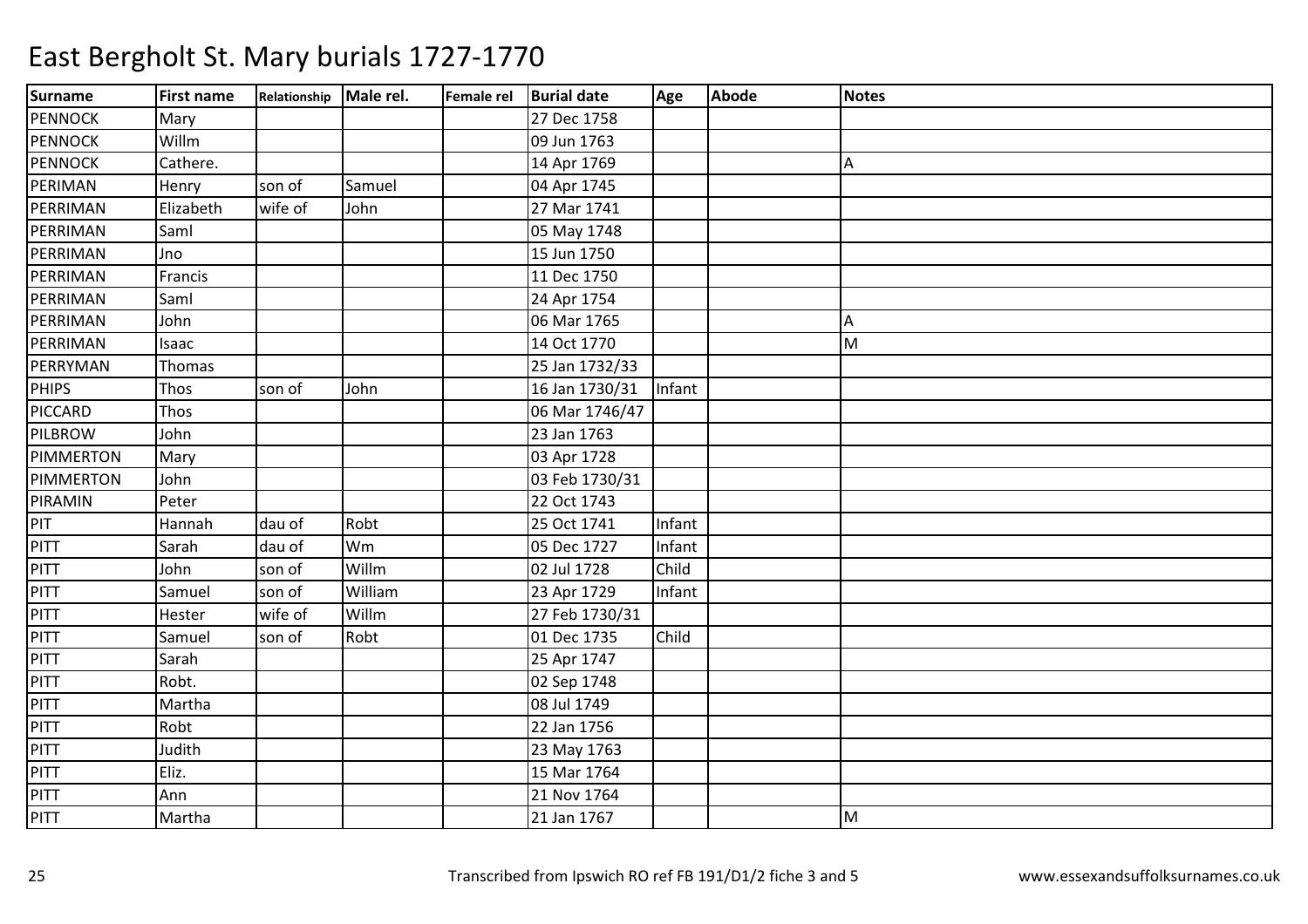| <b>Surname</b>   | <b>First name</b> | Relationship Male rel. |        | Female rel | <b>Burial date</b> | Age    | <b>Abode</b> | <b>Notes</b>                                            |
|------------------|-------------------|------------------------|--------|------------|--------------------|--------|--------------|---------------------------------------------------------|
| <b>POLLEY</b>    | Sarah             |                        |        |            | 19 Sep 1737        |        |              |                                                         |
| <b>PRATT</b>     | Elizabeth         | dau of                 | John   |            | 17 Jun 1736        | Child  |              |                                                         |
| <b>PRATT</b>     | John              |                        |        |            | 15 Mar 1768        |        |              | Α                                                       |
| PRATT            | Hannah            |                        |        |            | 11 Jun 1770        |        |              | A                                                       |
| <b>PROOM</b>     | Elizabeth         | dau of                 | Thomas |            | 25 Aug 1733        | Infant |              |                                                         |
| PROOM            | <b>Miles</b>      |                        |        |            | 24 Apr 1748        |        |              |                                                         |
| PROOM            | Jno               |                        |        |            | 01 May 1748        |        |              |                                                         |
| PROOM            | Ed.               |                        |        |            | 08 May 1748        |        |              |                                                         |
| <b>PROOM</b>     | Sarah             |                        |        |            | 20 Mar 1767        |        |              | Α                                                       |
| <b>PURSLEY</b>   | Ed.               |                        |        |            | 20 Jan 1747/48     |        |              |                                                         |
| QUILTER          | Mary              | dau of                 | Wm     |            | 18 Mar 1734/35     | Infant |              |                                                         |
| QUILTER          | Mary              | dau of                 | Wn     |            | 06 Apr 1741        | Infant |              |                                                         |
| QUILTER          | Elizabeth         | wife of                | Wm     |            | 14 Jun 1743        |        |              |                                                         |
| QUILTER          | Mary              | dau of                 | Wm     |            | 04 Sep 1743        | Infant |              |                                                         |
| QUILTER          | Mary              | dau of                 | Will.  | Mary       | 18 Dec 1744        | Infant |              |                                                         |
| RAINER           | Elizabeth         | dau of                 | Tho    |            | 08 May 1735        | Child  |              |                                                         |
|                  |                   |                        |        |            |                    |        |              | First name not given. Entry reads "Widow Rainer, a poor |
| <b>RAINER</b>    |                   |                        |        |            | 31 Jul 1735        |        |              | woman."                                                 |
| <b>RALF</b>      | Mary              | dau of                 | James  |            | 05 Jan 1734/35     | Infant |              |                                                         |
| <b>RALPH</b>     | Susan             |                        |        |            | 16 Apr 1764        |        |              |                                                         |
| <b>RALPH</b>     | John              |                        |        |            | 01 Jun 1764        |        |              |                                                         |
| <b>RAND</b>      | Joseph            |                        |        |            | 24 Feb 1733/34     |        |              |                                                         |
| <b>RAND</b>      | Thomas            |                        |        |            | 20 Dec 1759        |        |              |                                                         |
| <b>RANDALL</b>   | Lydia             |                        |        |            | 12 Feb 1760        |        |              |                                                         |
| RASH?            | Rachel            |                        |        |            | 25 Apr 1728        |        |              | A widow                                                 |
| <b>RASHBROOK</b> | Martha            |                        |        |            | 23 Jan 1765        |        |              | M                                                       |
| <b>RATCLIFF</b>  | James             |                        |        |            | 06 Feb 1733/34     |        | Ramsey       |                                                         |
| <b>RATTLE</b>    | Hannah            |                        |        |            | 07 Jan 1732/33     |        |              |                                                         |
| REDGRAVE         | Mary              | wife of                | John   |            | 18 Jan 1730/31     |        |              |                                                         |
| REDGRAVE         | Ann               | dau of                 | Ann    |            | 06 Feb 1733/34     |        |              | Base child                                              |
| REDGRAVE         | John              |                        |        |            | 03 Feb 1735/36     |        |              |                                                         |
| REDGRAVE         | Elizabeth         |                        |        |            | 03 Sep 1736        |        |              | Widow                                                   |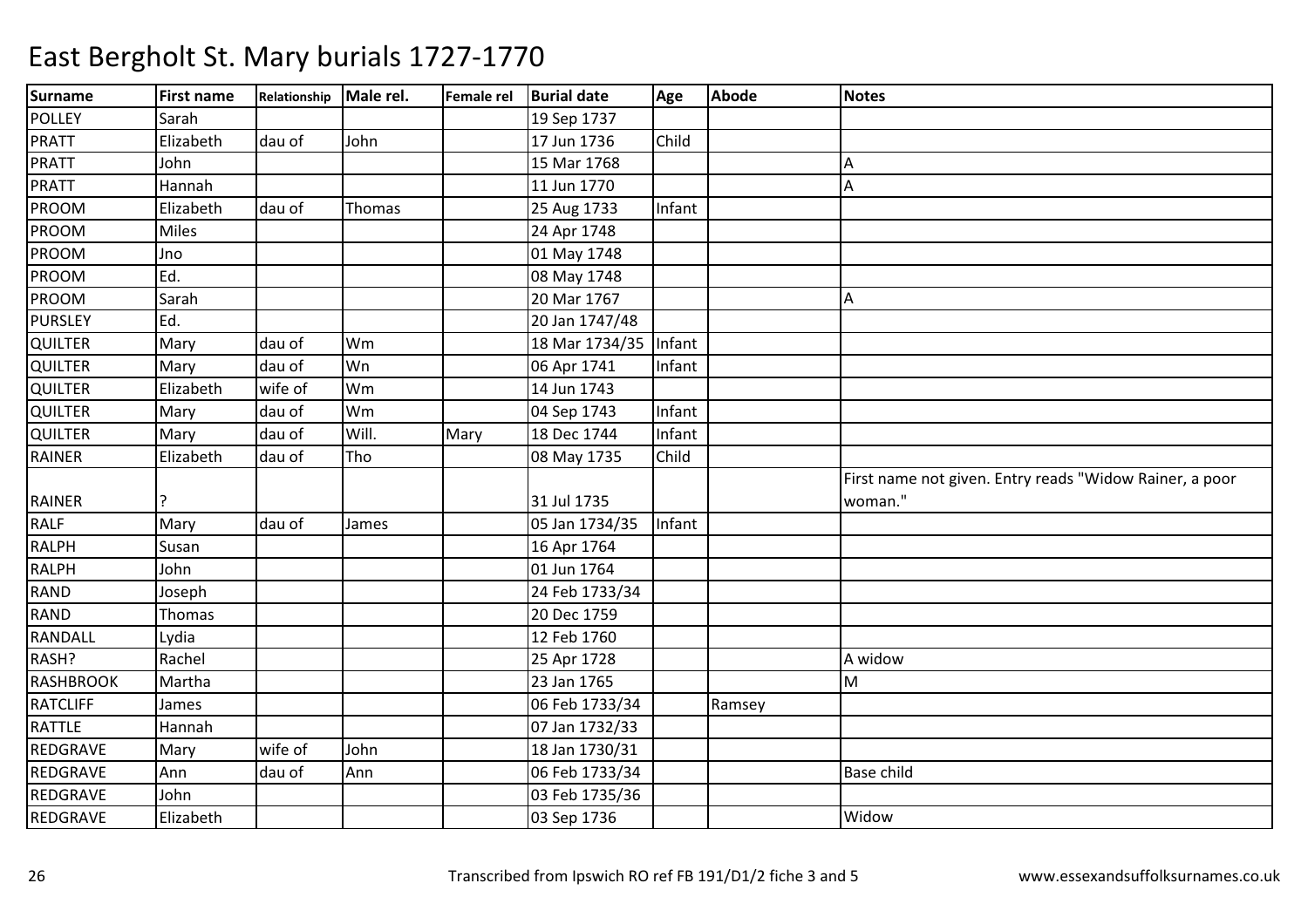| <b>Surname</b>  | <b>First name</b> | Relationship Male rel. |         | Female rel Burial date | Age    | <b>Abode</b> | <b>Notes</b>                                  |
|-----------------|-------------------|------------------------|---------|------------------------|--------|--------------|-----------------------------------------------|
| REDGRAVE        | Dorcas            |                        |         | 28 Apr 1747            |        |              |                                               |
| REDGRAVE        | Ann               |                        |         | 19 Feb 1763            |        |              |                                               |
| <b>RENNOLDS</b> | Susan             | wife of                | Abraham | 02 May 1738            |        |              |                                               |
| <b>REYNOLDS</b> | Elizabeth         | dau of                 | Abraham | 24 Nov 1728            |        |              |                                               |
| <b>REYNOLDS</b> | Grace             | wife of                | William | 08 May 1731            |        |              |                                               |
| <b>REYNOLDS</b> | Frances           | wife of                | Abraham | 27 Apr 1734            |        |              |                                               |
| <b>REYNOLDS</b> | Rd                |                        |         | 26 Sep 1749            |        |              |                                               |
| <b>REYNOLDS</b> | Sarah             |                        |         | 22 Jan 1754            |        |              |                                               |
| <b>REYNOLDS</b> | Sarah             |                        |         | 04 Mar 1755            |        |              |                                               |
| <b>REYNOLDS</b> | Susan             |                        |         | 24 Oct 1759            |        |              |                                               |
| <b>REYNOLDS</b> | James             |                        |         | 28 May 1760            |        |              |                                               |
| <b>REYNOLDS</b> | Susan             |                        |         | 17 Jul 1760            |        |              |                                               |
| RIC[KH]ARD      | Frances           | wife of                | Robt    | 24 Jan 1733/34         |        |              |                                               |
| RICHARDSON      | Robt              |                        |         | 23 Jul 1735            |        |              |                                               |
| <b>ROBERTS</b>  | Edward            |                        |         | 20 Mar 1740/41         |        | Strattford   |                                               |
| <b>ROLF</b>     | Sarah             | wife of                | John    | 09 Jan 1729/30         |        |              |                                               |
| <b>ROLF</b>     | John              |                        |         | 10 Nov 1741            |        |              |                                               |
| <b>ROLFE</b>    | Mary              |                        |         | 15 Nov 1758            |        |              | Surname spelt "Roffe" in affidavits register. |
| <b>ROLFE</b>    | Eliz              |                        |         | 08 Oct 1761            |        |              |                                               |
| <b>ROND</b>     | Sarah             |                        |         | 14 May 1737            |        |              | A girl                                        |
| <b>ROSE</b>     | Wm                |                        |         | 18 Nov 1751            |        |              |                                               |
| <b>ROSE</b>     | John              |                        |         | 16 Jan 1754            |        |              |                                               |
| RUDLAND         | Susan             |                        |         | 27 Oct 1759            |        |              |                                               |
| <b>RUFFLES</b>  | Mary              |                        |         | 10 Nov 1747            |        |              |                                               |
| SAGE            | John              |                        |         | 05 Mar 1770            |        |              | M                                             |
| <b>SAUNDERS</b> | Saml              |                        |         | 04 Feb 1763            |        |              |                                               |
| <b>SAUNDERS</b> | Nath.             |                        |         | 14 Feb 1763            |        |              |                                               |
| <b>SAUNDERS</b> | Mary              |                        |         | 05 Oct 1766            |        |              | Α                                             |
| <b>SAVAGE</b>   | Jos               |                        |         | 27 Dec 1751            |        |              |                                               |
| SAVALL          | Jane              |                        |         | 06 Dec 1748            |        |              |                                               |
| SAVEALL         | Sarah             | dau of                 | Peter   | 20 Nov 1741            | Infant |              |                                               |
| SAVEALL         | Jane              |                        |         | 18 Jun 1757            |        |              |                                               |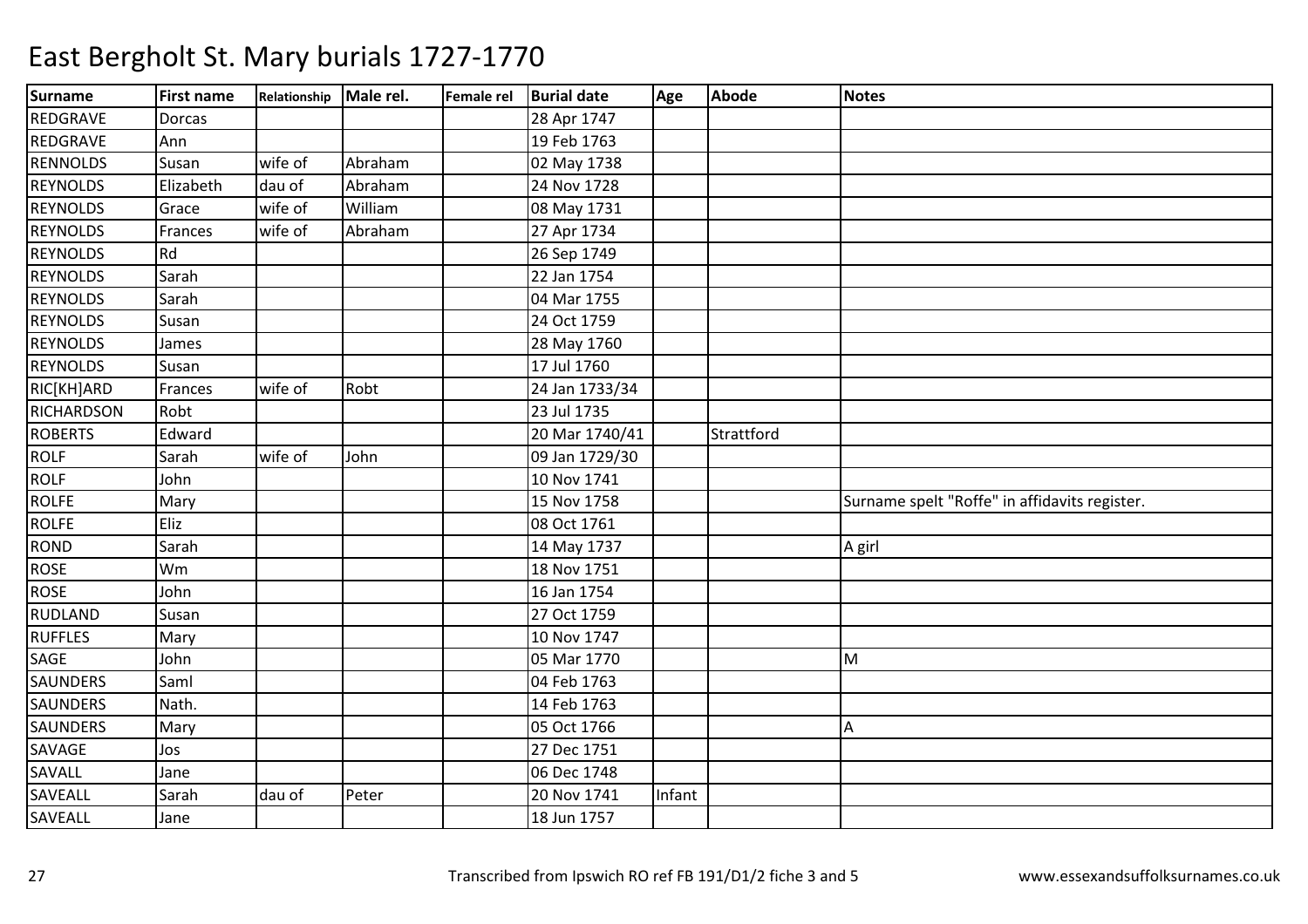| <b>Surname</b>  | <b>First name</b> | Relationship Male rel. |        | Female rel | <b>Burial date</b> | Age    | <b>Abode</b> | <b>Notes</b>                                      |
|-----------------|-------------------|------------------------|--------|------------|--------------------|--------|--------------|---------------------------------------------------|
| SAVEALL         | Willm             |                        |        |            | 26 Dec 1760        |        |              |                                                   |
| <b>SAWER</b>    | John              | servant of             | George |            | 21 Aug 1735        |        |              | John Goss, servant of George Sawer                |
| <b>SAWER</b>    | Willm             | son of                 | George | Dennis     | 20 Oct 1738        | Infant |              |                                                   |
| <b>SAWER</b>    | Wm                | son of                 | George | Dennis     | 04 Jan 1739/40     | Infant |              |                                                   |
| SAWER           | Thos              |                        |        |            | 07 Nov 1750        |        |              |                                                   |
| <b>SAWER</b>    | Susan             |                        |        |            | 04 Dec 1750        |        |              |                                                   |
| <b>SAWER</b>    | Willm             |                        |        |            | 23 May 1768        |        |              | A. Surname spelt "Sawyer" in affidavits register. |
| <b>SAWERS</b>   | Dennis            | dau of                 | George |            | 18 Aug 1735        |        |              |                                                   |
| <b>SAWYER</b>   | Sarah             | wife of                | Thomas |            | 02 Apr 1728        |        |              |                                                   |
| <b>SAWYER</b>   | Dennis            | dau of                 | George | Dennis     | 13 Aug 1728        |        |              |                                                   |
| SAWYER          | Catharin          | wife of                | Thomas |            | 05 Jan 1731/32     |        |              |                                                   |
| SAWYER          | Geo.              |                        |        |            | 18 Mar 1749/50     |        |              |                                                   |
| <b>SCARF</b>    | Mary              |                        |        |            | 06 Jul 1742        |        | Brantham     |                                                   |
| <b>SHARP</b>    | Richd             |                        |        |            | 18 May 1761        |        |              |                                                   |
| <b>SHEPHERD</b> | Ann               |                        |        |            | 16 Apr 1756        |        |              |                                                   |
| SHERMAN         | Mary              |                        |        |            | 14 Apr 1751        |        |              |                                                   |
| SHERMAN         | Wm                |                        |        |            | 15 May 1761        |        |              |                                                   |
| <b>SHERMAN</b>  | Clem.             |                        |        |            | 21 Mar 1769        |        |              | Α                                                 |
| <b>SHERMAN</b>  | Willm             |                        |        |            | 09 May 1770        |        |              | Α                                                 |
| <b>SIMMONDS</b> | John              |                        |        |            | 17 Jan 1728/29     |        |              |                                                   |
| <b>SIMMONDS</b> | John              |                        |        |            | 14 Jun 1744        |        |              | Drownd                                            |
| <b>SIMMONS</b>  | Mary              |                        |        |            | 21 Oct 1752        |        |              |                                                   |
| <b>SIMONS</b>   | Mary              |                        |        |            | 19 Apr 1731        |        |              | Wid.                                              |
| <b>SIMONS</b>   | Matt.             |                        |        |            | 21 Sep 1747        |        |              |                                                   |
| <b>SIMONS</b>   | Geo               |                        |        |            | 04 Sep 1749        |        |              | Senr & junr                                       |
| <b>SIMONS</b>   | Geo               |                        |        |            | 04 Sep 1749        |        |              | Senr & junr                                       |
| <b>SIMPSON</b>  | Bathsheba         |                        |        |            | 10 Aug 1759        |        |              |                                                   |
| <b>SIMPSON</b>  | Nathl             |                        |        |            | 14 Oct 1770        |        |              | M                                                 |
| <b>SKINGE</b>   | Martha            |                        |        |            | 24 Oct 1735        |        | Holton       |                                                   |
| <b>SKINNER</b>  | Wm                |                        |        |            | 30 Apr 1747        |        |              |                                                   |
| <b>SKINNER</b>  | Stephen           |                        |        |            | 03 Dec 1766        |        |              | Α                                                 |
| <b>SMITH</b>    | William           |                        |        |            | 16 Feb 1729/30     |        |              | A servt.                                          |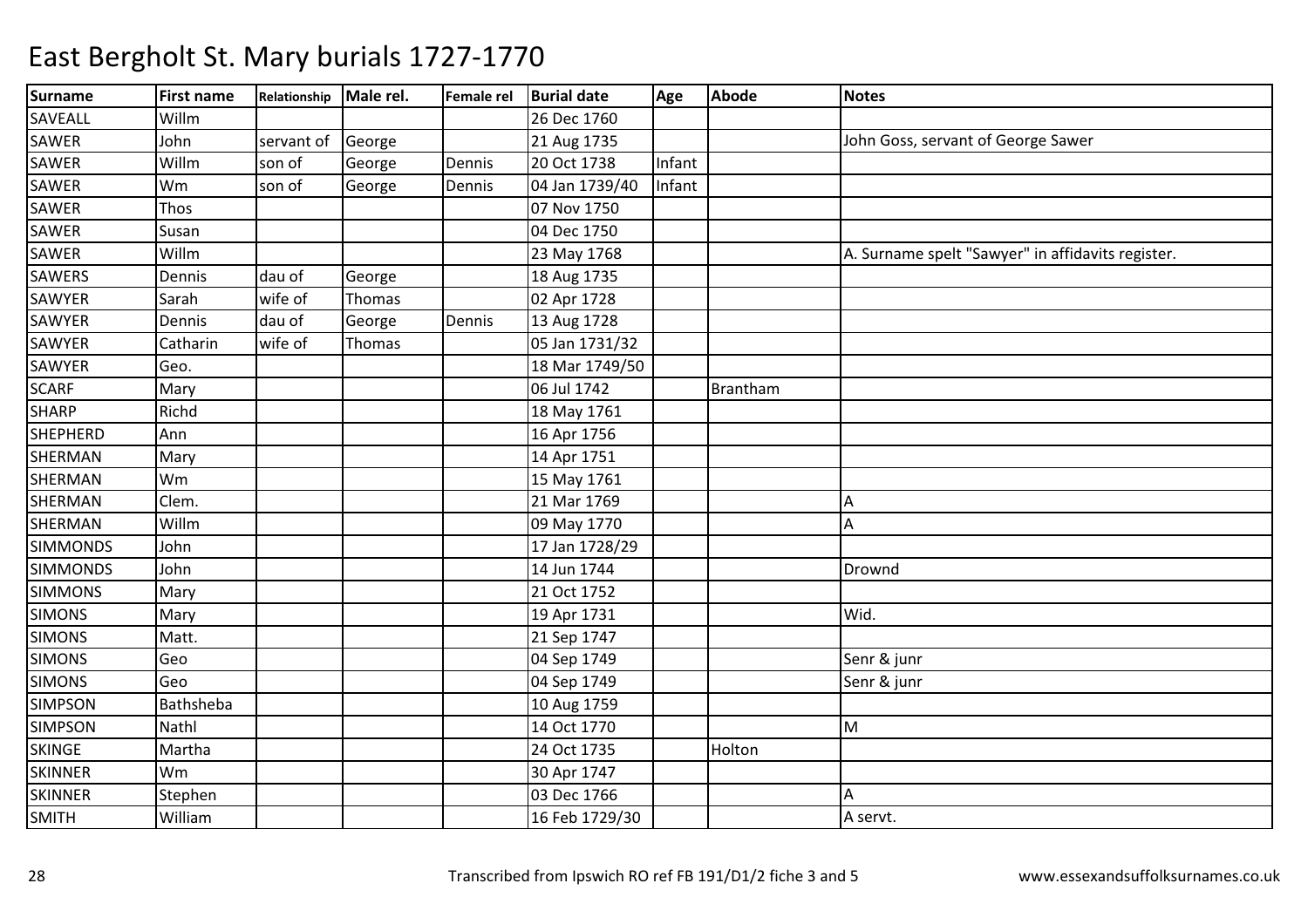| <b>Surname</b>  | <b>First name</b> | Relationship | Male rel. | Female rel | <b>Burial date</b> | Age    | <b>Abode</b> | <b>Notes</b>                                   |
|-----------------|-------------------|--------------|-----------|------------|--------------------|--------|--------------|------------------------------------------------|
| <b>SMITH</b>    | Mary              | wife of      | Thomas    |            | 08 Jan 1731/32     |        |              |                                                |
| <b>SMITH</b>    | Mary              | dau of       | Thomas    |            | 20 Feb 1739/40     | Child  |              |                                                |
| <b>SMITH</b>    | Mary              | dau of       | Thomas    |            | 08 May 1742        | child  |              |                                                |
| <b>SMITH</b>    | Mary              |              |           |            | 26 Aug 1747        |        |              |                                                |
| <b>SMITH</b>    | Eliz.             |              |           |            | 01 Dec 1747        |        |              |                                                |
| <b>SMITH</b>    | Willm             |              |           |            | 08 Jun 1764        |        |              |                                                |
| <b>SMITH</b>    | Edmund            |              |           |            | 20 Feb 1767        |        |              | Α                                              |
| <b>SMITHSON</b> | Nathaniel         |              |           |            | 01 Mar 1742/43     |        |              | Schoolmaster                                   |
| <b>SORREL</b>   | Sarah             |              |           |            | 22 Nov 1752        |        |              |                                                |
| SORRELL         | Alice             |              |           |            | 01 Sep 1757        |        |              |                                                |
| SORRELL         | John              |              |           |            | 17 Jul 1766        |        |              | Α                                              |
| <b>SPENCER</b>  | Susan             |              |           |            | 13 Dec 1760        |        |              |                                                |
| <b>STEBBING</b> | Richard           |              |           |            | 23 Feb 1730/31     |        |              |                                                |
| <b>STEEL</b>    | Elizth            |              |           |            | 09 Oct 1765        |        |              | Α                                              |
| <b>STEEL</b>    | James             |              |           |            | 06 Apr 1767        |        |              | Α                                              |
| <b>STEPHENS</b> | Mary              |              |           |            | 10 Nov 1768        |        |              | M                                              |
| <b>STEPHENS</b> | Elizth            |              |           |            | 02 Jan 1770        |        |              | Α                                              |
| <b>STEPHENS</b> | Susan             |              |           |            | 13 Feb 1770        |        |              | M                                              |
| <b>STEPHENS</b> | Mary              |              |           |            | 15 Apr 1770        |        |              | Α                                              |
| <b>STILES</b>   | Thomas            |              |           |            | 13 Feb 1727/28     | Child  |              |                                                |
| <b>STILES</b>   | Joseph            |              |           |            | 13 Dec 1730        |        |              |                                                |
| <b>STILES</b>   | Mary              |              |           |            | 25 Jul 1734        |        |              | Widow                                          |
| <b>STILES</b>   | Thomas            |              |           |            | 30 Jun 1736        |        |              | A young man                                    |
| <b>STILES</b>   | Nathaniel         |              |           |            | 06 Jun 1738        |        |              |                                                |
| <b>STILES</b>   | Elizabeth         | wife of      | James     |            | 07 Jul 1741        |        |              |                                                |
| <b>STILES</b>   | Thos              |              |           |            | 03 Apr 1746        |        |              |                                                |
| <b>STILES</b>   | Hannah            |              |           |            | 10 Apr 1749        |        |              |                                                |
| <b>STILES</b>   | Mary              |              |           |            | 23 May 1756        |        |              | Surname spelt "Styles" in affidavits register. |
| <b>STILES</b>   | Esther            |              |           |            | 26 Jan 1763        |        |              |                                                |
| <b>STOREY</b>   | Anthony           |              |           |            | 12 Jun 1753        |        |              |                                                |
| <b>STORY</b>    | Ann               | dau of       | Ben.      |            | 07 Dec 1728        | Infant |              |                                                |
| <b>STORY</b>    | Benjamin          | son of       | Benjamin  |            | 26 Oct 1729        |        |              |                                                |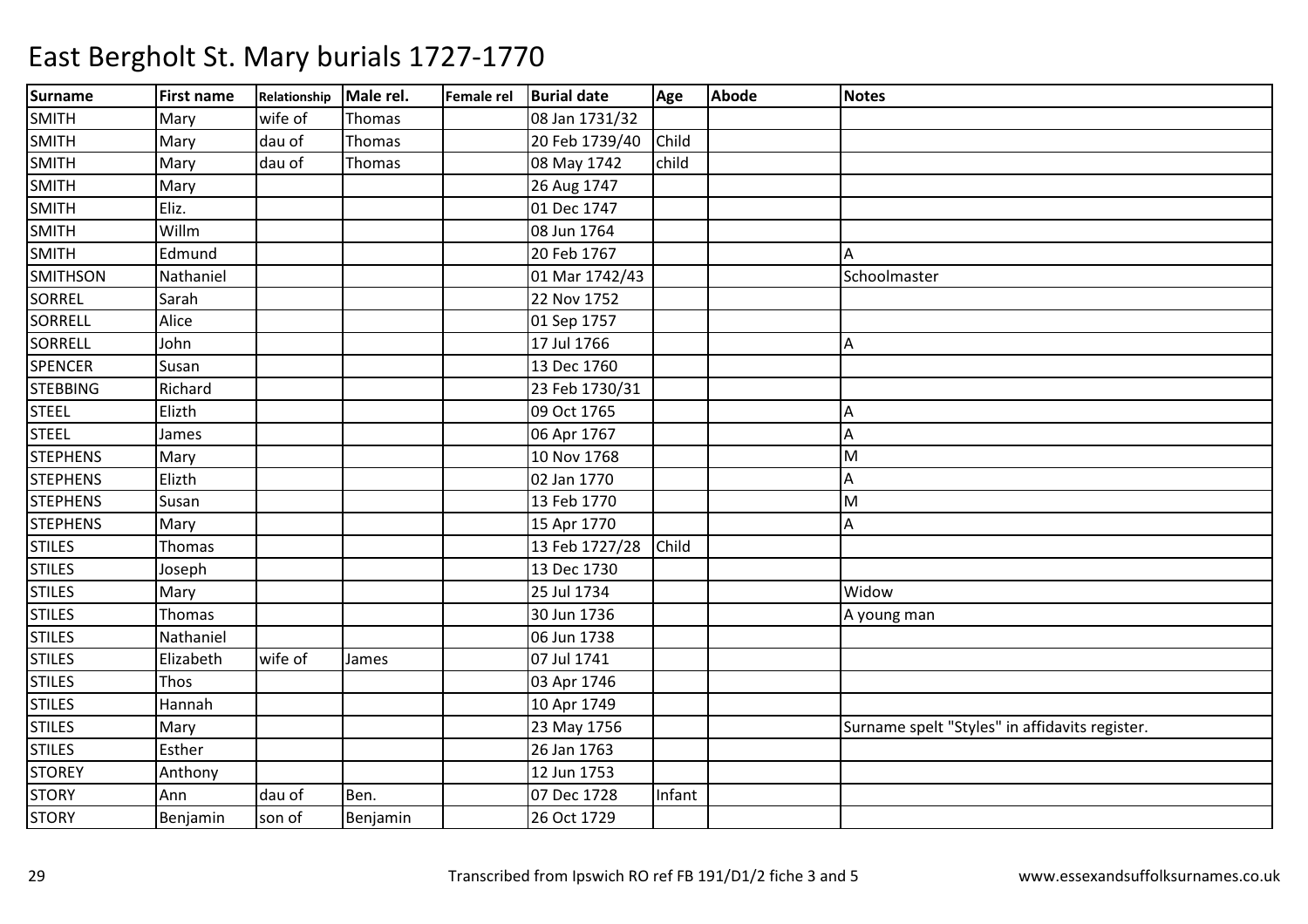| <b>Surname</b>  | <b>First name</b> | Relationship | Male rel. | Female rel | <b>Burial date</b>    | Age    | Abode | <b>Notes</b> |
|-----------------|-------------------|--------------|-----------|------------|-----------------------|--------|-------|--------------|
| <b>STORY</b>    | Willm             | son of       | Benjamin  |            | 23 Jun 1731           | Infant |       |              |
| <b>STORY</b>    | Mary              | child of     | Benjamin  |            | 25 Jan 1732/33        |        |       |              |
| <b>STORY</b>    | Ellen             | wife of      | Benjamin  |            | 19 Sep 1735           |        |       |              |
| <b>STORY</b>    | Benj.             |              |           |            | 28 Jul 1749           |        |       |              |
| <b>STORY</b>    | Benjm.            |              |           |            | 19 Mar 1769           |        |       | IA.          |
| <b>STUDD</b>    | Samuel            |              |           |            | 15 Oct 1728           |        |       |              |
| <b>SUMMER</b>   | Sarah             | dau of       | Robt      |            | 16 Aug 1728           |        |       |              |
| <b>SUMMER</b>   | John              | son of       | John      |            | 07 Jan 1728/29        |        |       |              |
| <b>SUMMERS</b>  | John              | son of       | John      |            | 06 Mar 1731/32 Infant |        |       |              |
| <b>SUMMERS</b>  | John              | son of       | John      |            | 02 Apr 1734           | Infant |       |              |
| <b>SUMMERS</b>  | Wm                | son of       | John      |            | 10 May 1735           | Child  |       |              |
| <b>SUMMERS</b>  | Mary              | dau of       | John      |            | 21 Sep 1736           | Infant |       |              |
| <b>SUMMERS</b>  | Ann               | dau of       | John      |            | 23 Nov 1737           |        |       |              |
| <b>SUMMERS</b>  | John              |              |           |            | 16 May 1745           |        |       |              |
| <b>SUMMERS</b>  | Mary              |              |           |            | 01 Jan 1765           |        |       | A            |
| <b>TAYLOR</b>   | Thomas            |              |           |            | 24 Oct 1739           |        |       | A poor man   |
| <b>TAYLOR</b>   | Amy               |              |           |            | 21 Nov 1739           |        |       | Widow        |
| <b>THIRTEEN</b> | Millery           |              |           |            | 21 Sep 1747           |        |       |              |
| <b>THIRTEEN</b> | Matthew           |              |           |            | 01 Jul 1753           |        |       |              |
| <b>TORBALL</b>  | John              | son of       | Robt      |            | 14 Apr 1741           | Child  |       |              |
| <b>TORBALL</b>  | Elizabeth         | dau of       | Robt      | Ann        | 04 May 1742           | child  |       |              |
| <b>TORBALL</b>  | Robert            |              |           |            | 17 Dec 1769           |        |       | A            |
| <b>TORBELL</b>  | Ann               |              |           |            | 22 Jul 1746           |        |       |              |
| <b>TORBELL</b>  | Robert            |              |           |            | 24 Aug 1767           |        |       | M            |
| TRE[SP]ASS      | Martha            |              |           |            | 16 Mar 1732/33        |        |       | Widow        |
| TREDG[W ]ET     | Wm                |              |           |            | 11 Nov 1750           |        |       |              |
| <b>TREDGETT</b> | Robert            |              |           |            | 21 Feb 1735/36        |        |       |              |
| <b>TRENHAM</b>  | Thomas            |              |           |            | 24 May 1734           |        |       |              |
| <b>TRENHAM</b>  | Mary              |              |           |            | 30 Jan 1749/50        |        |       |              |
| <b>TURNER</b>   | Susannah          |              |           |            | 24 Jan 1727/28        | Infant |       |              |
| <b>TURNER</b>   | Abraham           | son of       | Abraham   |            | 04 Aug 1728           |        |       |              |
| <b>TURNER</b>   | Elizabeth         | wife of      | John      |            | 18 Mar 1729/30        |        |       |              |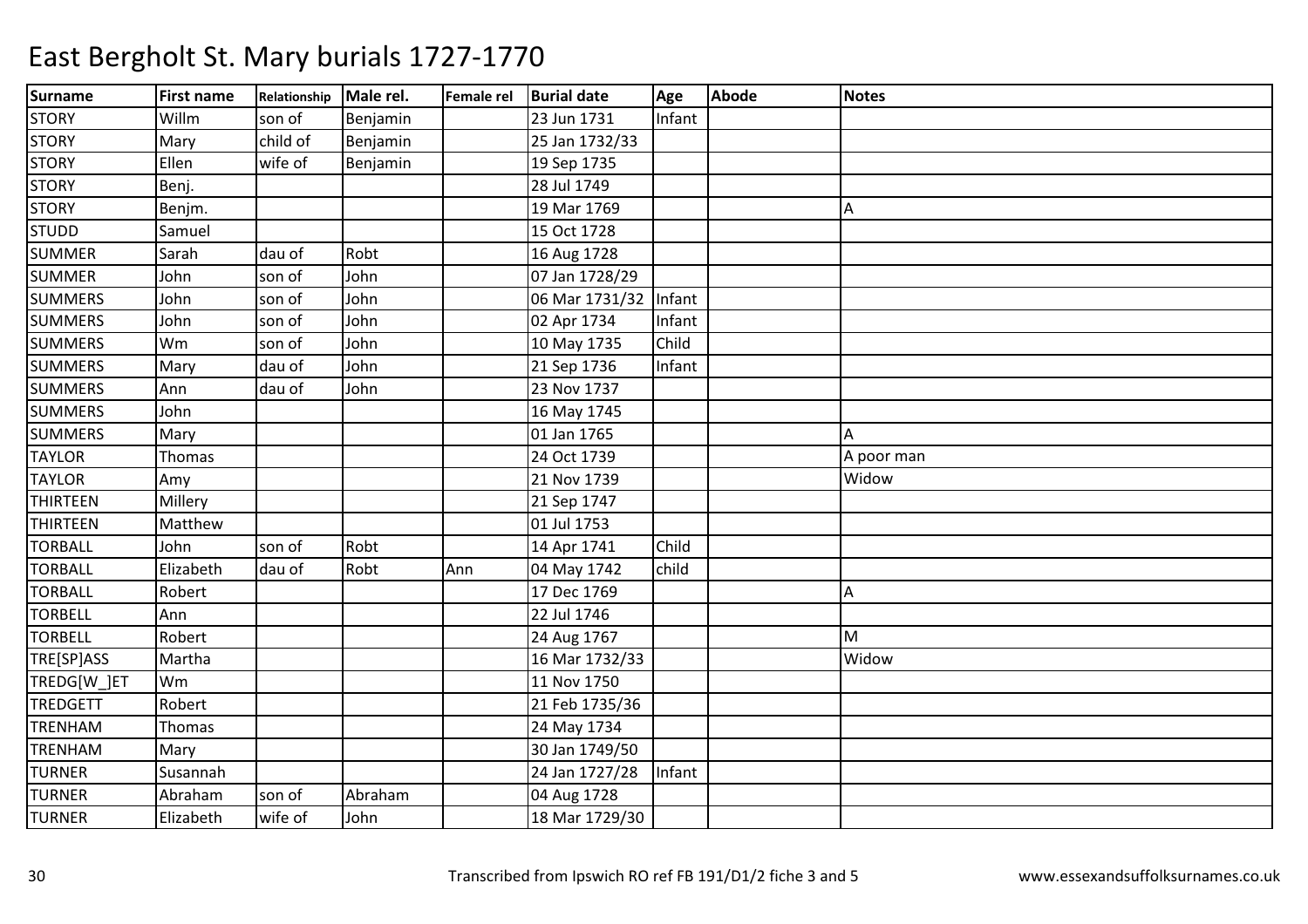| <b>Surname</b> | <b>First name</b> | Relationship Male rel. |          |      | Female rel Burial date | Age    | <b>Abode</b> | <b>Notes</b>                                  |
|----------------|-------------------|------------------------|----------|------|------------------------|--------|--------------|-----------------------------------------------|
| <b>TURNER</b>  | John              |                        |          |      | 15 May 1731            |        |              | A farmer                                      |
| <b>TURNER</b>  | Joseph            |                        |          |      | 29 Jun 1736            | Infant |              |                                               |
| <b>TURNER</b>  | Matthew           | son of                 |          |      | 04 Nov 1744            |        |              | Son of Widow Turner.                          |
| <b>TURNER</b>  | Samuel            | son of                 | Joseph   |      | 13 Feb 1744/45         |        |              |                                               |
| <b>TURNER</b>  | Susan.            |                        |          |      | 24 Sep 1747            |        |              |                                               |
| <b>TURNER</b>  | Susan             |                        |          |      | 09 May 1749            |        |              |                                               |
| <b>TURNER</b>  | Henry             |                        |          |      | 19 Dec 1749            |        |              |                                               |
| <b>TURNER</b>  | Joseph            |                        |          |      | 11 Oct 1760            |        |              |                                               |
| <b>TURNER</b>  | Mary              |                        |          |      | 29 Sep 1764            |        |              |                                               |
| <b>TWIGGER</b> | Mary              |                        |          |      | 26 Feb 1746/47         |        |              |                                               |
| <b>TWIGGER</b> | Wm                |                        |          |      | 21 Aug 1751            |        |              |                                               |
| <b>TYLER</b>   | Wm                |                        |          |      | 07 Nov 1769            |        |              | M                                             |
| <b>VEASY</b>   | Charles           |                        |          |      | 26 Jan 1755            |        |              | Surname spelt "Veazy" in affidavits register. |
| <b>VEAZY</b>   | Eliz.             |                        |          |      | 31 Oct 1747            |        |              |                                               |
| <b>WADE</b>    | Mary              |                        |          |      | 28 May 1738            |        |              | Widow                                         |
| <b>WALER</b>   | Mary              |                        |          |      | 22 Nov 1731            |        | Manningtree  | Widow                                         |
| <b>WARD</b>    | Thomazin          |                        |          |      | 21 Oct 1754            |        |              |                                               |
| <b>WATSON</b>  | Ann               | wife of                | John     |      | 09 Nov 1735            |        |              |                                               |
| <b>WATSON</b>  | John              | son of                 | John     |      | 09 Nov 1735            |        |              |                                               |
| <b>WATSON</b>  | Mattw.            |                        |          |      | 18 Oct 1761            |        |              |                                               |
| <b>WATTS</b>   | William           | son of                 | James?   |      | 04 Sep 1728            |        |              |                                               |
| <b>WATTS</b>   | Susan             |                        |          |      | 21 Jan 1736/37         |        |              |                                               |
| <b>WATTS</b>   | John              | son of                 | James    |      | 01 Apr 1737            |        |              | A boy                                         |
| <b>WATTS</b>   | Susan             | wife of                | James    |      | 22 May 1737            |        |              |                                               |
| <b>WATTS</b>   | Susan             |                        |          |      | 13 Nov 1737            |        |              |                                               |
| <b>WATTS</b>   | James             |                        |          |      | 06 Jun 1738            |        |              |                                               |
| <b>WATTS</b>   | James             |                        |          |      | 15 Sep 1743            |        |              | James Watts, senr                             |
| <b>WATTS</b>   | Martha            | wife of                | Benjamin |      | 09 May 1744            |        |              |                                               |
| <b>WATTS</b>   | Henry?            | son of                 | James    | Mary | 21 Feb 1744/45         |        |              |                                               |
| <b>WATTS</b>   | James             |                        |          |      | 02 Apr 1752            |        |              |                                               |
| <b>WATTS</b>   | Benjm             |                        |          |      | 18 Feb 1754            |        |              |                                               |
| <b>WEST</b>    | Judith            | wife of                | Matthew  |      | 13 Feb 1735/36         |        |              |                                               |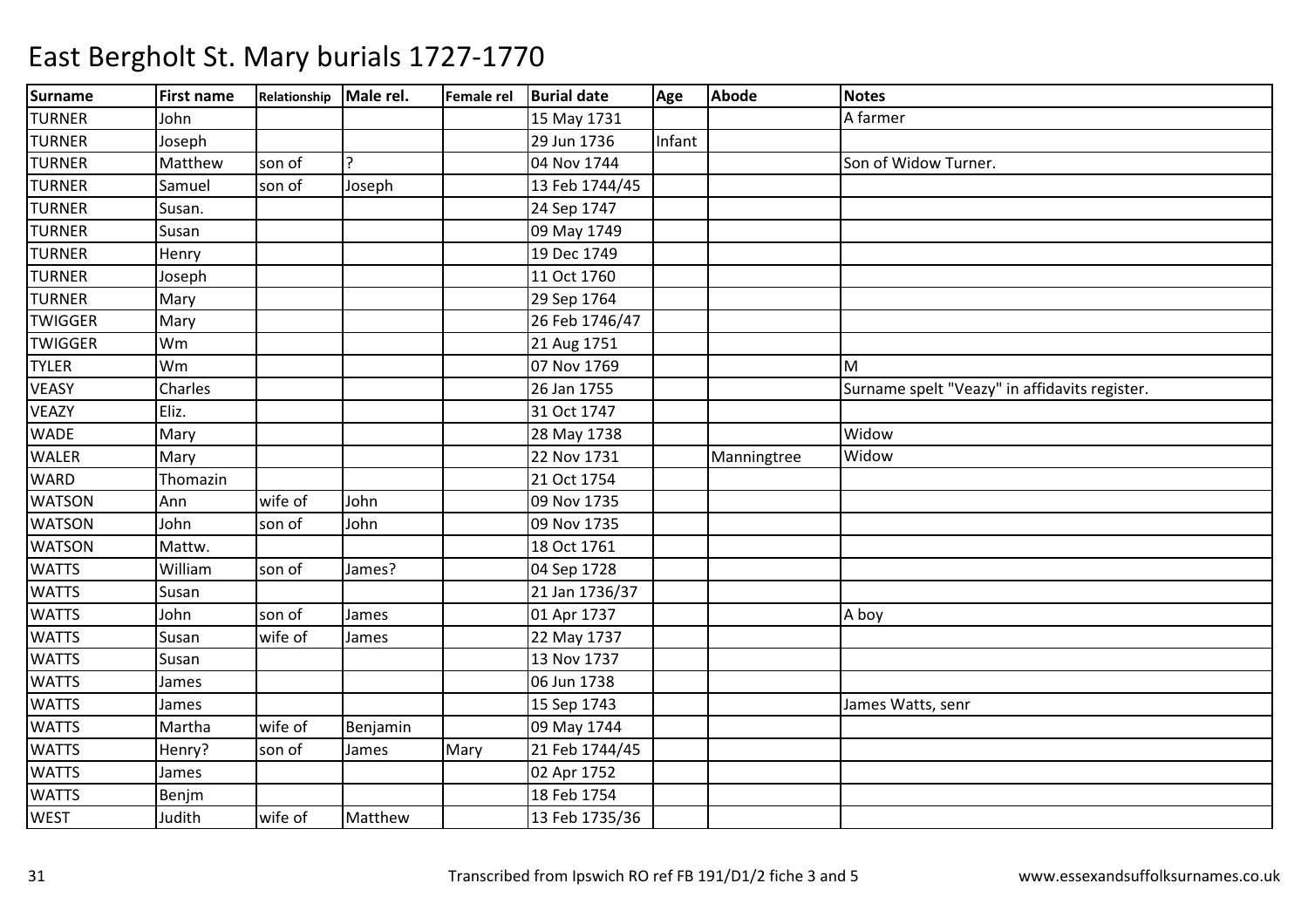| <b>Surname</b>   | <b>First name</b> | Relationship | Male rel.   | <b>Female rel</b> | <b>Burial date</b> | Age | Abode | <b>Notes</b>                                         |
|------------------|-------------------|--------------|-------------|-------------------|--------------------|-----|-------|------------------------------------------------------|
| <b>WEST</b>      | Thomas            |              |             |                   | 03 Aug 1742        |     |       |                                                      |
| <b>WEST</b>      | Matt.             |              |             |                   | 15 Feb 1745/46     |     |       |                                                      |
| <b>WEST</b>      | Elizth            |              |             |                   | 28 May 1765        |     |       | А                                                    |
| <b>WHELLUM</b>   | Ann               |              |             |                   | 07 Apr 1761        |     |       |                                                      |
| WI[L_]HERS       | 7                 | son of       | John        |                   | 19 Jul 1735        |     |       | Child's name not given in register.                  |
|                  |                   |              |             |                   |                    |     |       | Surname spelt "Wilkinson" in affidavits register and |
| <b>WILKERSON</b> | Eliz.             |              |             |                   | 20 Jan 1763        |     |       | "Wilkerson" in burial register.                      |
|                  |                   |              |             |                   |                    |     |       | A. Surname spelt "Wilkerson" in burial register and  |
| <b>WILKERSON</b> | John              |              |             |                   | 22 Jul 1767        |     |       | "Wilkinson" in affidavits register.                  |
|                  |                   |              |             |                   |                    |     |       | A. Surname spelt "Wilkerson" in burial register and  |
| <b>WILKERSON</b> | Thomas            |              |             |                   | 19 Jun 1768        |     |       | "Wilkinson" in affidavits register.                  |
| <b>WILKERSON</b> | Isaac             |              |             |                   | 18 Nov 1769        |     |       | M                                                    |
| <b>WILKINSON</b> | Sarah             | dau of       | John        |                   | 21 Aug 1744        |     |       |                                                      |
| <b>WILKINSON</b> | Willm             | son of       |             |                   | 21 Aug 1744        |     |       | Willm Mynns son of John Wilkinson's wife.            |
|                  |                   |              |             |                   |                    |     |       | Surname spelt "Wilkinson" in affidavits register and |
| <b>WILKINSON</b> | Eliz.             |              |             |                   | 20 Jan 1763        |     |       | "Wilkerson" in burial register.                      |
|                  |                   |              |             |                   |                    |     |       | A. Surname spelt "Wilkerson" in burial register and  |
| <b>WILKINSON</b> | John              |              |             |                   | 22 Jul 1767        |     |       | "Wilkinson" in affidavits register.                  |
|                  |                   |              |             |                   |                    |     |       | A. Surname spelt "Wilkerson" in burial register and  |
| <b>WILKINSON</b> | Thomas            |              |             |                   | 19 Jun 1768        |     |       | 'Wilkinson" in affidavits register.                  |
| <b>WILLIS</b>    | Jos.              |              |             |                   | 17 Apr 1750        |     |       |                                                      |
| <b>WILLIS</b>    | James             |              |             |                   | 26 Jul 1754        |     |       |                                                      |
| <b>WINCH</b>     | Mary              | wife of      | Edward      |                   | 15 Jul 1734        |     |       |                                                      |
| <b>WINCH</b>     | Edward            |              |             |                   | 23 Aug 1740        |     |       |                                                      |
| <b>WINCH</b>     | Robt              |              |             |                   | 13 Sep 1746        |     |       |                                                      |
| <b>WINCH</b>     | Mary              |              |             |                   | 13 Feb 1747/48     |     |       |                                                      |
| <b>WINCH</b>     | Christn           |              |             |                   | 13 Mar 1754        |     |       |                                                      |
| <b>WINCH</b>     | Mary              |              |             |                   | 11 Mar 1759        |     |       |                                                      |
| WIND[C_]OR       | Christopher       | son of       | Christopher |                   | 22 May 1737        |     |       |                                                      |
| <b>WINDSOR</b>   | Thomazin          | dau of       | Christopher |                   | 03 Feb 1736/37     |     |       |                                                      |
| <b>WINDSOR</b>   | Christor.         |              |             |                   | 11 Jan 1762        |     |       |                                                      |
| <b>WINNEY</b>    | Mary              |              |             |                   | 16 Nov 1764        |     |       |                                                      |